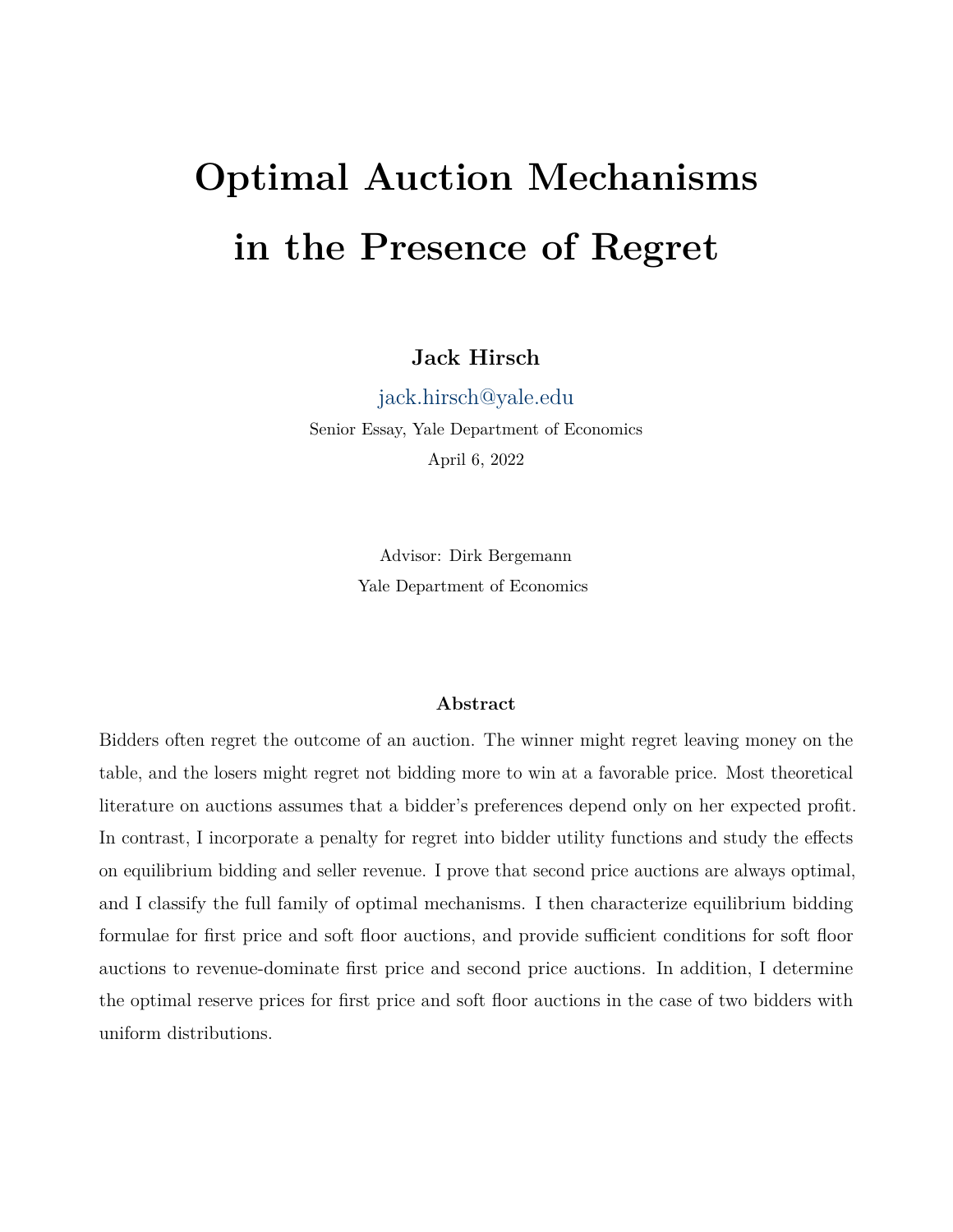#### CONTENTS

| Acknowledgements |                                       |                                          | $\mathbf{1}$   |
|------------------|---------------------------------------|------------------------------------------|----------------|
| 1.               |                                       | Introduction                             | $\overline{2}$ |
| 2.               | Auctions with Regret                  |                                          | 5              |
|                  | 2.1.                                  | Model                                    | 5              |
|                  | 2.2.                                  | <b>Classical Regret</b>                  | 6              |
| 3.               | Optimal Mechanisms with Regret        |                                          | 6              |
|                  | 3.1.                                  | Optimal Mechanisms with Classical Regret | 7              |
|                  | 3.2.                                  | Winner's and Loser's Regret              | 11             |
| 4.               |                                       | Notions of Regret                        | 15             |
| 5.               | Examples                              |                                          | 18             |
|                  | 5.1.                                  | <b>First Price Auction</b>               | 18             |
|                  | 5.2.                                  | Soft Floor Auction                       | 23             |
| 6.               | Two Bidders with Uniform Distribution |                                          | 30             |
|                  | 6.1.                                  | <b>First Price Auction</b>               | 30             |
|                  | 6.2.                                  | Soft Floor Auction                       | 32             |
| 7.               | Discussion and Future Work            |                                          | 35             |
|                  | 7.1.                                  | <b>Discussion</b>                        | 35             |
|                  | 7.2.                                  | <b>Future Work</b>                       | 37             |
| 8.               | Appendix                              |                                          | 38             |
| Declarations     |                                       |                                          | 40             |
| References       |                                       |                                          | 41             |

#### <span id="page-1-0"></span>Acknowledgements

First and foremost, I thank Dirk Bergemann for his insight, guidance, and patience over the ten months spent researching and writing this paper. I thank SCARF for summer funding. I also thank Scott Kominers, for timely mentorship; Shengwu Li, for grounding my introduction; and the other theorists at Harvard University, for a series of enlightening conversations. I further thank Eric Tang, for intellectual companionship; Kendra Libby, for artistic vision; Kyle Russell, for ODE expertise; Ravi Jagadeesan, for analytic precision; and Preeya Sheth, for indelible memories. Lastly, thank you to my friends and family. Betsy Crabtree and Bill Hirsch, your unwavering support unconditionally grounds me; Nicholas Hirsch, your desire to do good inspires me. Last but never least, thank you, Boo, for sixteen years of love.

1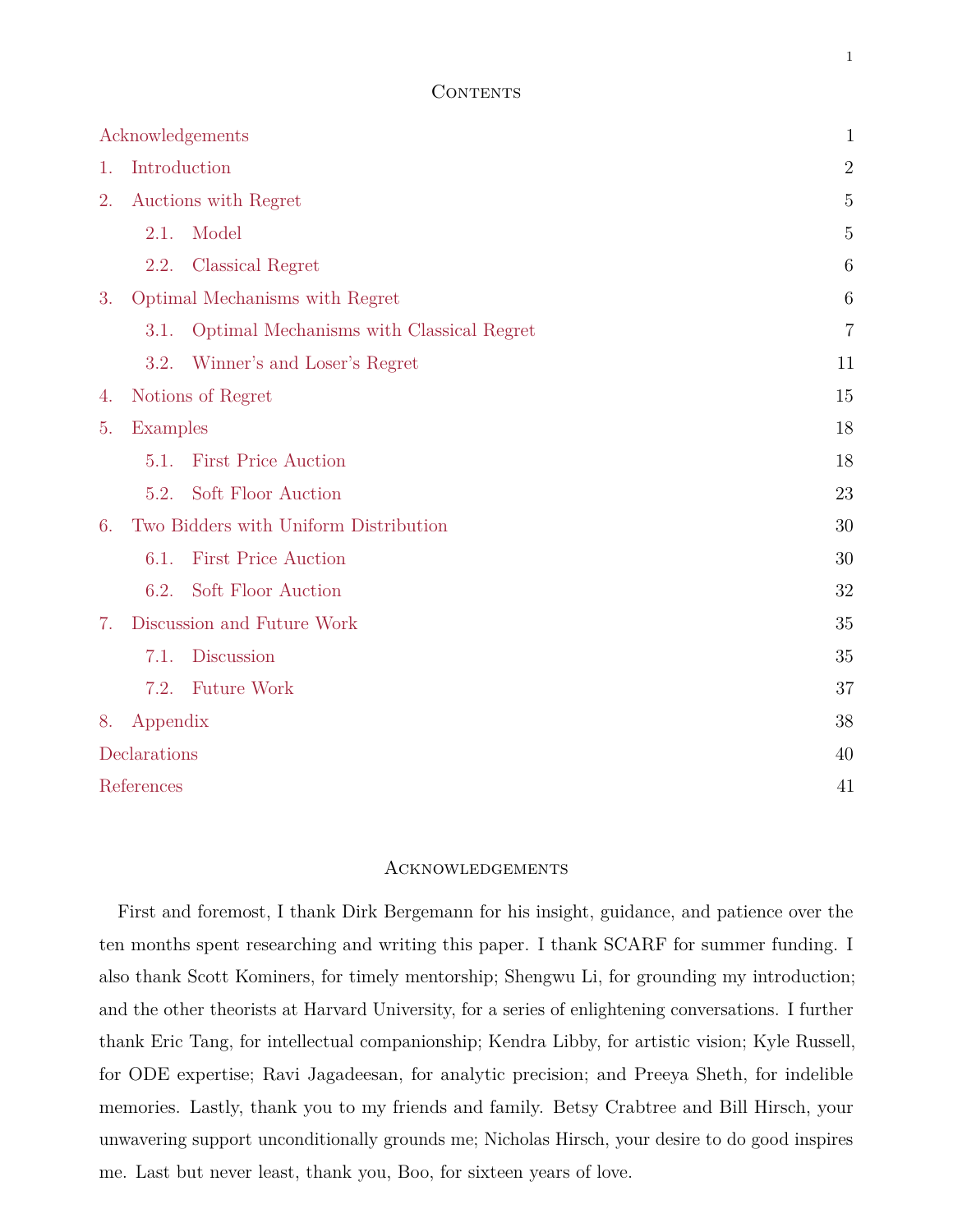#### 1. INTRODUCTION

<span id="page-2-0"></span>Bidders often regret the outcome of an auction, either because they failed to win or because they overpaid. In hindsight, a winning bidder wishes she could change her bid to a hair above the next highest bid to leave essentially no money on the table. Similarly, a bidder regrets losing if she could have bid higher and won at a price beneath her value for the object. Traditional analysis of auctions assumes that each bidder's utility depends only on her profit, but expected profit alone fails to predict bidding behavior in many auctions. Engelbrecht-Wiggans [\(1989\)](#page-41-1) introduces winner's and loser's regret into bidder utility functions and analyzes their effects on equilibrium bidding strategies in first price auctions. In contrast, I consider a broader notion of regret and study its effect on general auction mechanisms in which the highest bidder wins. I then characterize the manner in which bidders change their bidding behavior, analyze the resulting effects on seller revenue, and identify the class of revenue-maximizing mechanisms.

When bidders anticipate experiencing regret upon seeing the results of the auction, they may change their bidding strategy. This affects the seller's expected revenue and incentivizes her to choose rules for the auction that exploit the change in bidding. A bidder who weighs regret heavily may opt not to participate in the auction. To encourage bidder participation, the seller wants to choose a mechanism that increases a bidder's expected utility as her value for the object increases. Theorem [2](#page-9-0) proves that among such mechanisms, the seller's expected revenue depends only on how heavily bidders weigh regret, the lowest type  $v^*$  for which bidders choose to participate, and the expected maximal profit of a bidder of type  $v^*$ . Theorem [2](#page-9-0) thus allows me to classify the full range of optimal mechanisms. Proposition [3](#page-10-0) proves that a second price auction with a well-chosen reserve price is always optimal. I then partition regret into winner's and loser's regret and determine their effects on the equilibrium bidding strategies of first price, second price, and soft floor auctions. Proposition [9](#page-28-0) proves that when bidders only weigh loser's regret, a soft floor auction outperforms both first and second price auctions.

To isolate the effects of regret on equilibrium bidding strategies, I choose a setting similar to that of the Revenue Equivalence Theorem. The Revenue Equivalence Theorem states that for independent private value auctions, Dutch, English, first price, and second price auctions produce the same expected revenue facing risk-neutral and profit-maximizing bidders. In a symmetric Nash Equilibrium, revenue equivalence is guaranteed if (*i*) the highest bidder wins and (*ii*) a bidder who minimally values the item has 0 expected profit. I maintain these assumptions with two modifications. First, I assume that bidders maximize expected utility, where utility is profit less regret. Second, I require a sealed-bid auction that publishes all bids after the fact. A sealed-bid auction ensures that the seller knows all bids after the auction and therefore that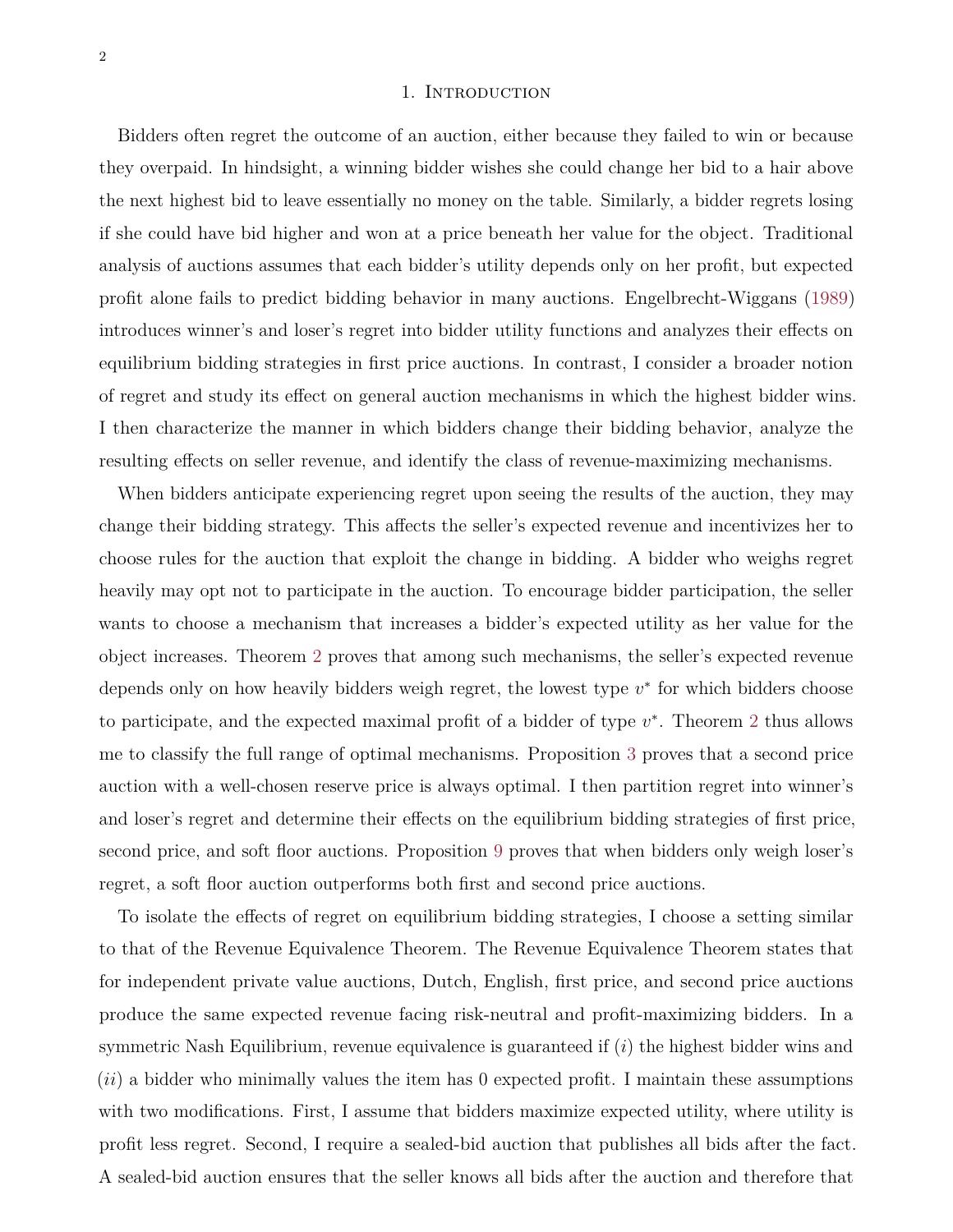regret is well-defined; publishing bids enables bidders to anticipate regret. This simple framework makes it easy to compare the revenue generated by different auction mechanisms.

Twenty years after Vickrey [\(1961\)](#page-43-0) proves the Revenue Equivalence Theorem, Myerson [\(1981\)](#page-43-1) generalizes the proof to fully classify optimal mechanisms for the seller, resolving a significant question in mechanism design. Empirical work, however, shows that in first price auctions, bidders tend to overbid compared to rational expectations (see e.g. Cox, Roberson, et al. [1982](#page-41-2) or the overview in Kagel and Roth [1995\)](#page-42-0). Possible explanations include risk aversion (Cox, Smith, et al. [1992\)](#page-41-3), spite bidding (Morgan et al. [2003\)](#page-43-2), and joy of winning (Goeree et al. [2002\)](#page-42-1). The most common explanation is risk aversion, but examination of third-price auctions in Kagel and Levin [\(1993\)](#page-42-2) contradicts the expected findings if risk aversion were the primary culprit. Filiz-Ozbay and Ozbay [\(2007\)](#page-41-4) instead proposes anticipated regret. If people aim not only to gain profit, but also to avoid regret, their utility functions change, perturbing the Revenue Equivalence Theorem.

Regret has a rich history in auction literature. Savage [\(1951\)](#page-43-3) pioneers the mini-max regret approach in the context of statistical decision theory. Loomes and Sugden [\(1982\)](#page-42-3) and Bell [\(1982\)](#page-41-5) generalize Savage's ideas to form modern regret theory, defining regret as the difference between what is and what could have been. This stems from the observation that in games with incomplete information, the optimal strategy ex-ante may not be the best strategy ex-post (see Harsanyi [1967\)](#page-42-4). Engelbrecht-Wiggans [\(1989\)](#page-41-1) introduces regret in the auction setting, studying a sealed-bid first price auction. Following his example, I assume that regret is linear and additively separable.<sup>1</sup> Regret in auction literature has appeared only sparingly beyond first price auctions, perhaps because it is not well-defined for many common mechanisms (such as Dutch auctions), and there is no regret in the truth-telling Nash Equilibrium of second price auctions and English auctions (see Filiz-Ozbay and Ozbay  $2007$ ).<sup>2</sup> Since the truth-telling Nash Equilibrium of a second price auction has no regret, if the seller implements a second price auction, she can do no worse than if bidders only maximize profit. Using the conceptual framework of Riley and Samuelson [\(1981\)](#page-43-4), I prove that even if the seller knows the utility form of bidders, she cannot earn more revenue; a second price auction is therefore optimal. I then classify the family of optimal auctions.

Following the work of Engelbrecht-Wiggans [\(1989\)](#page-41-1) and later Filiz-Ozbay and Ozbay [\(2007\)](#page-41-4), I then partition regret into two categories—winner's regret and loser's regret. They have the

 ${}^{1}$ A plausible belief given the additive utility in Bell [\(1982\)](#page-41-5).

<sup>2</sup>Winner's regret is not well-defined in Dutch auctions because the winner never learns whether she would have won had she waited longer. Nonetheless, in expectation, Dutch auctions maintain strategic equivalence to first price auctions (Filiz-Ozbay and Ozbay [2007\)](#page-41-4).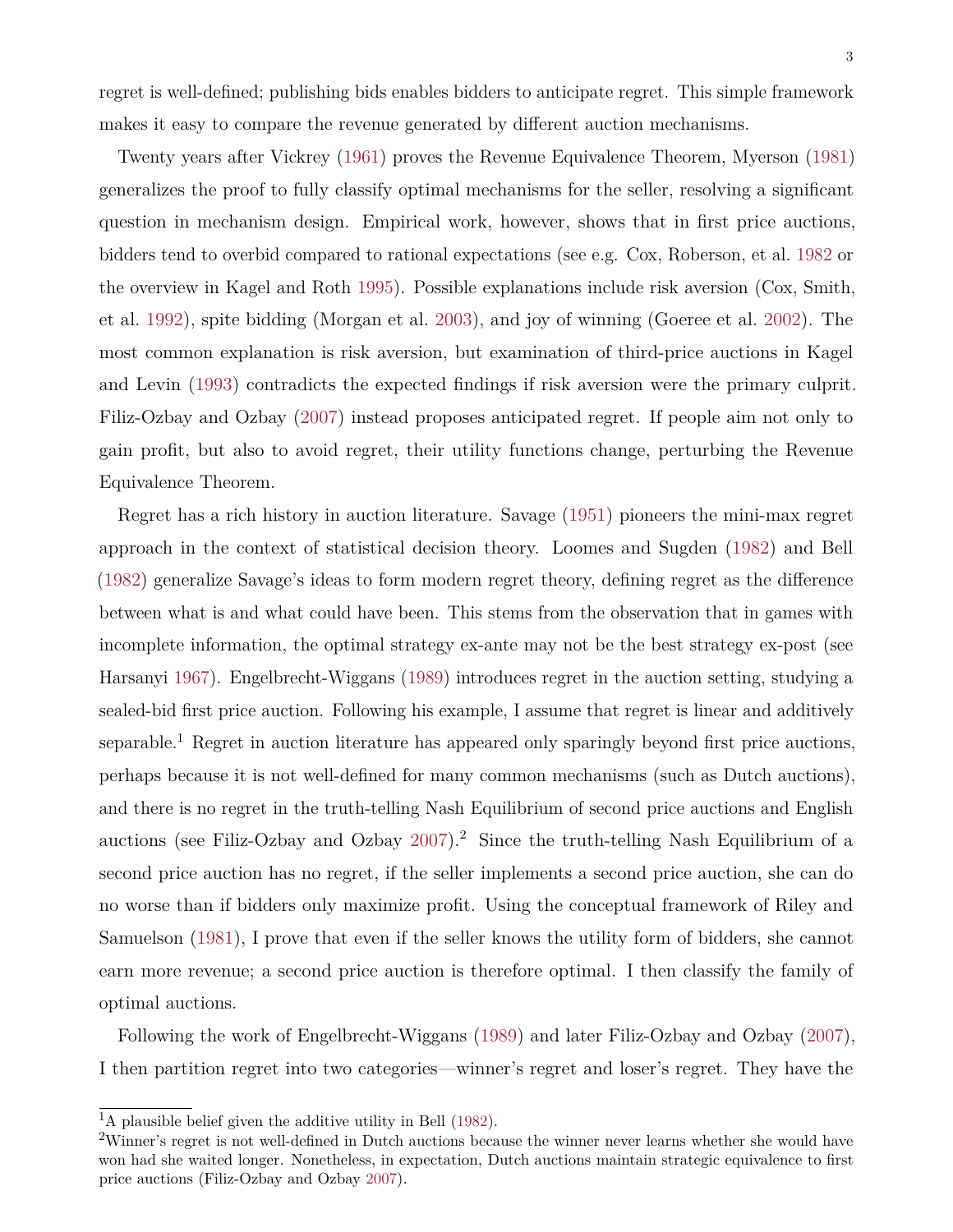4

same definition as classical regret conditional on winning or losing the auction, respectively. Engelbrecht-Wiggans [\(1989\)](#page-41-1) shows that in a first price auction, loser's regret increases bids, whereas winner's regret shaves bids. This is intuitive: if a bidder fears losing, she will bid more aggressively at the cost of some potential profit, whereas if she worries about overpaying, she will bid more conservatively and win less often. Engelbrecht-Wiggans  $(1989)$  demonstrates that if risk-neutral bidders weigh both types of regret equally, and if the seller announces the winning bid, then the equilibrium bidding strategy doesn't depend on how heavily bidders weigh regret. However, the theory breaks down in empirical experiments (see e.g. Katuščák et al. [2015\)](#page-42-5). Filiz-Ozbay and Ozbay [\(2007\)](#page-41-4) explains the phenomenon of overbidding in a first price auction by arguing that in a one-shot auction, bidders anticipate loser's regret but do not anticipate winner's regret, and thus tend to overbid. The empirical experiments therefore suggest that the theory overstates the emphasis on winner's regret.

My paper builds upon the findings of Engelbrecht-Wiggans [\(1989\)](#page-41-1) by explicitly calculating the optimal bidding behaviour in first price auctions. Let  $\alpha$  be the weight on winner's regret and  $\beta$  be the weight on loser's regret. Proposition [5](#page-22-0) proves that (*i*) if  $\alpha > \beta$ , bidders shave bids and a second price auction outperforms a first price auction; *(ii)* if  $\beta > \alpha$ , bidders increase bids and a first price auction outperforms a second price auction; and *(iii)* if  $\alpha = \beta$ , the optimal mechanism produces the same revenue as if bidders did not consider regret. This confirms the comparative statics result in Engelbrecht-Wiggans [\(1989\)](#page-41-1) and allows for the direct computation of seller revenue for given distributions.

I then analyze the effects of regret on a soft floor auction and characterize the equilibrium bidding strategy. Zeithammer [\(2019\)](#page-44-0) proves that a soft floor auction with symmetric bidders preserves revenue equivalence. The seller announces a standard hard floor *r* and soft floor *s*; if the largest bid exceeds *s*, the winner pays the second highest bid as in a second price auction (she pays *s* if the second highest bid is beneath *s*). If the highest bid is beneath *s*, the winner pays her bid as in a first price auction. While bidders react to the implementation of a soft floor, monotonic symmetric bidding strategies still characterize the resulting equilibrium. Thus soft floor auctions do not change a bidder's chance of winning relative to the second price auction with the same hard floor. Because the highest bidder still wins and because bidders who minimally value the item still have zero expected utility, the Revenue Equivalence Theorem applies.<sup>3</sup> Zeithammer aims to extract bidder surplus, so to perturb revenue equivalence, he introduces high-value bidders that occasionally join the auction. In contrast, when I implement Zeithammer's soft floor, I maintain symmetric bidders and perturb revenue equivalence by

<sup>&</sup>lt;sup>3</sup>He also shows that even an unannounced soft floor level maintains the Revenue Equivalence Theorem.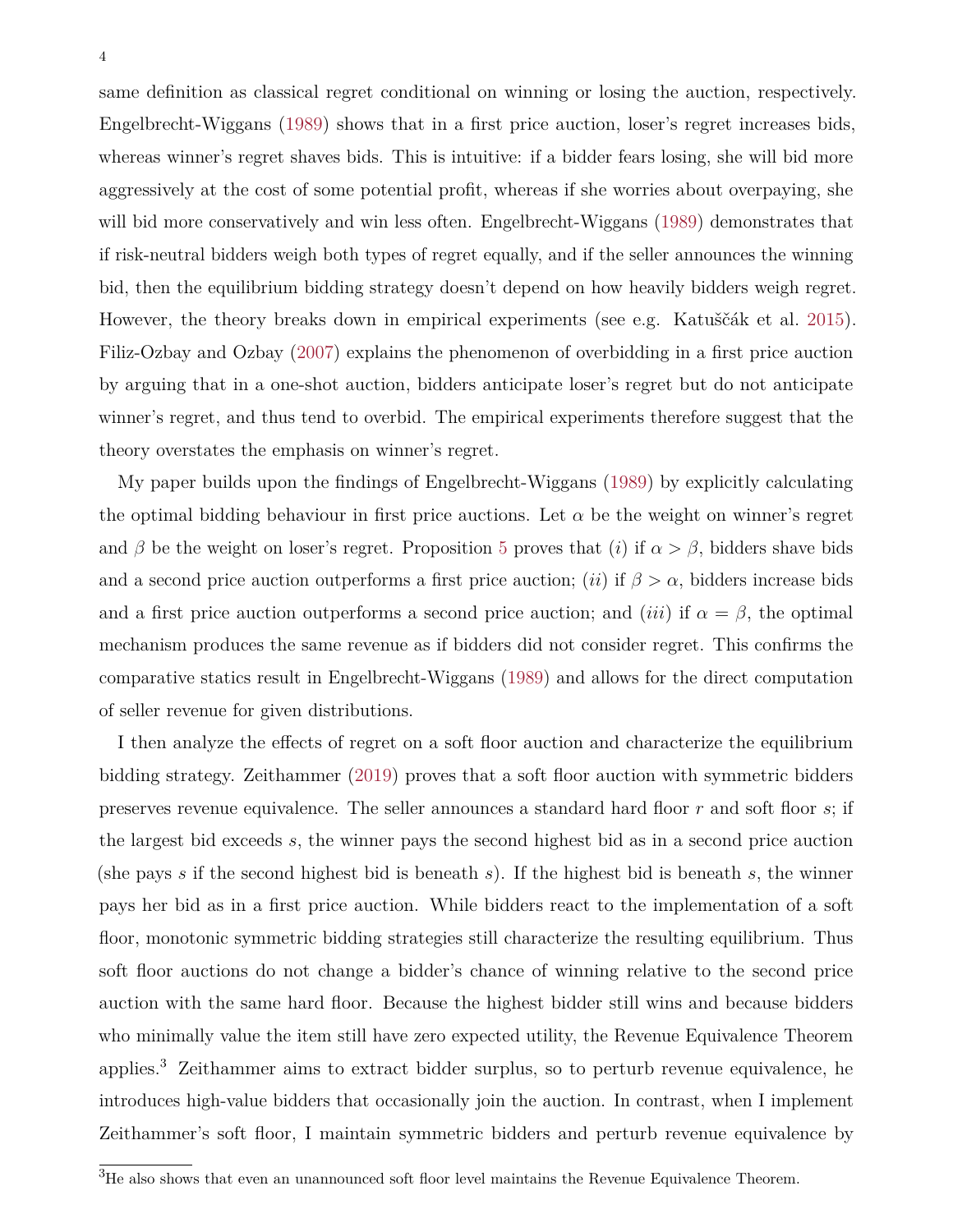introducing winner's and loser's regret. By taking  $\beta > 0$  and  $\alpha = 0$ , thereby eliminating winner's regret, I prove that the soft floor auction generates strictly more revenue than a first price auction which generates strictly more revenue than a second price auction.

#### 2. Auctions with Regret

<span id="page-5-0"></span>In this section I describe the model and I define classical regret.

<span id="page-5-1"></span>2.1. **Model.** Consider an independent private value setting with *n* risk-neutral bidders indexed  $i \in \{1, 2, \dots, n\}$ . The seller has one unit of an indivisible good she values at  $v_0$ , normalized to  $v_0 = 0$ . Each bidder *i* has type  $v_i$  pulled from distribution  $F(\cdot)$  with full support on the interval  $[\underline{v}, \overline{v}]$ . I assume  $F(\cdot)$  is non-decreasing and differentiable on its support and has density function  $f(\cdot)$ . Bidders bid above the reserve price announced by the seller, the highest bid wins, and ties are broken by randomly assigning the object to one of the highest bidders. At the end of the auction, all bids are disclosed. The utility of a bidder is the weighted average of profit less regret.

I assume the existence of a common equilibrium bidding strategy  $b(\cdot)$  with bid  $b_i = b(v_i)$ strictly increasing in  $v_i$ . Given that all others bid in the range of  $b(\cdot)$ , bidder *i* optimally bids in that range as well. Thus  $b_i = b(x)$ , where bidder *i* chooses *x*, and if this is a Nash Equilibrium,  $b(x) = b(v_i)$ . When all others bid truthfully, bidder *i* has transfer

$$
\bar{t}(b(x),b(v_{-i})),
$$

where  $b(v_{-i})$  denotes the vector of the  $n-1$  bids  $b(v_j)$  for  $j \neq i$ . To extrapolate from bids, define

$$
t(x, v_{-i}) = \bar{t}(b(x), b(v_{-i})).
$$

A negative transfer is a payment and a positive transfer is a subsidy. Denote the expected transfer  $T(x)$  by

$$
T(x) = \mathop{\mathbb{E}}_{v_{-i}}[t(x, v_{-i})].
$$

Throughout this paper, when a lower case letter represents a function, its uppercase counterpart represents its expected value (over a specified set of variables). Now, the profit of bidder *i* is

$$
\pi(v_i, x, v_{-i}) = \begin{cases} v_i + t(x, v_{-i}) & \text{if } i \text{ wins} \\ t(x, v_{-i}) & \text{if } i \text{ loses.} \end{cases}
$$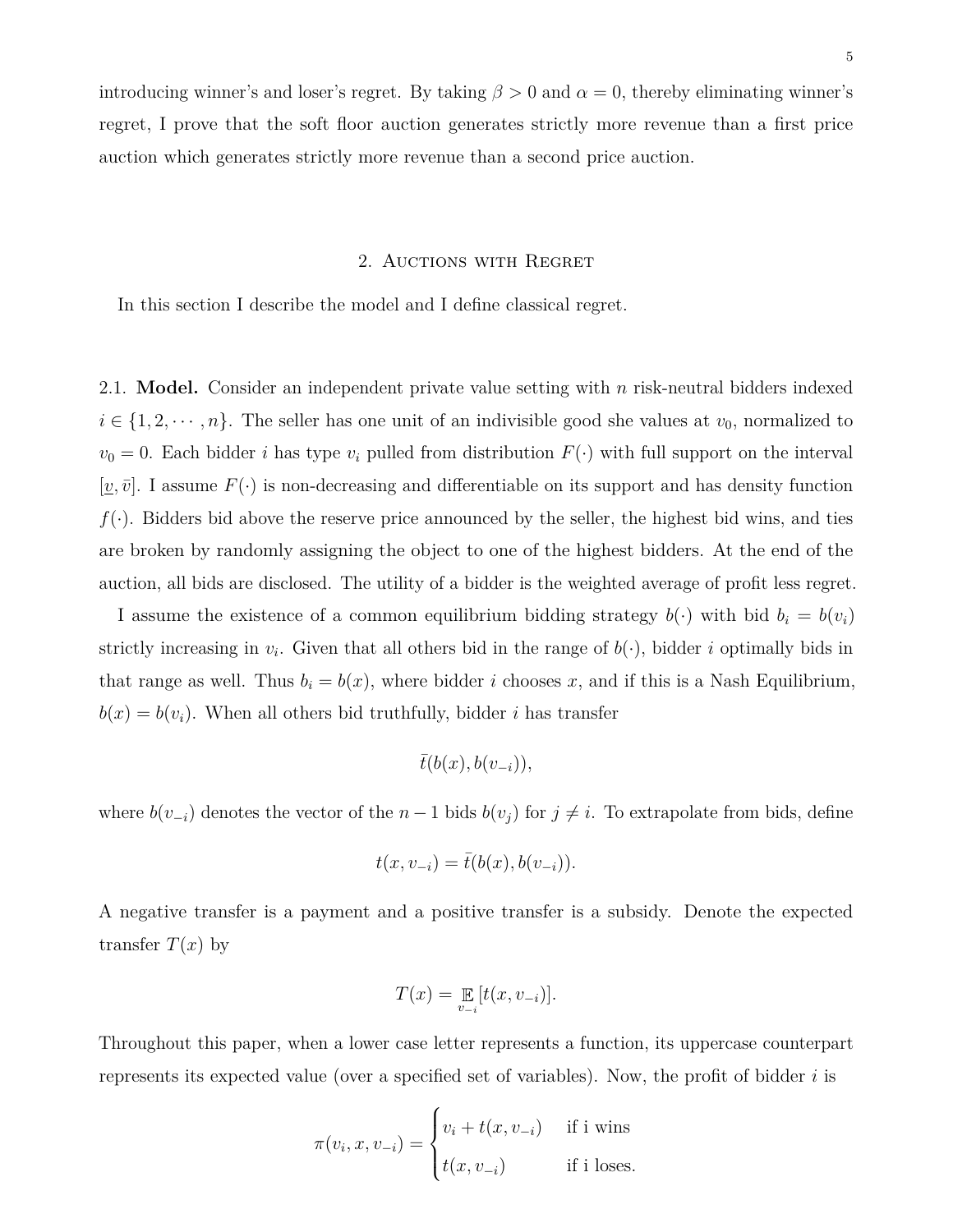For  $j \neq i$ , the probability  $v_j < x$  is  $F(x)$ . Since bidder values are independent, bidder *i* wins with probability  $Q(x) = F(x)^{n-1}$ . She has expected profit

$$
\Pi(v_i, x) = \mathop{\mathbb{E}}_{v_{-i}}[\pi(v_i, x, v_{-i})] = v_i Q(x) + T(x).
$$

The maximum profit of a bidder is the profit they could have made choosing *x* optimally under complete information. Denote the expected value of the maximal profit by  $\mu$ 

$$
\Pi^*(v_i) = \mathop{\mathbb{E}}_{v_{-i}}[\sup_x \pi(v_i, x, v_{-i})].
$$

I use the supremum because  $\pi(\cdot)$  is often non-continuous and need not be monotone, and there's no guarantee that the maximum value is obtained. Since this is a point-wise maximization,  $\Pi^*(\cdot)$ cannot generally be expressed in terms of  $Q(\cdot)$  and  $T(\cdot)$ .

<span id="page-6-0"></span>2.2. **Classical Regret.** I follow the classical definition of regret laid out in Bell [\(1982\)](#page-41-5) and Loomes and Sugden [\(1982\)](#page-42-3). In the context of auctions, regret is the difference between profit under complete information and incomplete information. Thus expected regret is

$$
R(v_i, x) = \Pi^*(v_i) - \Pi(v_i, x).
$$

Let  $\mu \in [0,1]$  be the weight bidders place on regret, so  $(1 - \mu)$  is the weight bidders place on profit. Then bidder *i* has expected utility

<span id="page-6-2"></span>(1) 
$$
U(v_i, x) = (1 - \mu) \Pi(v_i, x) - \mu R(v_i, x)
$$

$$
U(v_i, x) = \Pi(v_i, x) - \mu \Pi^*(v_i).
$$

#### 3. Optimal Mechanisms with Regret

<span id="page-6-1"></span>This section derives the expected revenue of a mechanism in general terms for auctions with regret. I then classify the family of optimal mechanisms. Finally, I partition regret into winner's and loser's regret and derive a bidder's expected transfer.

$$
\pi^*(v_i, v_{-i}) = \sup_x \pi(v_1, x, v_{-i}) = \sup_x \begin{cases} v_i + t(x, v_{-i}) & \text{if } x > v_j \text{ for all } j \neq i \\ t(x, v_{-i}) & \text{if } x < v_j \text{ for some } j \neq i. \end{cases}
$$

<sup>&</sup>lt;sup>1</sup>I skip writing  $\pi^*(v_i, v_{-i})$  explicitly because if there's a tie, optimal profit can only be described in expectation. However, a basic continuity argument proves it's sufficient to write

Let *y* be the maximal of the other  $n-1$  bids. Unless there is a discontinuity at  $x = y$  and the mechanism rewards bidders for tying, choosing  $x = y$  is not optimal because either winning or losing with bid  $y + \epsilon$  or  $y - \epsilon$  is weakly better. Such a mechanism would be extremely contrived, and since the set of ties has measure 0, this detail is unimportant in expectation.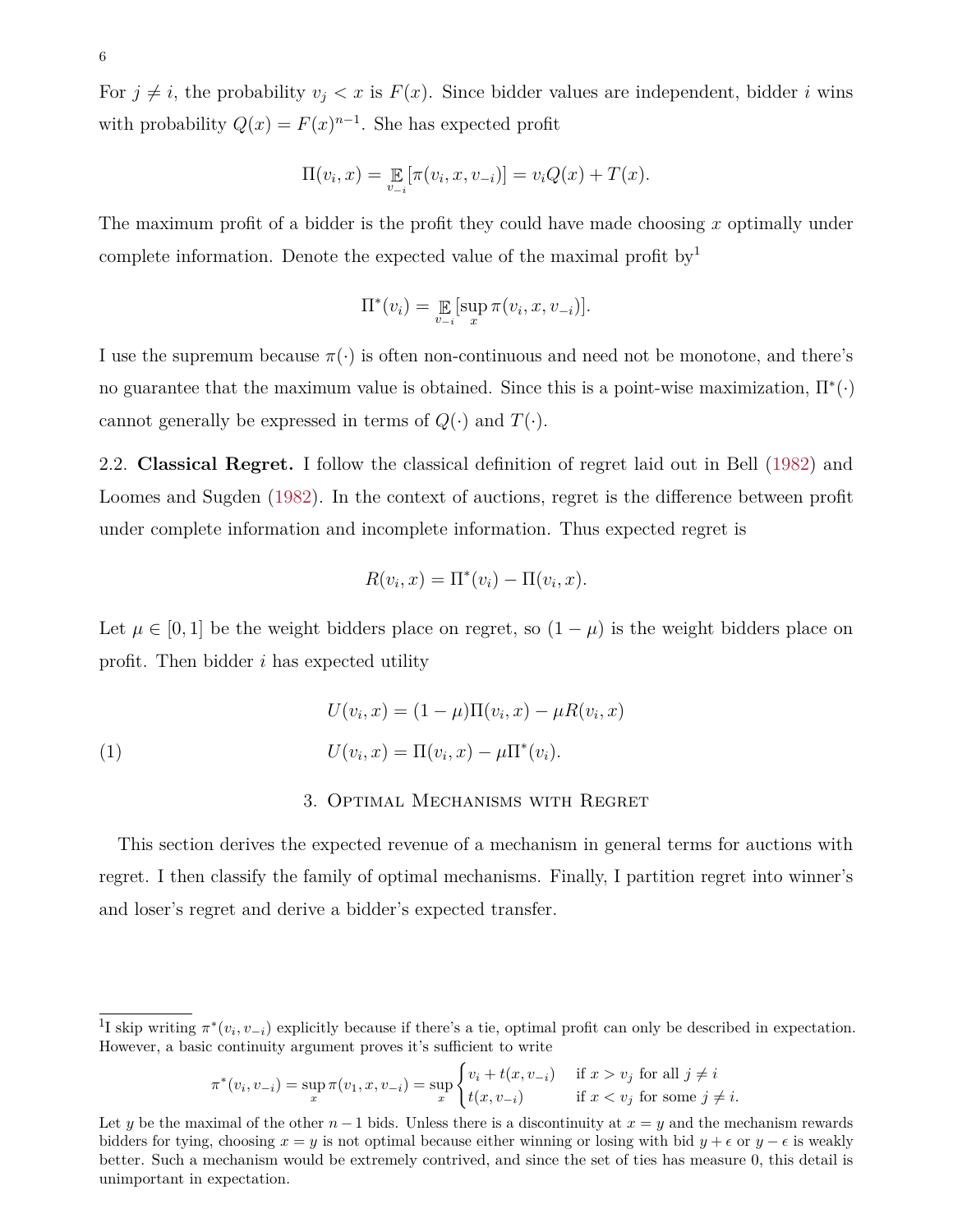<span id="page-7-0"></span>3.1. **Optimal Mechanisms with Classical Regret.** Individual rationality requires that a type *v* bidder participates in the auction if and only if she has non-negative expected utility. Depending on the auction mechanism and the value of  $\mu$ , equation [\(1\)](#page-6-2) will be positive for only some  $v \in [\underline{v}, \overline{v}]$ , and possibly for no *v* at all. Consider the case  $\mu = 1$ , so that bidders only minimize regret. Then

$$
U(v_i, x) = -R(v_i, x) = \Pi(v_i, x) - \Pi^*(v_i) \le 0.
$$

The inequality is strict except in the special case in which bidders never experience regret. Since regret is the difference between expected maximal profit with complete and incomplete information, bidders never experience regret if and only if the Nash Equilibrium of the mechanism is ex-post incentive compatible. Second price auctions are famously ex-post incentive compatible, and the second price auction with Myerson reserve is the unique revenue-maximizing, ex-post incentive compatible mechanism (Myerson [1981\)](#page-43-1). Since  $v_0 = 0$ , the optimal reserve is  $r = 0$ . In less extreme cases for which  $\mu \in [0, 1)$ , a type *v* bidder participates if and only if

$$
U(v_i, x) = \Pi(v_i, x) - \mu \Pi^*(v_i) \ge 0.
$$

To derive the seller's expected revenue, I need some  $v^* \in [\underline{v}, \overline{v}]$  such that  $U(v^*, v^*) = 0$  and  $\sup_x U(v_i, x)$  is increasing in  $v_i$ . That guarantees that all bidders of type  $v \in [v^*, \bar{v}]$  participate in the auction, and will eventually allow us to calculate expected revenue. Most common mechanisms satisfy this constraint, such as first and second price auctions. One sufficient condition is to assume that losing bidders make no profit and the transfer function is continuous conditional on winning the auction. These constraints greatly reduce the scope of possible mechanisms and are most likely much stronger than what's necessary. Future work can relax these conditions; I conjecture that the mechanism can be generalized to allow for small positive transfers to losing bidders so long as the winning bidder makes strictly greater profit.

#### <span id="page-7-1"></span>**Proposition 1** (Utility Regularity)**.**

*Assume that* (*i*) *losing bidders make no profit and* (*ii*) *the transfer function is continuous conditional on winning the auction. Then there exists*  $\gamma \in (0,1]$  *such that for all*  $\mu \in [0,\gamma]$ *, the* supremum of the utility function  $\sup_x U(v_i, x)$  is increasing in  $v_i$ .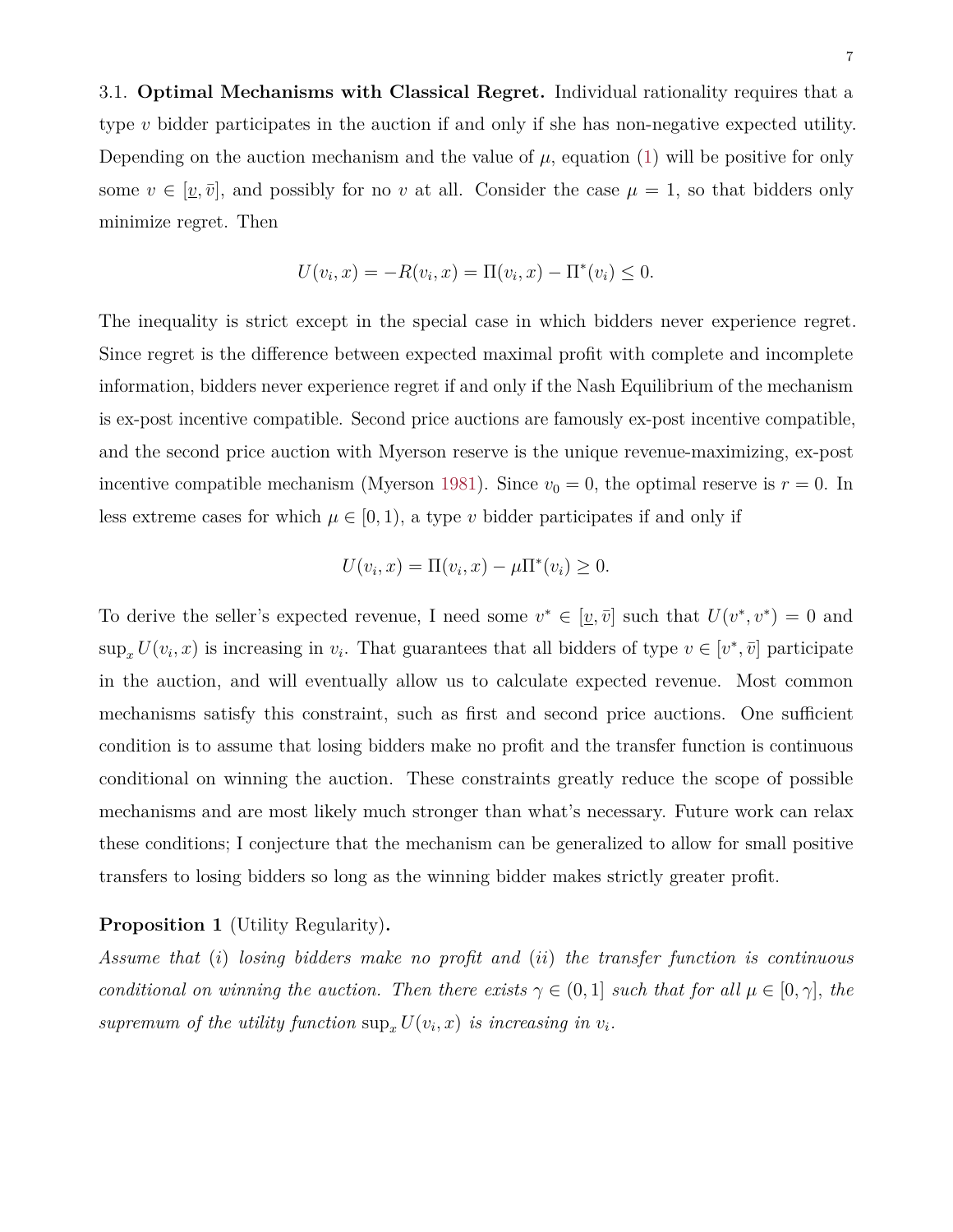*Proof.* Let  $v^m = \max_{j \neq i} v_j$  and let  $1_{x>v^m}$  be the indicator function conditional on *x* being the largest reported type, so that if bidder  $i$  reports type  $x$ , she wins the auction. By equation  $(1)$ ,

$$
\sup_{x} [U(v_i, x)] = \sup_{x} \left[ \Pi(v_i, x) - \mu \Pi^*(v_i) \right]
$$
  
\n
$$
= \sup_{x} \left[ \mathbb{E} \left[ \pi(v_i, x, v_{-i}) \right] \right] - \mu \mathbb{E} \left[ \sup_{v_{-i}} [\pi(v_i, x, v_{-i})] \right]
$$
  
\n
$$
= \sup_{x} \left[ \mathbb{E} \left[ v_i \mathbb{1}_{x > v^m} + t(x, v_{-i}) \right] \right] - \mu \mathbb{E} \left[ \sup_{v_{-i}} [v_i \mathbb{1}_{x > v^m} + t(x, v_{-i})] \right]
$$

I fix  $x$  in an  $\epsilon$ -neighborhood of  $v_i$  and look to apply the Envelope Theorem. I aim to prove that locally, the following expression increases in *v<sup>i</sup>* .

<span id="page-8-0"></span>(2) 
$$
\mathop{\mathbb{E}}_{v_{-i}}[v_i 1\!\!1_{x>v^m} + t(x, v_{-i})] - \mu \mathop{\mathbb{E}}_{v_{-i}}\left[\sup_v[v_i 1\!\!1_{x>v^m} + t(x, v_{-i})]\right].
$$

Taking the derivative of expression  $(2)$  with respect to  $v_i$  gives

<span id="page-8-1"></span>(3) 
$$
\mathop{\mathbb{E}}_{v_{-i}}[\mathbb{1}_{x>v^m}] - \mu \frac{\partial}{\partial v_i} \mathop{\mathbb{E}}_{v_{-i}}\left[\sup_x[v_i \mathbb{1}_{x>v^m} + t(x, v_{-i})]\right] = \mathop{\mathbb{E}}_{v_{-i}}[\mathbb{1}_{x>v^m}] - \mu \mathop{\mathbb{E}}_{v_{-i}}\left[\frac{\partial}{\partial v_i} \sup_x[v_i \mathbb{1}_{x>v^m} + t(x, v_{-i})]\right]
$$

Taking the expected value is equivalent to integrating over the relevant bounds. The Leibniz Integration Rule states that to switch the order of derivation and integration, I need regularity conditions on  $\sup_x [v_i 1_{x \geq v^m} + t(x, v_{-i})]$ . By assumption (*i*), if

$$
\sup_x[v_i 1\hspace{-0.098cm}1_{x>v^m} + t(x, v_{-i})] > 0,
$$

then  $x > v<sup>m</sup>$ . Further, conditioning bidder *i* winning the auction,  $v_i \mathbb{1}_{x>v^m} = v_i$  is constant and by assumption  $(ii)$ ,  $t(x, v_{-i})$  is continuous. It follows that  $\sup_x[v_i 1_{x>v^m} > t(x, v_{-i})]$  is zero when bidder *i* loses and continuous when bidder *i* wins. I may therefore switch the order of derivation and integration. Next I apply the Envelope Theorem to hold  $x$  fixed. Define  $x^*$  such that

$$
x^*(v_{-i}) = \arg\max_x (v_i 1_{x > v^m} + t(x, v_{-i})).
$$

Then expression [\(3\)](#page-8-1) gives

<span id="page-8-2"></span>
$$
\mathop{\mathbb{E}}_{v_{-i}}[\mathbb{1}_{x>v^m}] - \mu \mathop{\mathbb{E}}_{v_{-i}}\left[\frac{\partial}{\partial v_i}[v_i \mathbb{1}_{x^* > v^m} + t(x, v_{-i})]\right] =
$$
\n
$$
\mathop{\mathbb{E}}_{v_{-i}}[\mathbb{1}_{x>v^m}] - \mu \mathop{\mathbb{E}}_{v_{-i}}[\mathbb{1}_{x^* > v^m}].
$$

The Envelope Theorem applies because conditions (*i*) and (*ii*) provide continuity conditional on winning the auction. The first term of expression [\(4\)](#page-8-2) is the probability that bidder *i* gets the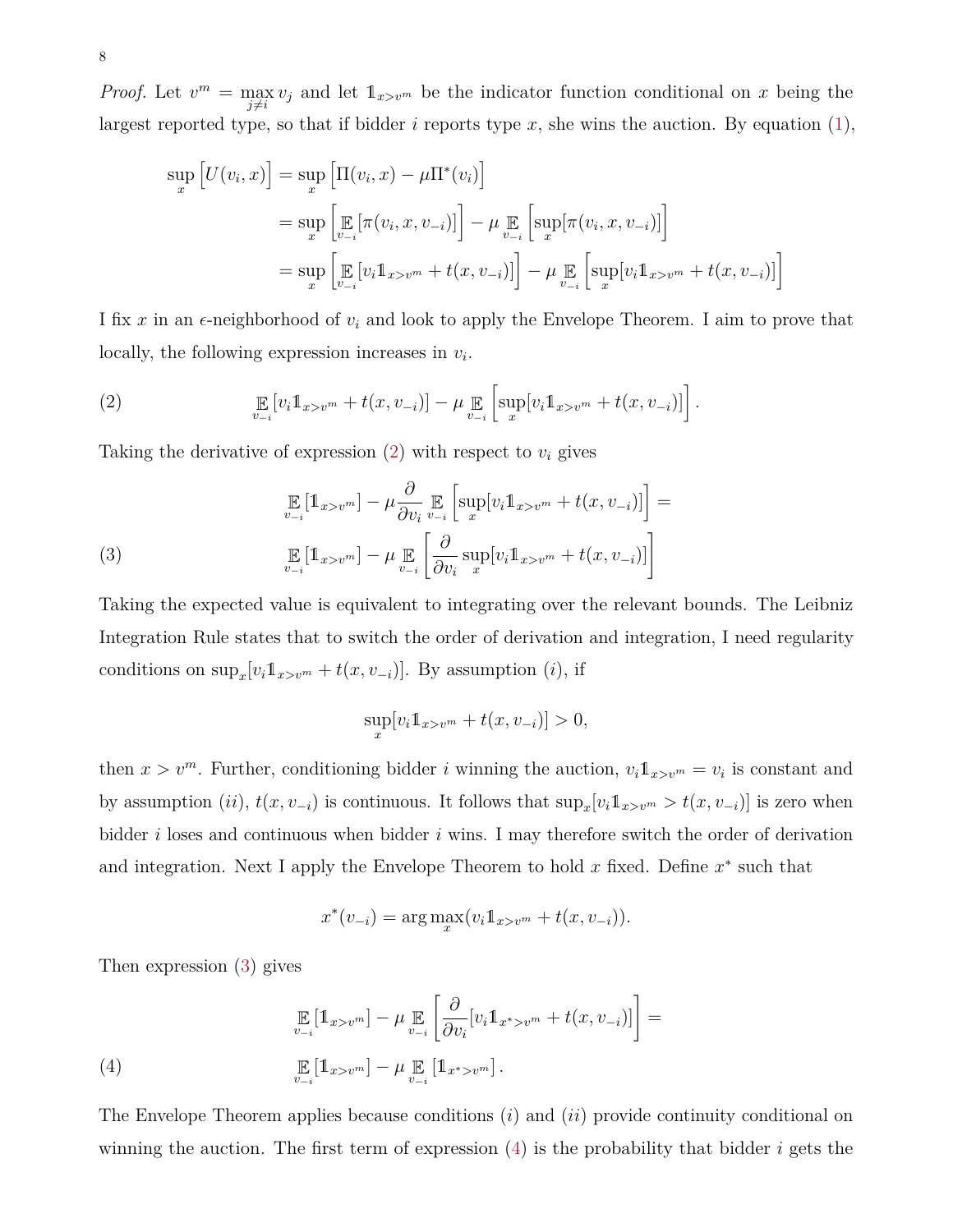good with incomplete information, whereas the second term is the probability *i* chooses to get the good with complete information. Finally, we need expression [\(4\)](#page-8-2) to be non-negative,

<span id="page-9-1"></span>(5) 
$$
\mathop{\mathbb{E}}_{v_{-i}}[\mathbb{1}_{x>v^m}] \geq \mu \mathop{\mathbb{E}}_{v_{-i}}[\mathbb{1}_{x^* > v^m}].
$$

The mechanism the auctioneer employs determines the sign of equation [\(5\)](#page-9-1). If  $\mu = 0$ , equation [\(5\)](#page-9-1) holds trivially and if  $\mu = 1$ , it holds only in the case of a second price auction. It follows that there exists some  $\gamma \in [0, 1]$  such that for all  $\mu \in [0, \gamma]$ , equation [\(5\)](#page-9-1) is non-negative.

For the rest of the paper, assume (*i*) that the mechanism is sufficiently well behaved and (*ii*) that  $\mu$  is sufficiently small to satisfy Proposition [1.](#page-7-1) This leads to Theorem [2.](#page-9-0)

# <span id="page-9-0"></span>**Theorem 2** (Revenue Equivalence with Regret)**.**

*Consider a sealed-bid auction in which the highest bidder wins and the mechanism satisfies Proposition [1.](#page-7-1) Say n risk-neutral bidders maximize a convex combination of expected profit minus expected regret. Each bidder i* has type  $v_i$  drawn independently from  $F(\cdot)$  with full support  $[v, \bar{v}]$ ,  $\nu \neq \overline{\nu}$ . Assume  $F(\cdot)$  *is non-decreasing and differentiable on its support with strictly positive density. Let v* ∗ *be the lowest value for which a bidder gets* 0 *expected utility participating in the auction. Then the seller's revenue in a symmetric Nash Equilibrium is determined only by the weight on regret*  $\mu$ ,  $v^*$ , and the expected maximal profit of a bidder of type  $v^*$ .

*Proof.* In a Nash Equilibrium, bidder *i* must optimally select  $x = v_i$ . To satisfy first order conditions,

$$
\frac{\partial U(v_i, x)}{\partial x} = v_i Q'(x) + T'(x) = 0 \text{ when } x = v_i.
$$

<span id="page-9-2"></span>This means

$$
(6) \qquad \qquad -T'(v_i) = v_i Q'(v_i).
$$

By definition, a type *v* <sup>∗</sup> bidder has zero expected utility.

<span id="page-9-3"></span>(7) 
$$
U(v^*, v^*) = 0 = v^*Q(v^*) + T(v^*) - \mu \Pi^*(v^*)
$$

$$
-T(v^*) = v^*Q(v^*) - \mu \Pi^*(v^*)
$$

Integrate equation  $(6)$  from  $v^*$  to the valuation of bidder *i* and integrate by parts.

$$
\int_{v^*}^{v_i} -T'(v)dv = \int_{v^*}^{v_i} vQ'(v)dv
$$
  
-T(v<sub>i</sub>) + T(v<sup>\*</sup>) = v<sub>i</sub>Q(v<sub>i</sub>) - v<sup>\*</sup>Q(v<sup>\*</sup>) -  $\int_{v^*}^{v_i} Q(v)dv$ .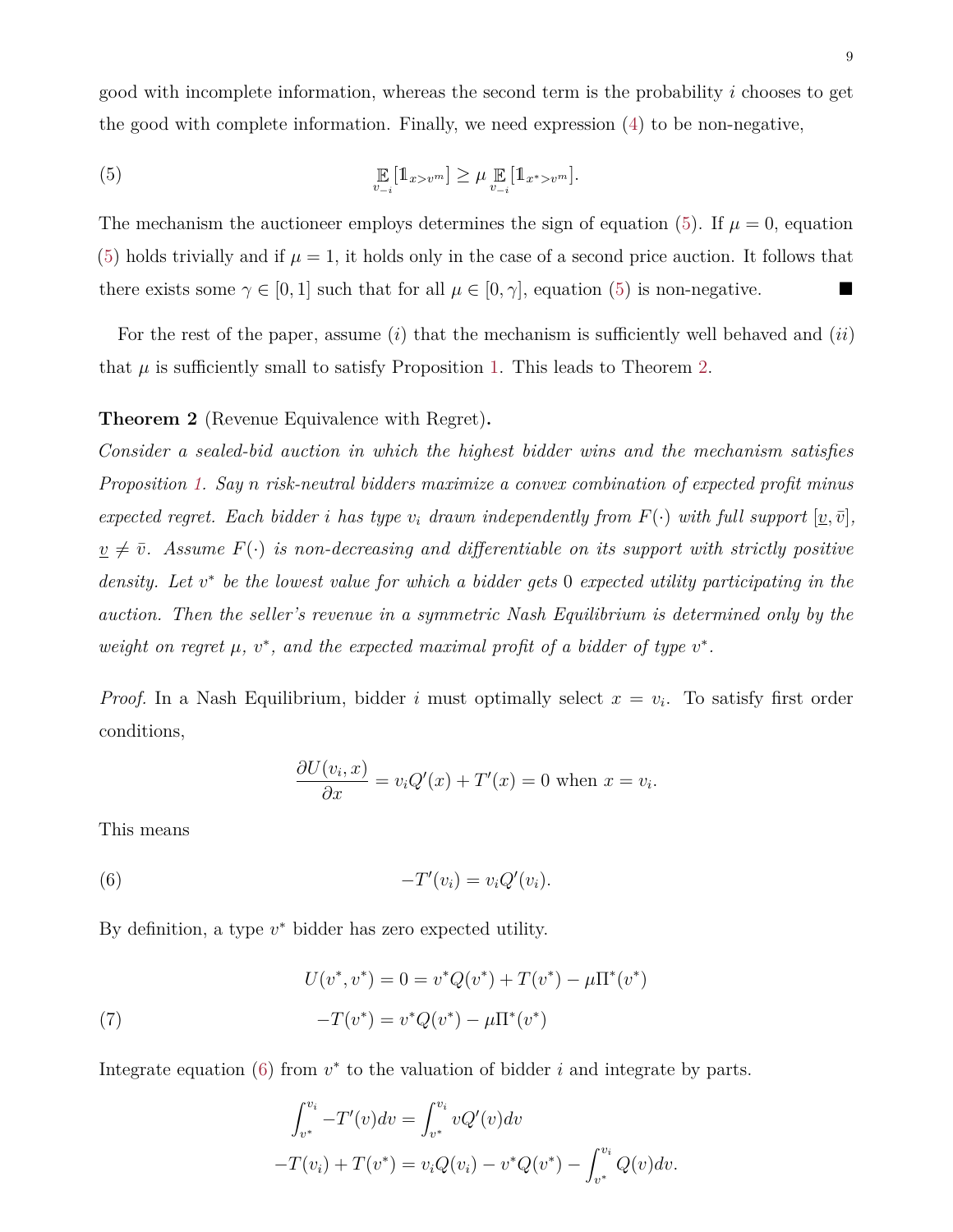Plugging in equation [\(7\)](#page-9-3), the expected transfer simplifies to

<span id="page-10-1"></span>(8) 
$$
-T(v_i) = v_i Q(v_i) - \int_{v^*}^{v_i} Q(v) dv - \mu \Pi^*(v^*).
$$

Equation [\(8\)](#page-10-1) holds for any  $v_i \geq v^*$ . To find the expected revenue earned from bidder *i*, integrate equation [\(8\)](#page-10-1) from  $v^*$  to  $\bar{v}$ .

$$
\mathbb{E}[Rev_i] = \int_{v^*}^{\bar{v}} -T(v_i) dF(v_i)
$$
  
= 
$$
\int_{v^*}^{\bar{v}} \left( v_i Q(v_i) - \int_{v^*}^{v_i} Q(v) dv \right) dF(v_i) - \int_{v^*}^{\bar{v}} \mu \Pi^*(v^*) dF(v_i).
$$

Integrating by parts and simplifying,

(9) 
$$
\mathbb{E}[Rev_i] = \int_{v^*}^{\bar{v}} Q(v) \left( v - \frac{1 - F(v)}{f(v)} \right) dF(v) - \mu (1 - F(v^*)) \Pi^*(v^*).
$$

Since all bidders are symmetric, the seller has total expected revenue

<span id="page-10-2"></span>(10) 
$$
\mathbb{E}[Rev] = n \int_{v^*}^{\bar{v}} Q(v) \left( v - \frac{1 - F(v)}{f(v)} \right) f(v) dv - n\mu (1 - F(v^*)) \Pi^*(v^*).
$$

The second term is Equation [\(10\)](#page-10-2) depends only on  $\mu$ ,  $v^*$ , and  $\Pi^*(v^*)$ , as claimed.

As discussed, there is no regret in a second price auction. Further, when bidders maximize profit, a second price auction is optimal for the seller. Thus in this model, the seller can guarantee herself at least as much revenue as in the standard, profit-maximizing model. Applying Theorem [2](#page-9-0) proves she cannot do better. To see this, first define the virtual valuation function

(11) 
$$
J(v) = v - \frac{1 - F(v)}{f(v)}.
$$

<span id="page-10-0"></span>Assume  $J(v)$  is non-decreasing in *v*.

#### **Proposition 3** (Second Price Auction is Optimal)**.**

*Let*  $z \in [\underline{v}, \overline{v}]$  *be the smallest value such that*  $J(z) \geq 0$ *. Then a second price auction with reserve price z is an optimal mechanism.*

*Proof.* By Theorem [2,](#page-9-0) the seller receives expected revenue

$$
\mathbb{E}[Rev] = n \int_{v^*}^{\bar{v}} Q(v) \left( v - \frac{1 - F(v)}{f(v)} \right) f(v) dv - n\mu (1 - F(v^*)) \Pi^*(v^*).
$$

The first term is the expected revenue from a symmetric auction in which bidders only maximize profit. The second term is

<span id="page-10-3"></span>(12) 
$$
-n\mu(1 - F(v^*))\Pi^*(v^*) \leq 0.
$$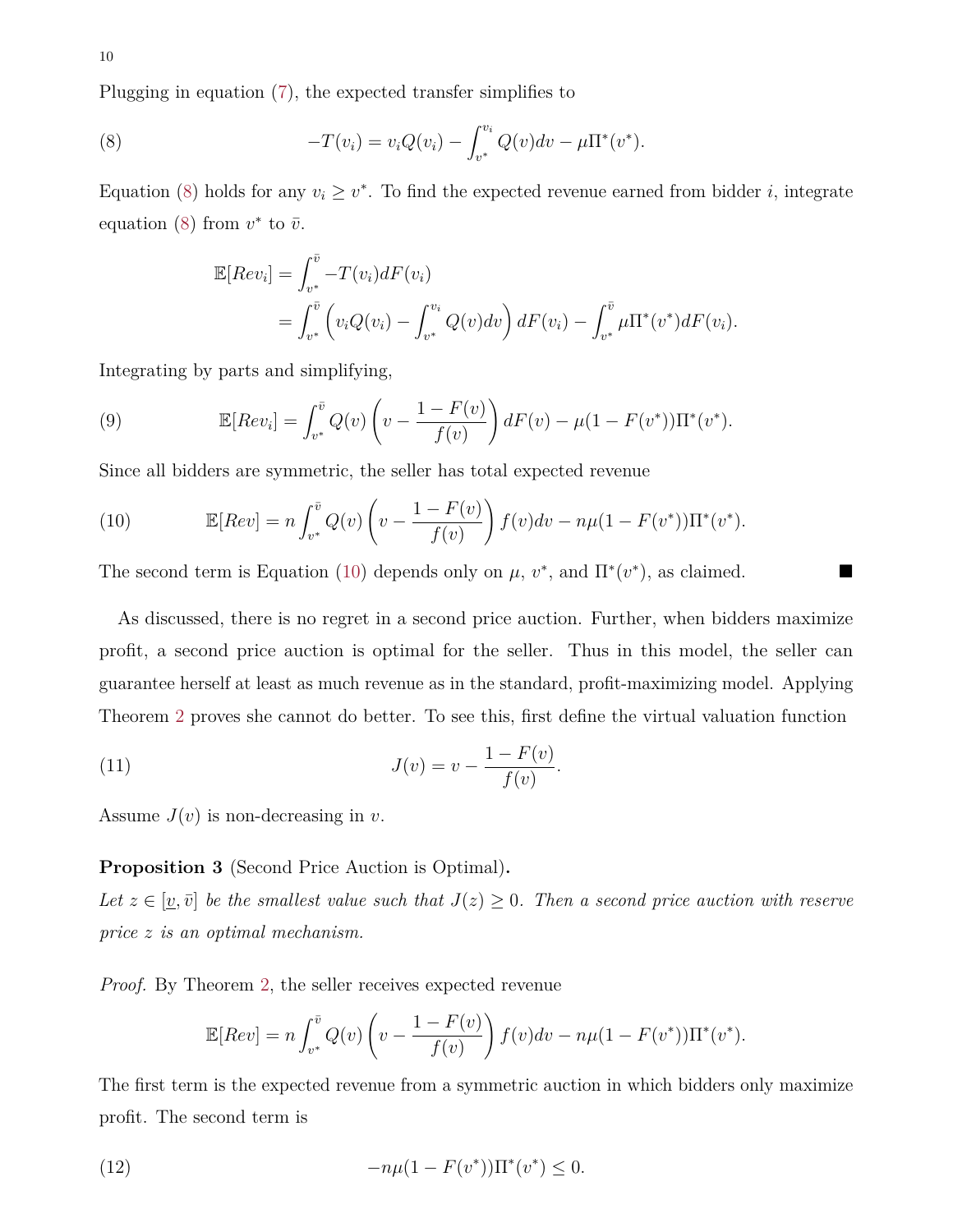11

The seller does best if equation [\(12\)](#page-10-3) is zero *and* the integral is maximized. In a second price auction there is no regret,  $v^* = v$ , and  $\Pi^*(v) = 0$ . The seller therefore maximizes

$$
n\int_{v^*}^{\bar{v}} Q(v)J(v)f(v)dv.
$$

The integrand is positive for  $v \geq z$ , so choosing a reserve price of *z* maximizes revenue.

A second price auction is not necessarily the unique optimal mechanism. An optimal mechanism must be revenue-maximizing in the standard model and must satisfy  $\Pi(v^*) = 0$ . By equation [\(7\)](#page-9-3), this requires

$$
-T(v^*) = v^*Q(v^*).
$$

One sufficient criterion is

$$
0 = -T(v^*) = Q(v^*),
$$

meaning that if bidder *i* cannot win, she has an expected payment of zero. In a standard first price auction with no entry fee,  $v^* = v$  and bidder *i* wins with probability zero. Hence  $\Pi^*(v^*) = \Pi(\underline{v}) = 0$ . So long as  $J(\underline{v}) \geq 0$ , this auction is optimal as well. If  $z > \underline{v}$ , then the seller must impose an appropriately chosen reserve price. In a perhaps unsurprising result, when bidders experience regret, first price auctions with no entry fee outperform those with an entry fee.

<span id="page-11-0"></span>3.2. **Winner's and Loser's Regret.** I partition regret into winner's regret and loser's regret. The definition of each aligns with the classical definition of regret conditional on winning and losing the auction, respectively. As in Proposition [1,](#page-7-1) let  $v^m$  denote the maximal element of  $v_{-i}$ ,

$$
v^m = \max_{j \neq i} v_j.
$$

Since the highest bidder always win, bidder *i* has expected winner's regret

$$
R^{W}(v_{i}, x) = \mathop{\mathbb{E}}_{v_{-i}}[\Pi^{*}(v_{i}|x > v^{m}) - \Pi(v_{i}, x|v_{i} > v^{m})]
$$
  
=  $\Pi^{*}(v_{i}|x > v^{m}) - T(x|x > v^{m}) - v_{i}Q(x).$ 

She has expected loser's regret

$$
R^{L}(v_{i}, x) = \mathop{\mathbb{E}}_{v_{-i}}[\Pi^{*}(v_{i}|x < v^{m}) - \Pi(v_{i}, x|v_{i} < v^{m})]
$$
  
=  $\Pi^{*}(v_{i}|x < v^{m}) - T(x|x < v^{m}).$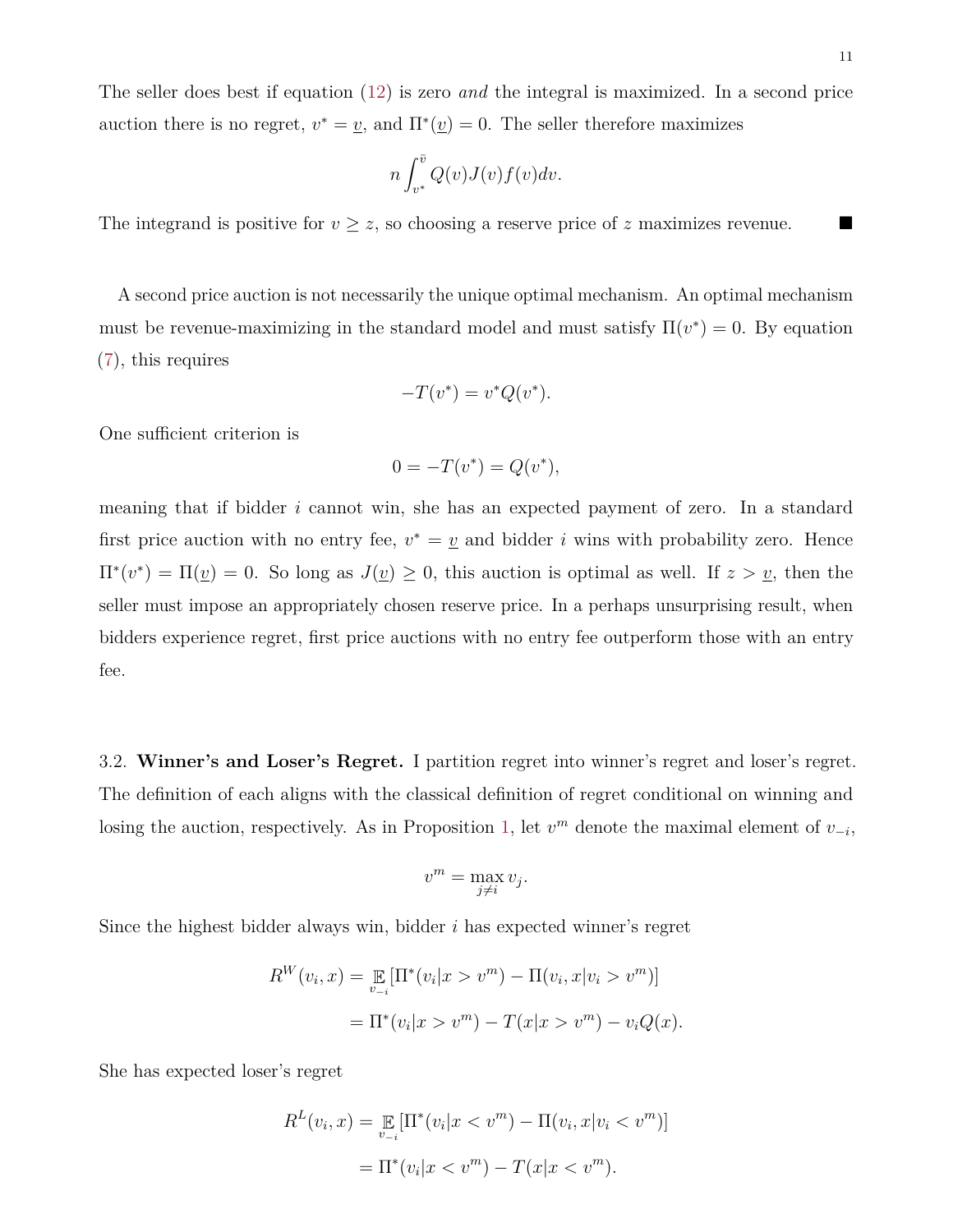For  $\alpha, \beta \in [0, 1)$  such that  $(1 - \alpha - \beta) \in [0, 1]$ , define the expected utility of bidder *i* as

$$
U(v_i, x) = (1 - \alpha - \beta)\Pi(v_i, x) - \alpha R^W(v_i, x) - \beta R^L(v_i, x)
$$
  
= 
$$
(1 - \alpha - \beta)(v_i Q(x) + T(x)) - \alpha \Pi^*(v_i | x > v^m) + \alpha T(x | x > v^m) + \alpha v_i Q(x)
$$
  

$$
-\beta \Pi^*(v_i | x < v^m) + \beta T(x | x < v^m).
$$

If  $\alpha = 1$ , bidders only minimize winner's regret and thus select  $x = y$  so that they never overpay, but also never win. If  $\beta = 1$ , bidders only minimize loser's regret and choose  $x = \bar{v}$  so that they never lose. Using the fact  $T(x) = T(x|x < v<sup>m</sup>) + T(x|x > v<sup>m</sup>)$  and  $\Pi^*(v_i) = \Pi^*(v_i|x < v_i)$  $v^m$ ) +  $\prod^* (v_i | x > v^m)$ , I rewrite all relevant terms conditional on losing the auction.

$$
U(v_i, x) = (1 - \beta)v_iQ(x) + (1 - \beta)T(x) + (\beta - \alpha)T(x|x < v^m)
$$

$$
-\beta\Pi^*(v_i) + (\beta - \alpha)\Pi^*(v_i|x < v^m).
$$

In a Nash Equilibrium, bidder *i* optimally selects  $x = v_i$ , and the following first order condition holds.

$$
\frac{\partial U(v_i, x)}{\partial x} = 0 = (1 - \beta)v_iQ'(x) + (1 - \beta)T'(x)
$$

$$
+ (\beta - \alpha)\frac{\partial T(x|x < v^m)}{\partial x} + (\beta - \alpha)\frac{\partial \Pi^*(v_i|x < v^m)}{\partial x} \text{ when } x = v_i.
$$

Although  $\Pi^*(v_i)$  is a function of  $v_i$ , conditioning on  $x < v^m$  changes the bounds of integration of the expected value since  $v_j < x$  for all  $j \neq i$ . That means  $\Pi^*(v_i|x < v^m)$  is also a function of x. Thus

<span id="page-12-0"></span>(13) 
$$
-T'(v_i) = v_i Q'(v_i) + \frac{\beta - \alpha}{1 - \beta} \left( \frac{\partial T(x | x < v^m)}{\partial x} \right) \Big|_{x = v_i} + \frac{\beta - \alpha}{1 - \beta} \left( \frac{\partial \Pi^*(v_i | x < v^m)}{\partial x} \right) \Big|_{x = v_i}.
$$

Assume that the mechanism and levels of regret  $\alpha, \beta$  are such that lowest biddable type  $v^* \in [\underline{v}, \overline{v}]$ , as in Proposition [1,](#page-7-1) and that all types  $v \geq v^*$  have non-negative expected utility when bidders bid optimally. Then equation [\(13\)](#page-12-0) holds true for  $v_i \geq v^*$ . Further,

$$
0 = U(v^*, v^*) = (1 - \beta)v^*Q(v^*) + (1 - \beta)T(v^*) + (\beta - \alpha)T(v^*|v^* < v^m) - \beta\Pi^*(v^*)
$$

$$
+ (\beta - \alpha)\Pi^*(v^*|v^* < v^m).
$$

Rearranging terms and dividing by  $1 - \beta$ ,

<span id="page-12-1"></span>(14) 
$$
-T(v^*) = v^*Q(v^*) + \frac{\beta - \alpha}{1 - \beta}T(v^*|v^* < v^m) + \frac{\beta - \alpha}{1 - \beta}\Pi^*(v^*|v^* < v^m) - \frac{\beta}{1 - \beta}\Pi^*(v^*).
$$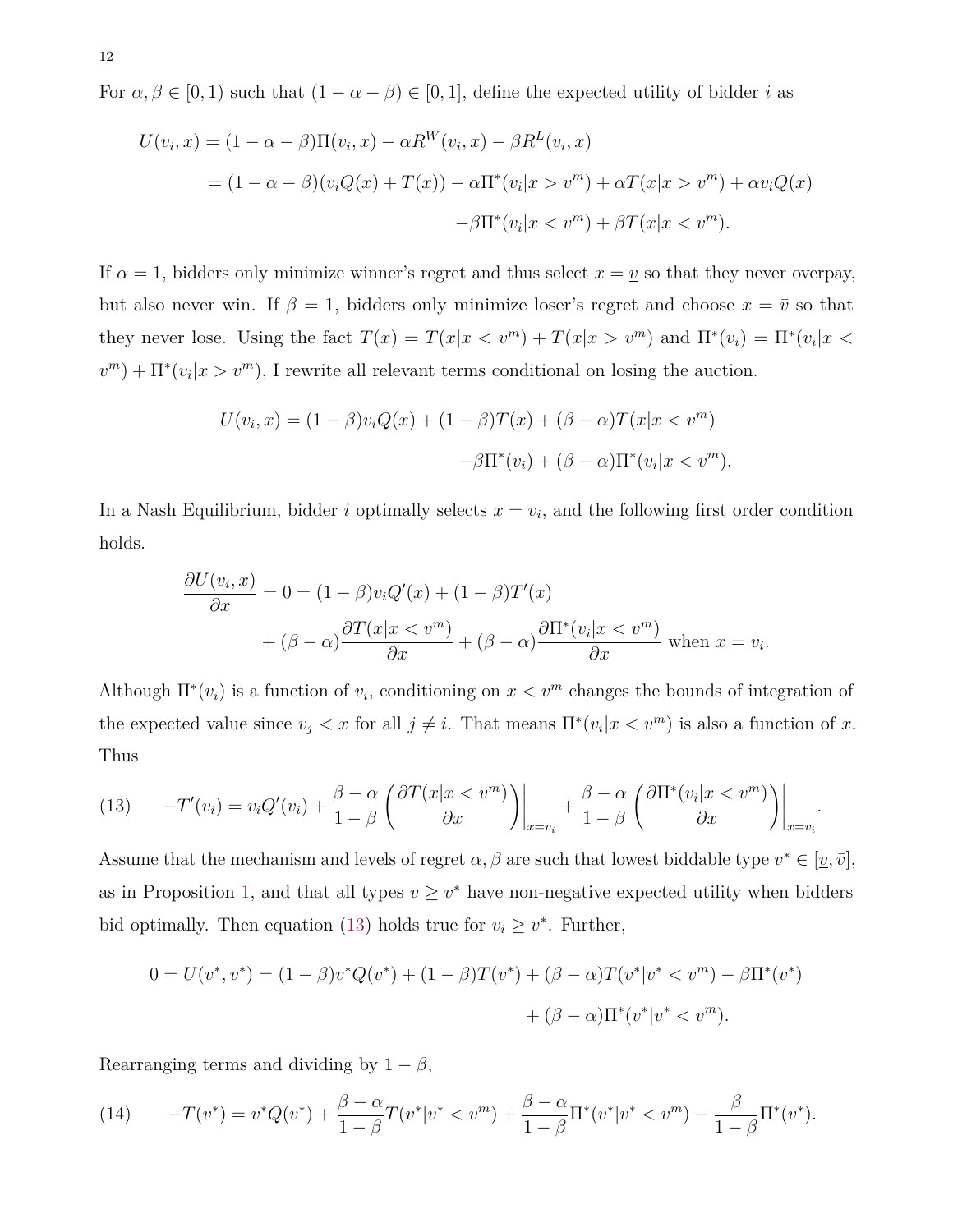Integrate [\(13\)](#page-12-0) from  $v^*$  to  $v_i$  (replacing the dummy variable with  $v$ ) to obtain

$$
\int_{v^*}^{v_i} -T'(v)dv = \int_{v^*}^{v_i} \left[ vQ'(v) + \frac{\beta - \alpha}{1 - \beta} \left( \frac{\partial T(x|x < v^m)}{\partial x} \right) \Big|_{x=v} + \frac{\beta - \alpha}{1 - \beta} \left( \frac{\partial \Pi^*(v|x < v^m)}{\partial x} \right) \Big|_{x=v} \right] dv
$$

$$
-T(v_i) = -T(v^*) + v_i Q(v_i) - v^* Q(v^*) - \int_{v^*}^{v_i} Q(v)dv
$$

$$
+ \frac{\beta - \alpha}{1 - \beta} \int_{v^*}^{v_i} \left( \frac{\partial T(x|x < v^m)}{\partial x} \right) \Big|_{x=v} dv + \frac{\beta - \alpha}{1 - \beta} \int_{v^*}^{v_i} \left( \frac{\partial \Pi^*(v|x < v^m)}{\partial x} \right) \Big|_{x=v} dv.
$$

<span id="page-13-0"></span>Plugging in [\(14\)](#page-12-1) and simplifying yields

(15)

$$
-T(v_i) = v_i Q(v_i) - \int_{v^*}^{v_i} Q(v) dv + \frac{\beta - \alpha}{1 - \beta} T(v^* | v^* < v^m) + \frac{\beta - \alpha}{1 - \beta} \Pi^*(v^* | v^* < v^m) - \frac{\beta}{1 - \beta} \Pi^*(v^*)
$$

$$
+ \frac{\beta - \alpha}{1 - \beta} \int_{v^*}^{v_i} \left( \frac{\partial T(x | x < v^m)}{\partial x} \right) \Big|_{x = v} dv + \frac{\beta - \alpha}{1 - \beta} \int_{v^*}^{v_i} \left( \frac{\partial \Pi^*(v | x < v^m)}{\partial x} \right) \Big|_{x = v} dv
$$

The second line of equation [\(15\)](#page-13-0) is complicated. The bounds of integration for the expectation of the transfer conditional on losing also involve *x*. The same is true for the expectation of the maximal profit conditional on losing. It vanishes when  $\alpha = \beta$ , which is why it does not appear in the classical formulation of regret. Evaluating the derivative and then integrating the result yields a large and difficult to interpret expression. I begin by rewriting

<span id="page-13-1"></span>(16) 
$$
\frac{\beta - \alpha}{1 - \beta} \int_{v^*}^{v_i} \left( \frac{\partial T(x | x < v^m)}{\partial x} \right) \Big|_{x = v} dv.
$$

For ease of notation and without loss of generality, assume  $v_i = v_1$ . First evaluate the integrand by dividing  $T(x|x < v^m)$  into  $n-1$  (symmetric) pieces, one each for  $v^m = v_2, \dots, v_n$ .

$$
T(x|x < v^m) = \int_x^{\bar{v}} \left[ \int_{\underline{v}}^{v_2} \dots \int_{\underline{v}}^{v_2} t(x, v_{-1}) dF(v_n) \dots dF(v_3) \right] dF(v_2)
$$
  
+ 
$$
\int_x^{\bar{v}} \left[ \int_{\underline{v}}^{v_3} \dots \int_{\underline{v}}^{v_3} t(x, v_{-1}) dF(v_n) \dots dF(v_2) \right] dF(v_3)
$$
  
:  
+ 
$$
\int_x^{\bar{v}} \left[ \int_{\underline{v}}^{v_n} \dots \int_{\underline{v}}^{v_n} t(x, v_{-1}) dF(v_{n-1}) \dots dF(v_2) \right] dF(v_n)
$$
  
= 
$$
(n-1) \int_x^{\bar{v}} \left[ \int_{\underline{v}}^{v_2} \dots \int_{\underline{v}}^{v_2} t(x, v_{-1}) dF(v_n) \dots dF(v_3) \right] dF(v_2).
$$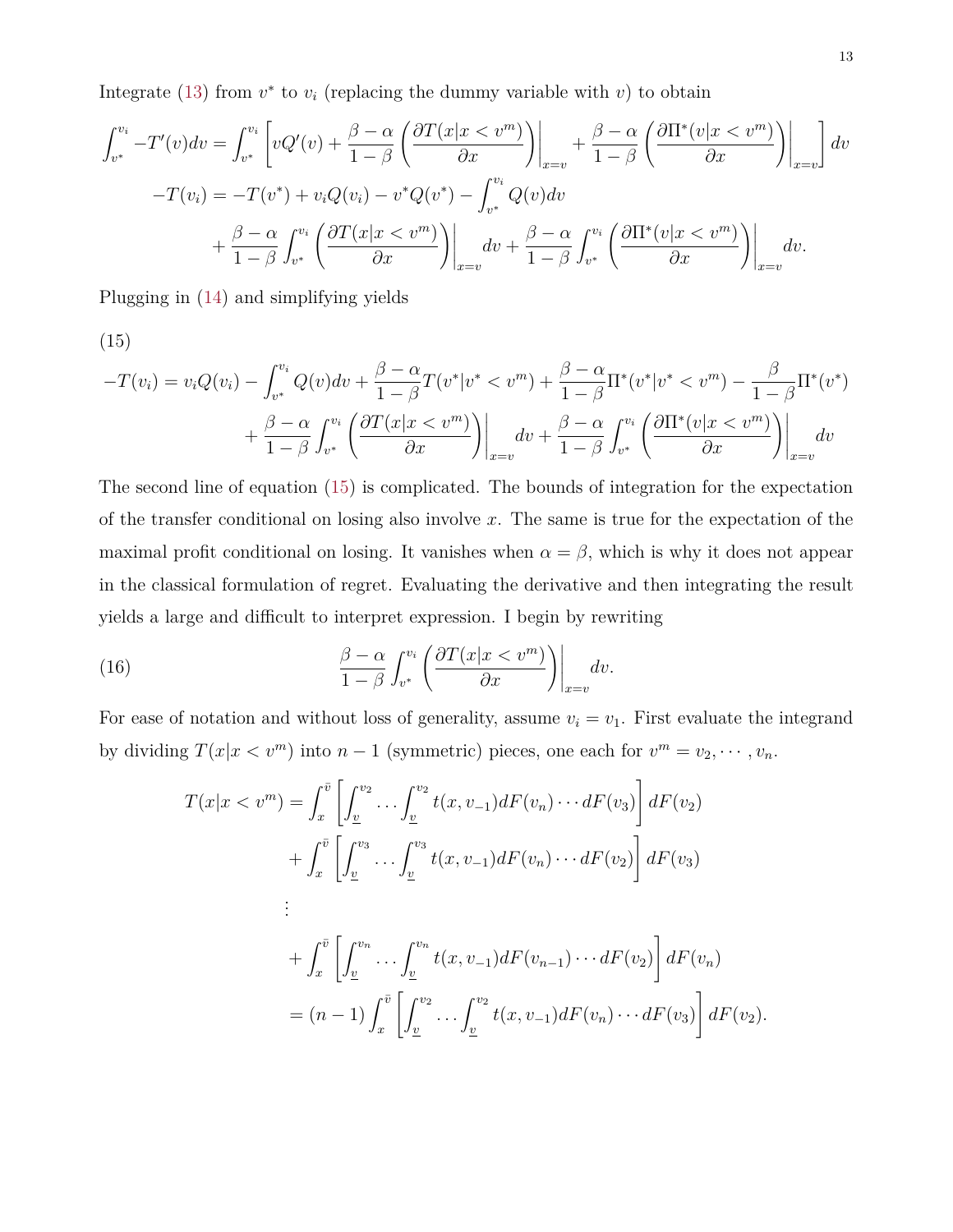Thus

$$
\frac{\partial T(x|x < v^m)}{\partial x} = (n-1) \int_x^{\bar{v}} \left[ \int_{\underline{v}}^{v_2} \dots \int_{\underline{v}}^{v_2} \frac{\partial t(x, v_{-1})}{\partial x} dF(v_n) \dots dF(v_3) \right] dF(v_2)
$$

$$
- f(x) \int_{\underline{v}}^x \dots \int_{\underline{v}}^x t(x, x, v_{-1, -2}) dF(v_n) \dots dF(v_3).
$$

Therefore

$$
\left(\frac{\partial T(x|x < v^m)}{\partial x}\right)\Big|_{x=v_1} = (n-1) \int_{v_1}^{\bar{v}} \left[ \int_{\underline{v}}^{v_2} \dots \int_{\underline{v}}^{v_2} \frac{\partial t(v_1, v_{-1})}{\partial v_1} dF(v_n) \dots dF(v_3) \right] dF(v_2) - (n-1) f(v_1) \int_{\underline{v}}^{v_1} \dots \int_{\underline{v}}^{v_1} t(v_1, v_1, v_{-1,-2}) dF(v_n) \dots dF(v_3).
$$

I use  $v_{-1,-2}$  to denote the vector of values excluding both the first and second values. Replace  $v_1$ with the dummy variable  $v$  and integrate from  $v^*$  to  $v_1$ .

$$
\int_{v^*}^{v_1} \left( \frac{\partial T(x|x < v^m)}{\partial x} \right) \Big|_{x=v} dv = (n-1) \int_{v^*}^{v_1} \int_v^{\bar{v}} \left[ \int_{\underline{v}}^{v_2} \dots \int_{\underline{v}}^{v_2} \frac{\partial t(v, v_{-1})}{\partial v} dF(v_n) \dots dF(v_3) \right] dF(v_2) dv
$$

$$
- (n-1) \int_{v^*}^{v_1} \int_{\underline{v}}^{v_2} \dots \int_{\underline{v}}^{v} t(v, v, v_{-1,-2}) dF(v_n) \dots dF(v_3) dF(v).
$$

Although complicated, this form looks promising. The first term has an integration by *v* on the outside and a function with a derivative with respect to *v* on the inside. However, changing the bounds of integration breaks the integral into  $2^{n-2}$  terms (with some symmetry). Creative techniques may resolve this problem, but one potential way forward is to write

$$
T(x|x < vm) = T(x) - T(x|x > vm)
$$
  
= 
$$
T(x) - \int_{\underline{v}}^{x} \cdots \int_{\underline{v}}^{x} t(x, v_{-i}) dF(v_n) \cdots dF(v_2),
$$

taking the derivative with respect to *x* gives.

$$
\frac{\partial T(x|x > v^m)}{\partial x} = (n-1) \int_{\underline{v}}^x \cdots \int_{\underline{v}}^x \left[ f(x)t(x, x, v_{-1,-2}) + \int_{\underline{v}}^x \frac{\partial t(x, v_{-1})}{\partial x} dF(v_2) \right] dF(v_n) \cdots dF(v_3).
$$

However, this expression appears equally difficult to handle and I see no easy way to approach it. Further, a similar analysis on

<span id="page-14-0"></span>(17) 
$$
\frac{\beta - \alpha}{1 - \beta} \int_{v^*}^{v_i} \left( \frac{\partial \Pi^*(v | x < v^m)}{\partial x} \right) \Big|_{x = v} dv
$$

gives equally complicated results. Although equation [\(15\)](#page-13-0) is complicated, Section [5](#page-18-0) shows that a first price auction gives a manageable expression, whereas a general soft floor auction gives an intractable integral. This suggests that I need strong assumptions about  $T(\cdot)$  and  $\Pi^*(\cdot)$  to simplify equation [\(15\)](#page-13-0). If the auction mechanism gives zero expected transfer conditional upon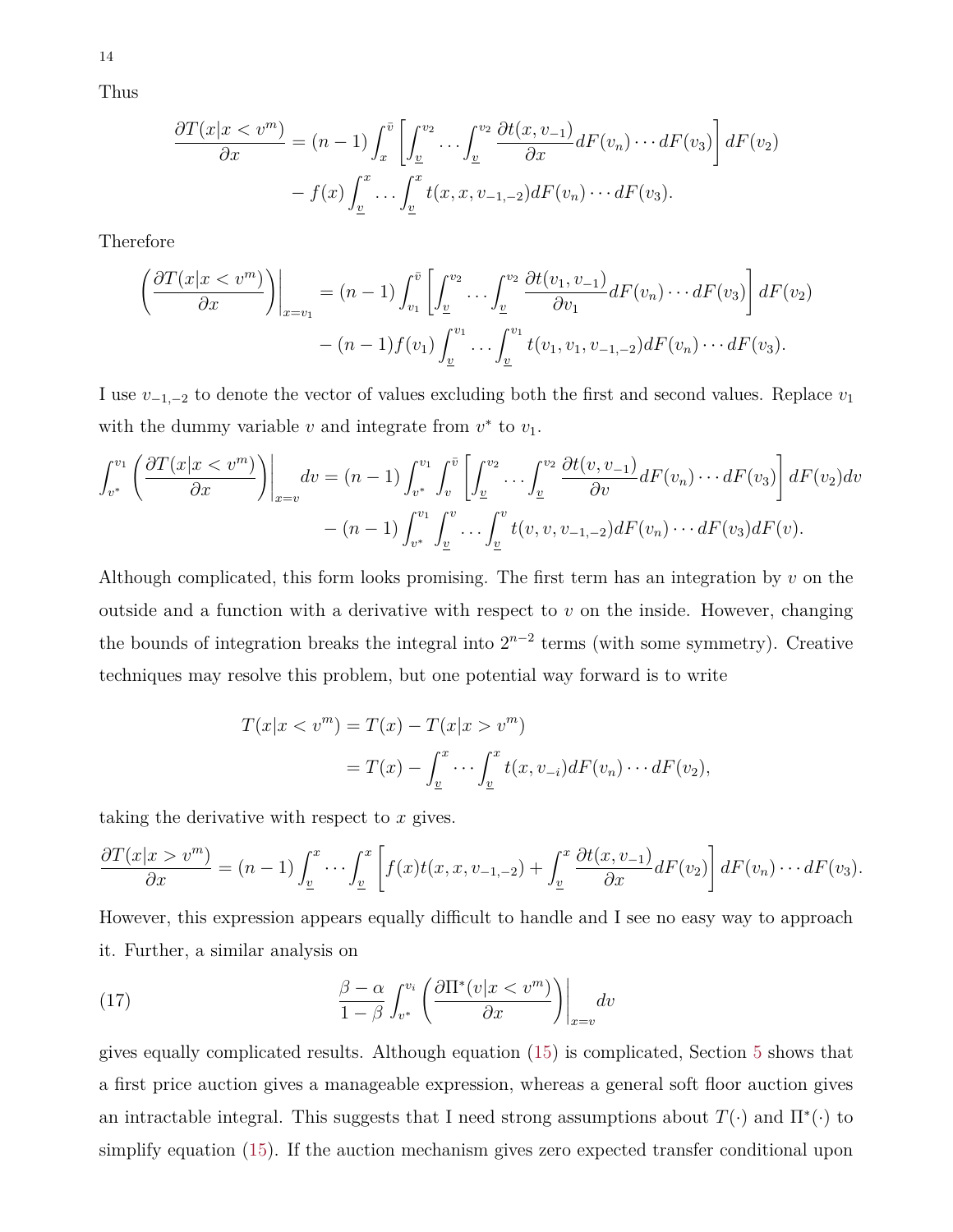losing the auction,  $T(x|x \leq v^m) = 0$  and expression [\(16\)](#page-13-1) vanishes. No similar restriction works to eliminate expression [\(17\)](#page-14-0). In the case  $\alpha = \beta$ , both expression [\(16\)](#page-13-1) and expression (17) vanish, and equation [\(15\)](#page-13-0) simplifies to

<span id="page-15-1"></span>(18) 
$$
-T(v_i) = v_i Q(v_i) - \int_{v^*}^{v_i} Q(v) dv - \frac{\beta}{1 - \beta} \Pi^*(v^*).
$$

This makes sense, since  $\alpha = \beta$  corresponds to the case where bidders face general regret. Indeed, equations [\(18\)](#page-15-1) and [\(8\)](#page-10-1) are conceptually equivalent; they only differ by the relative weight on Π∗ (*v* ∗ ). By initially separating winner's and loser's regret, I place relatively more weight on regret, since profit is also discounted by both  $\alpha$  and  $\beta$ . For equations [\(18\)](#page-15-1) and [\(8\)](#page-10-1) to be identical, I need

$$
\mu = \frac{\beta}{1 - \beta}
$$

$$
\beta = \frac{\mu}{1 + \mu}.
$$

<span id="page-15-0"></span>Since  $\mu \in [0, 1]$ , this requires  $\alpha = \beta \in [0, 1/2]$ , as expected.

#### 4. NOTIONS OF REGRET

Regret theory is a popular alternative to the expected utility theory of von Neumann and Morgenstern developed in 1947 (von Neumann and Morgenstern [2007\)](#page-43-5).<sup>4</sup> Regret theory first appears in the economic literature in the simultaneous works of Bell [\(1982\)](#page-41-5), Loomes and Sugden [\(1982\)](#page-42-3), and Fishburn [\(1982\)](#page-41-6), although it appears as early as Savage [\(1951\)](#page-43-3) in the context of statistical decision making. When agents make decisions based on incomplete information, they base their decision in expectation of what they think will happen. After the fact, when all information is revealed, an agent evaluates the results of her choices not just based on the actualized outcome, but also based on the optimal outcome that could have transpired had she acted differently. The comparison between what happened and what could have happened causes regret and reduces the satisfaction she feels with the results of her decision. Agents might anticipate experiencing regret and choose their subsequent actions to minimize the amount of regret they experience. Psychologists have investigated the role of regret in decision making and have strong empirical evidence that suggests anticipated regret affects how people make strategic choices (see e.g. Connolly and Zeelenberg [2002](#page-41-7) or Connolly and Butler [2006\)](#page-41-8).

Regret theory models choice under uncertainty when an agent's utility function depends negatively on the best possible outcome. There are many ways to incorporate regret into decision

<sup>&</sup>lt;sup>4</sup>I thank Diecidue and Somasundaram [\(2017\)](#page-41-9) for their thorough overview of the history of regret theory, from which I borrow.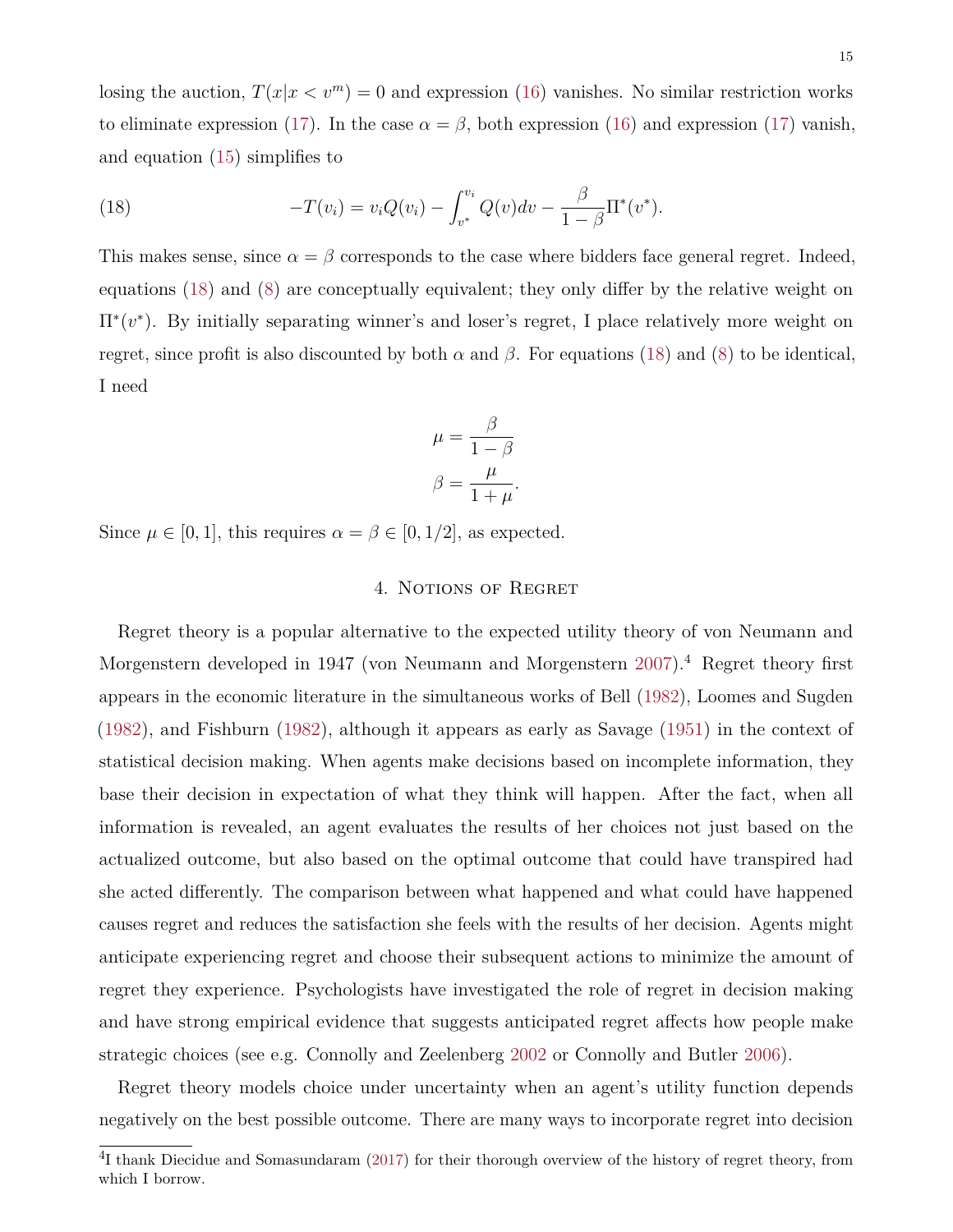making. Savage [\(1951\)](#page-43-3) invents the mini-max approach in which agents choose their actions to minimize the maximum amount of regret they could experience. The mini-max approach also appears frequently in the economic literature in a wide range of applications. For example, Linhart and Radner [\(1989\)](#page-42-6) employs the mini-max approach to provide a range of efficient outcomes in bilateral trade negotiations, Bergemann and Schlag [\(2008\)](#page-41-10) uses it to derive pricing policies with minimal information about the buyer's distributions, and Bergemann and Schlag [\(2011\)](#page-41-11) uses it to determine a robust monopoly pricing scheme. In a statistical context, Eldar, Ben-Tal, et al. [\(2004\)](#page-41-12) and Eldar and Merhav [\(2004\)](#page-41-13) bound mean-squared error with mini-max regret techniques. The implementation of the mini-max regret function violates the Independence of Irrelevant Alternatives that Arrow proposes in social choice theory. To incorporate regret into decision theory, Milnor [\(1954\)](#page-43-6) creates a rigorous axiomization of regret, with a more recent adaptation by Stoye [\(2011\)](#page-43-7).

In classic utility theory, an agent has utility function *u* and prospective choices *a* and *b* with outcomes  $\{a_1, \dots, a_n\}$  and  $\{b_1, \dots, b_n\}$ . Then *a* is preferred to *b* if and only if

<span id="page-16-0"></span>(19) 
$$
a \succeq b \iff \sum_{i=1}^{n} p_i(s_i) (u(a_i) - u(b_i)) \geq 0,
$$

where  $p_i(s_i)$  is an agent's subjective probability that state  $s_i$  occurs. This can be rewritten as

<span id="page-16-2"></span>(20) 
$$
a \succeq b \iff \sum_{i=1}^n p_i(s_i) u(a_i) \ge \sum_{i=1}^n p_i(s_i) u(b_i),
$$

which allows for convenient comparison across states. Bell [\(1982\)](#page-41-5), Loomes and Sugden [\(1982\)](#page-42-3), and Fishburn [\(1982\)](#page-41-6) simultaneously generalize modern regret theory as an alternative to expected utility theory. Bell [\(1982\)](#page-41-5) and Loomes and Sugden [\(1982\)](#page-42-3) introduce a regret function *Q* that modifies equation [\(19\)](#page-16-0) such that *a* is preferred to *b* if and only if

<span id="page-16-1"></span>(21) 
$$
a \succeq b \iff \sum_{i=1}^{n} p_i(s_i) Q(u(a_i) - u(b_i)) \geq 0.
$$

The introduction of *Q* is particularly restrictive because equation [\(21\)](#page-16-1) cannot be written in a form analogous to equation [\(20\)](#page-16-2). Changing *Q* describes the various possible attitudes toward risk an agent might have, and a linear *Q* is equivalent to the expected utility theory of von Neumann and Morgenstern. When *Q* is convex, equation [\(21\)](#page-16-1) is similar to (but still distinct from) risk aversion, and it accounts for some empirical violations of expected utility theory. Fishburn [\(1982\)](#page-41-6) takes a different approach of skew-symmetric bi-linear preferences, but his work leads to a similar result. A decade later, Fishburn [\(1989\)](#page-42-7) and Sugden [\(1993\)](#page-43-8) propose preference foundations for regret theory that do not separate the utility and regret functions. Although more general,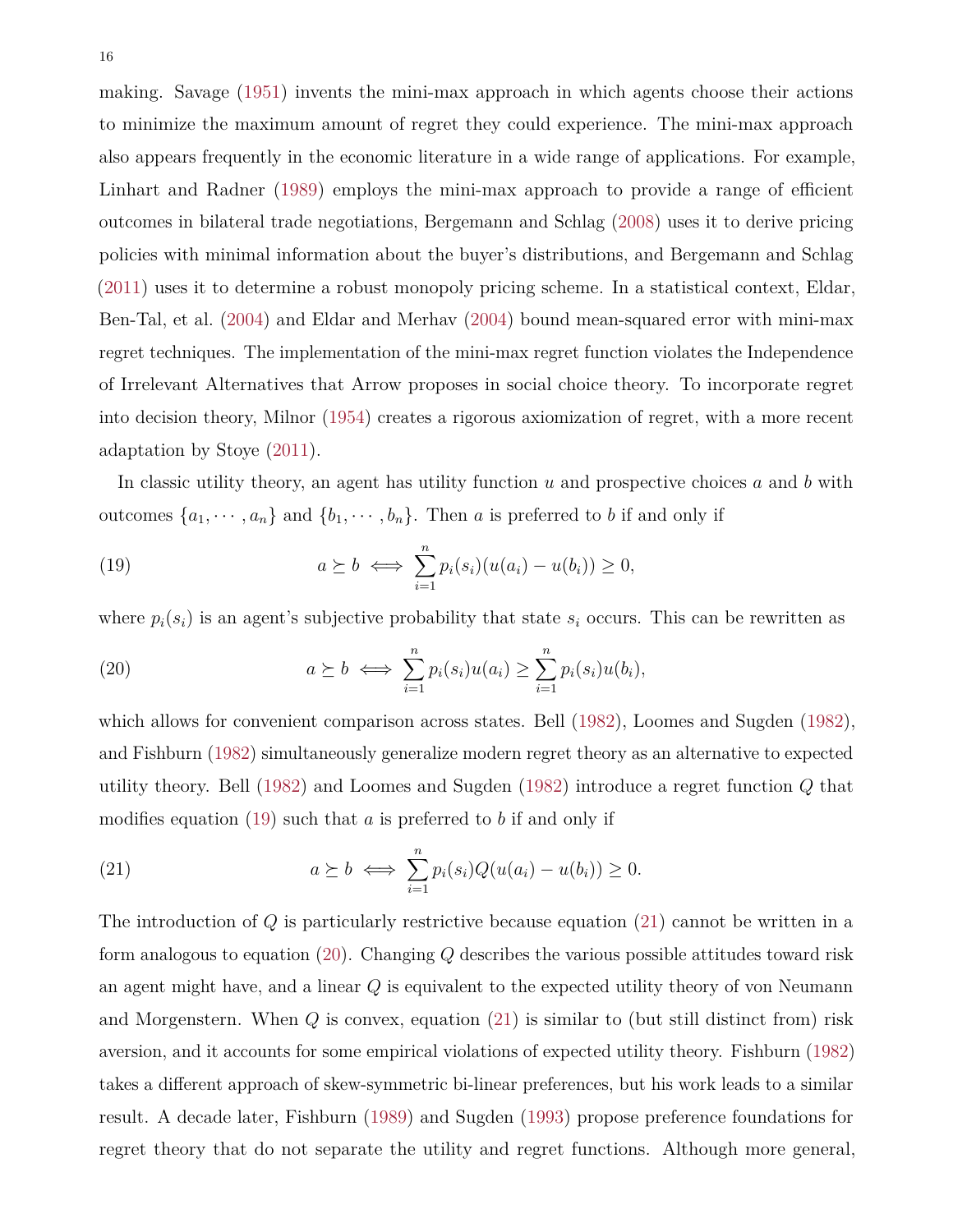comparing utilities in such a broad setting is often intractable and even basic techniques such as comparative statics can be demanding. As a result, while the formalized axioms of Fishburn [\(1989\)](#page-42-7) and Sugden [\(1993\)](#page-43-8) provide a rigorous framework, the theory is restrictive enough to prevent wide-spread implementation. It is often desirable, and even necessary, to make regret additively separable from utility and to have the foundations for continuous regret functions, as in Diecidue and Somasundaram [\(2017\)](#page-41-9).

Regret aversion appears in many contexts in economics, such as regret-matching in correlated equilibria (Hart and Mas-Colell [2000\)](#page-42-8), investments and currency hedging (Michenaud and Solnik [2008\)](#page-43-9), and most recently, climate change (DeCanio et al. [2022\)](#page-41-14). Whenever agents face a random state of the world, regret can model their behavior under uncertainty. Nekipelov et al. [\(2015\)](#page-43-10) uses an algorithmic approach to minimizing regret as a way to study the interaction between agents who have not reached a Nash Equilibrium. When bidders employ no-regret learning, advertisers can infer the values of players based on their bids and use those inferences to improve the pricing scheme in sponsored search ad auctions. Auctions generally provide a convenient framework for studying regret because agents make strategic decisions from a controlled set of choices. The random state of the world reduces to the values bidders have for the object, and each agent's choice set reduces to her bidding behavior.

Engelbrecht-Wiggans [\(1989\)](#page-41-1) first introduces regret in auctions, in which he defines regret as the difference between profit under complete and incomplete information. To maintain simplicity and allow for comparative statics, he assumes that bidders have objective functions that are linear combinations of profit and regret and studies how bidders change their behavior in first price auctions. Further, he divides regret into two categories conditional on whether the bidder wins or loses the auction. The winner of the auction regrets overbidding and therefore leaving money on the table, and a loser regrets not winning so long as the winning bid does not exceed her value for the object. Engelbrecht-Wiggans [\(1989\)](#page-41-1) assumes that bidders estimate the value of the object based on their private information, but also allows for their estimation to change based on the private information of the other bidders. He shows that, in this broad framework, if bidders weigh both types of regret equally, their equilibrium bidding strategy is independent of regret. He further shows that if winner's regret is weighed more heavily, then the seller earns less expected revenue; conversely, if loser's regret is weighed more heavily, the seller increases expected revenue. These results require that the seller publishes the winning price. Otherwise, the winning price might exceed a loser's value, in which case she would not experience regret, and she thereby anticipates less regret when bidding. Since the seller determines the mechanism of the auction, it is in her favor to announce the winning price.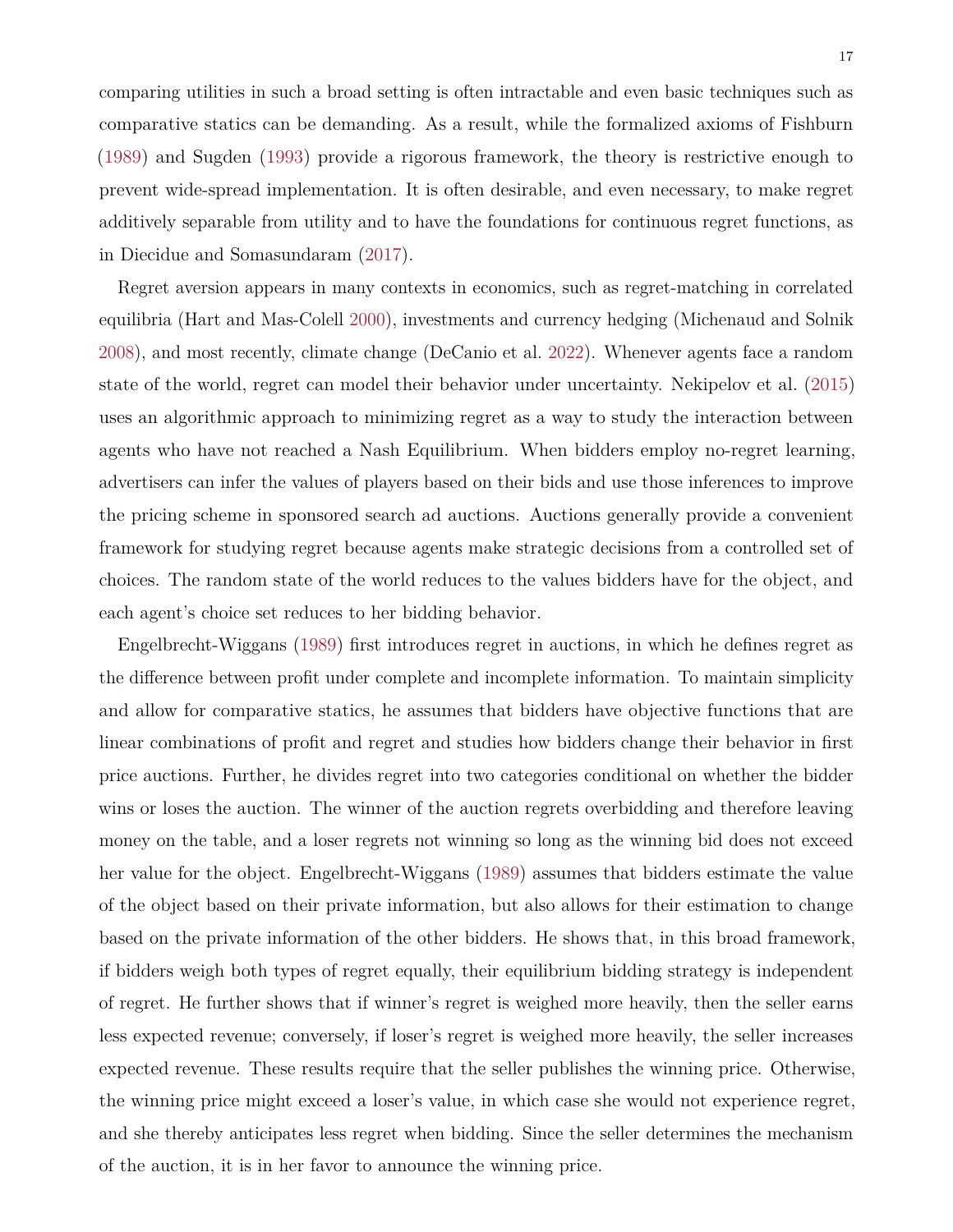Filiz-Ozbay and Ozbay [\(2007\)](#page-41-4) builds on the results of Engelbrecht-Wiggans, maintaining

the assumption that regret is additively separable from profit, but differing by assuming regret is not necessarily linear. They reach the same qualitative comparative statics conclusion that winner's regret induces more conservative bidding and loser's regret induces aggressive bidding. They then translate the theory to a laboratory setting in an attempt to explain the empirical phenomenon of overbidding in first price auctions. They use a one-shot auction to avoid the possibility that bidders accumulate regret through repeated experiments that bias the direction of their bids. They conclude that bidders anticipate loser's regret but do not anticipate winner's regret, which causes overbidding. Kagel and Levin [\(2016\)](#page-42-9) questions the statistical significance of their findings and Neugebauer and Selten [\(2006\)](#page-43-11) fails to replicate their results. That said, studies from Ockenfels and Selten [\(2005\)](#page-43-12) and Cason and Friedman [\(1997\)](#page-41-15) suggest that people regret losing an opportunity to profit more than they regret overpaying, supporting the conclusion in Filiz-Ozbay and Ozbay [\(2007\)](#page-41-4).

#### 5. Examples

<span id="page-18-0"></span>This section provides two examples—the standard first price auction, and the more nuanced soft floor auction. I maintain the assumptions of section 3*.*[2:](#page-11-0) there are *n* symmetric risk-neutral bidders in a sealed-bid independent private value auction maximizing profit minus regret. For convenience, I normalize the support of  $F(\cdot)$  to the unit interval [0, 1]. At the end of the auction, the seller discloses the winning bid and the second highest bid. I derive monotonic bidding functions for first price and soft floor auctions and use them to calculate the seller's expected revenue. In a soft floor auction, winner's regret introduces an intractable integral, so I consider the case in which bidders only experience loser's regret. So long as the weight on loser's regret *β >* 0, a soft floor auction revenue-dominates a first price auction which revenue-dominates a second price auction.

<span id="page-18-1"></span>5.1. **First Price Auction.** I conjecture the existence of a symmetric bidding strategy  $b(\cdot)$ that is monotonically increasing and continuously differentiable. As before, let  $Q(v) = F(v)^{n-1}$ denote the distribution of the maximal value of the  $n-1$  other bidders, and let  $Q'(v) = q(v)$ . Bidder *i* has value  $v_i$  and bids  $b_i = b(v_i)$ . She has expected profit

$$
\Pi(v_i, b_i) = (v_i - b_i)Q(v_i).
$$

She has expected winner's regret

$$
R^{W}(v_{i},b_{i}) = \int_{0}^{v_{i}} (b_{i} - b_{j}) dQ(v_{j}),
$$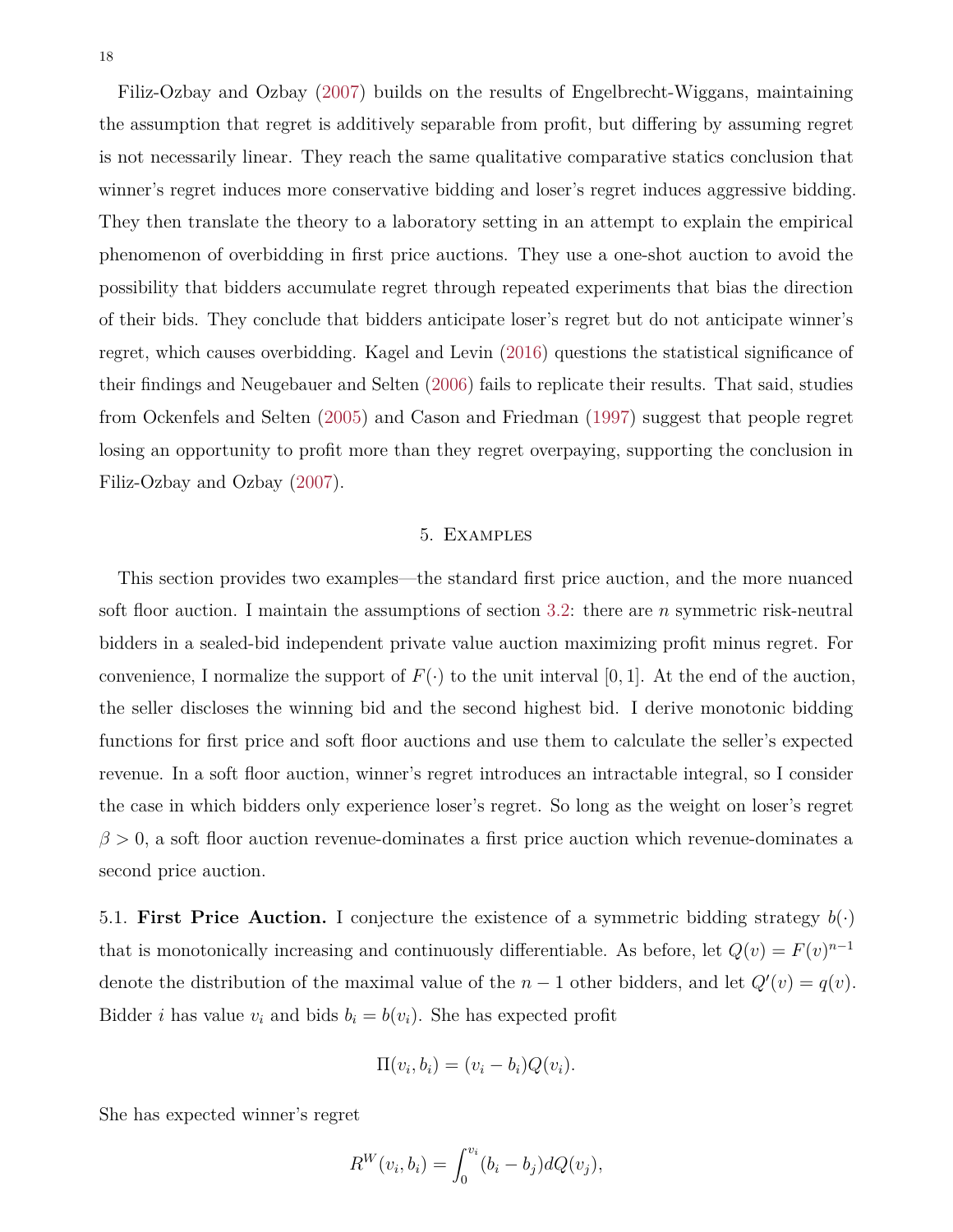and expected loser's regret

$$
R^{L}(v_{i}, b_{i}) = \int_{b_{i}}^{v_{i}} (v_{i} - b_{j}) dQ(v_{j}).
$$

As in section [3.2,](#page-11-0) let  $\alpha, \beta \in [0,1]$  be the weights on winner's and loser's regret such that  $(1 - \alpha - \beta) \in [0, 1]$ . Define the expected utility of bidder  $i$  as

$$
U(v_i, b_i) = (1 - \alpha - \beta) \Pi(v_i, b_i) - \alpha R^W(v_i, b_i) - \beta R^L(v_i, b_i)
$$
  
=  $(1 - \alpha - \beta)(v_i - b_i)Q(v_i) - \alpha \int_0^{v_i} (b_i - b_j) dQ(v_j) - \beta \int_{b_i}^{v_i} (v_i - b_j) dQ(v_j).$ 

Bidder *i* chooses  $b_i$  to maximize expected utility. Since the bidding function is monotonically increasing and continuously differentiable, it has a well-defined inverse  $\phi(b_i) = v_i$ . Plug it in to find first order conditions.

$$
\max_{b_i} (1 - \alpha - \beta)(v_i - b_i)Q(\phi(b_i)) - \alpha \int_0^{v_i} (b_i - b_j) dQ(\phi(b_j)) - \beta \int_{b_i}^{v_i} (v_i - b_j) dQ(\phi(b_j))
$$
  

$$
0 = -(1 - \beta)Q(\phi(b_i)) + (1 - \alpha - \beta)(v_i - b_i)q(\phi(b_i))\phi'(b_i) + \beta(v_i - b_i)q(\phi(b_i))\phi'(b_i)
$$
  

$$
\phi'(b_i) = \frac{(1 - \beta)Q(\phi(b_i))}{(1 - \alpha)(v_i - b_i)q(\phi(b_i))}.
$$

Since  $v_i = \phi(b_i(v_i))$  and  $\phi'(b_i(v_i)) = 1/b'_i(v_i)$ ,

<span id="page-19-0"></span>(22) 
$$
\frac{db}{dv} = \frac{1}{\phi'(b)} = \frac{1-\alpha}{1-\beta}(v-b)\frac{q(v)}{Q(v)}.
$$

I drop the subscript *i* to emphasize that the bidding formula is symmetric. Solving equation [\(22\)](#page-19-0) leads to the following bidding function.

<span id="page-19-2"></span>**Proposition 4** (First Price Auction Bidding Function)**.**

*The optimal bidding function for a type v bidder in a first price auction with hard reserve r is*

<span id="page-19-1"></span>(23) 
$$
b(v) = v - \int_r^v \left(\frac{F(z)}{F(v)}\right)^{(n-1)\frac{1-\alpha}{1-\beta}} dz.
$$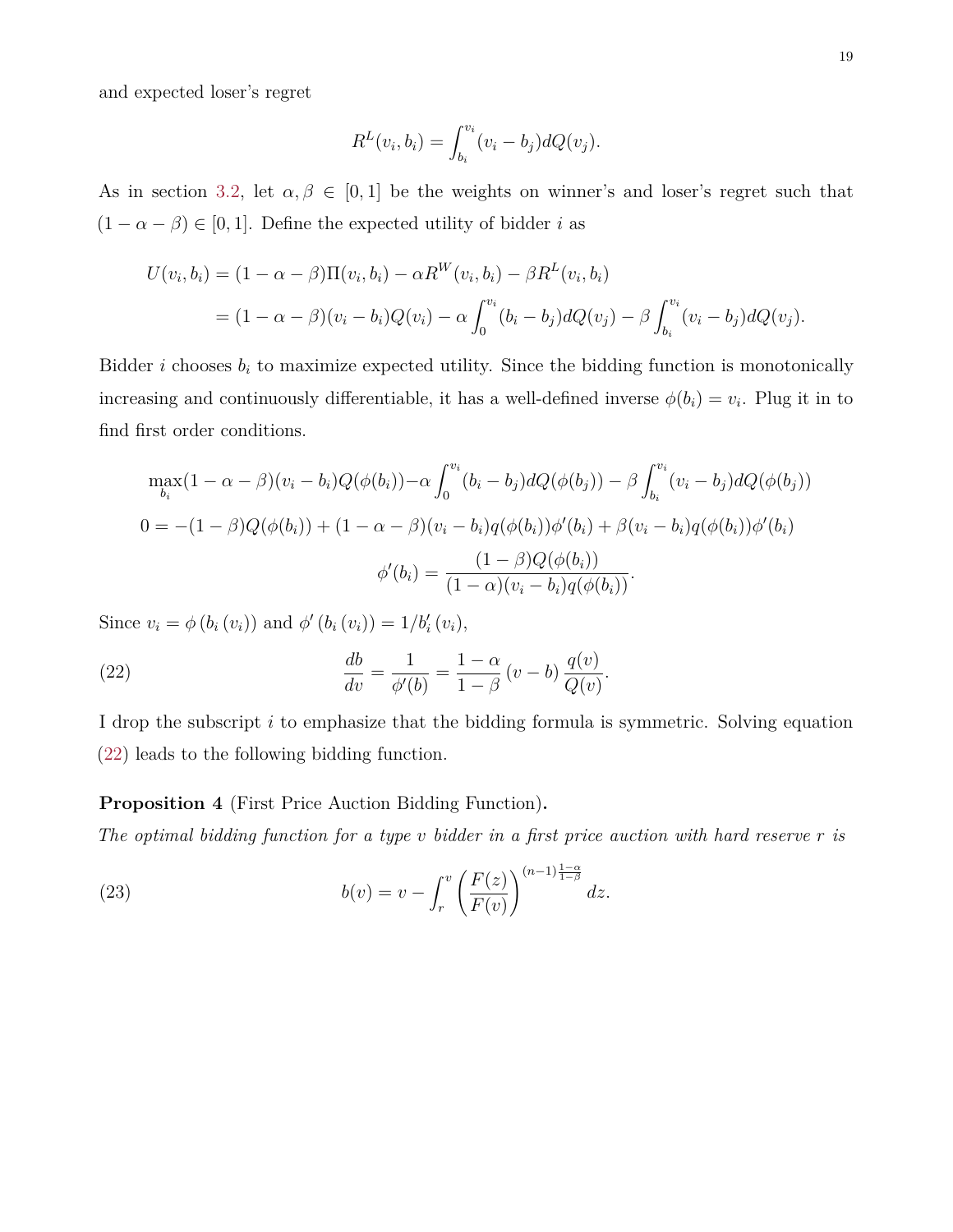*Proof.* Equation [\(22\)](#page-19-0) is a linear first order ordinary differential equation. For simplification, let  $b_i = y$  and  $v_i = x$ . Further, define

$$
P(x) = \frac{(1 - \alpha)q(x)}{(1 - \beta)Q(x)}, \ R(x) = x\frac{(1 - \alpha)q(x)}{(1 - \beta)Q(x)}, \ y = uv \text{ and } y' = u\frac{dv}{dx} + v\frac{du}{dx}.
$$

Then by equation [\(22\)](#page-19-0),

<span id="page-20-0"></span>(24) 
$$
R(x) = y' + P(x)y
$$

$$
R(x) = u\frac{dv}{dx} + v\left(\frac{du}{dx} + P(x)u\right).
$$

Since  $y = uv$ , equation [\(24\)](#page-20-0) has a degree of freedom. Set  $\frac{du}{dx} + P(x)u = 0$  to obtain

(25) 
$$
0 = \frac{du}{dx} + P(x)u
$$

$$
\frac{du}{u} = -P(x)dx
$$

$$
\ln(u) = -\int P(x)dx
$$

$$
u = e^{-\int P(x)dx}.
$$

<span id="page-20-1"></span>Plug equation [\(25\)](#page-20-1) into equation [\(24\)](#page-20-0).

(26)  
\n
$$
R(x) = \frac{dv}{dx} \times e^{-\int P(x)dx}
$$
\n
$$
dv = \frac{R(x)}{e^{-\int P(x)dx}} dx
$$
\n
$$
v = \int \left(\frac{R(x)}{e^{-\int P(x)dx}}\right) dx.
$$

<span id="page-20-2"></span>Substituting equations  $(25)$  and  $(26)$  for  $u$  and  $v$  gives

<span id="page-20-3"></span>(27) 
$$
y = uv = e^{-\int P(x)dx} \int \left(\frac{R(x)}{e^{-\int P(x)dx}}\right) dx.
$$

Plug  $P(x)$  and  $R(x)$  into equation [\(27\)](#page-20-3) to get

<span id="page-20-4"></span>(28) 
$$
y = e^{-\int P(x)dx} \times \int \left(\frac{R(x)}{e^{-\int P(x)dx}}\right) dx
$$

$$
y = e^{-\int \frac{(1-\alpha)q(x)}{(1-\beta)Q(x)}dx} \times \int \left(\frac{\frac{(1-\alpha)xq(x)}{(1-\beta)Q(x)}}{e^{-\int \frac{(1-\alpha)q(x)}{(1-\beta)Q(x)}dx}}\right) dx.
$$

Observe that

$$
-\int \frac{(1-\alpha)q(x)}{(1-\beta)Q(x)}dx = -\frac{(1-\alpha)\log(Q(x))}{(1-\beta)} + c = \log(Q(x)^{-\frac{1-\alpha}{1-\beta}}) + c.
$$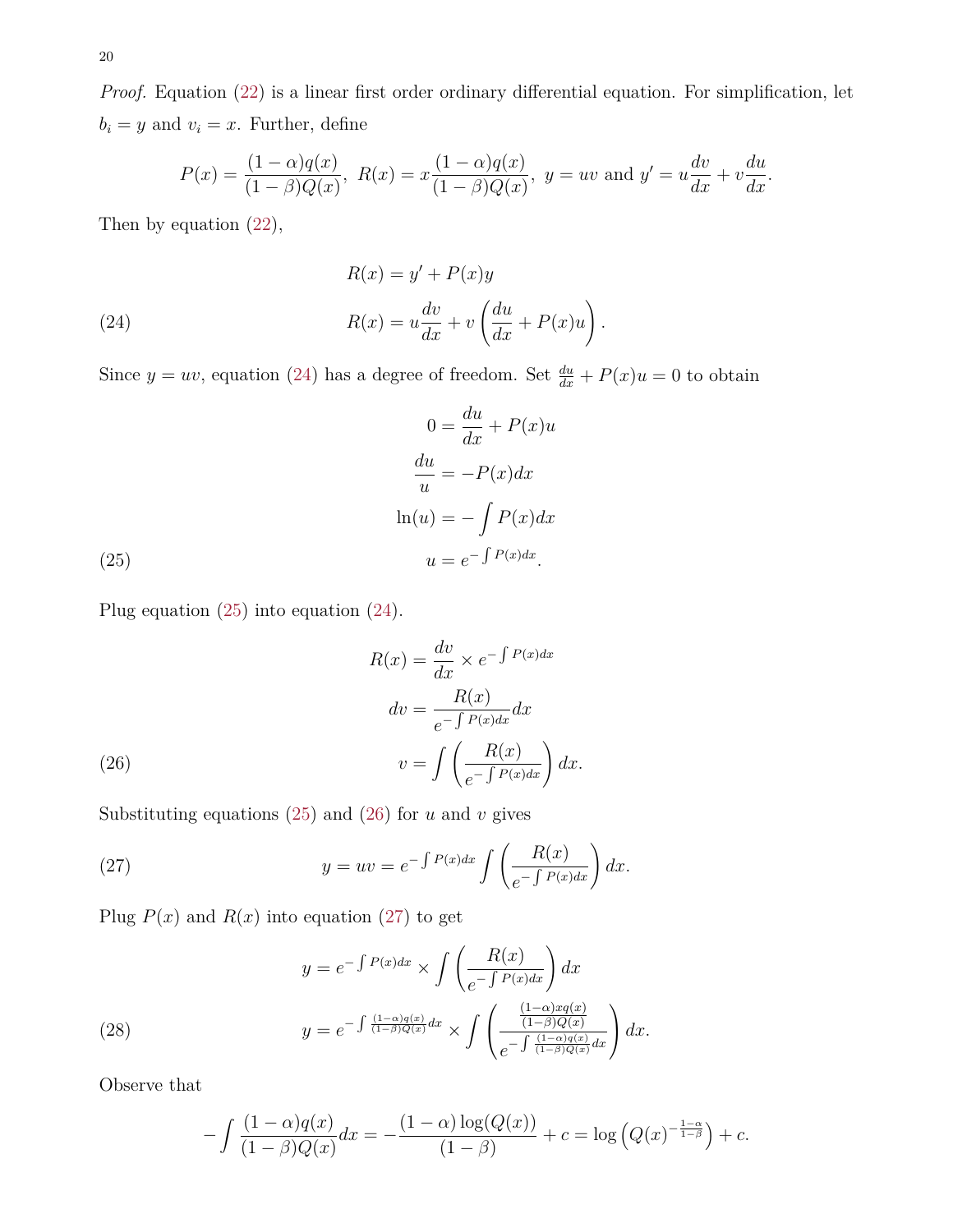Thus equation [\(28\)](#page-20-4) becomes

$$
y = e^{\log \left(Q(x)^{-\frac{1-\alpha}{1-\beta}}\right) + c} \times \int \left(\frac{\frac{(1-\alpha)xq(x)}{(1-\beta)Q(x)}}{\log \left(Q(x)^{-\frac{1-\alpha}{1-\beta}}\right) + c}\right) dx
$$
  

$$
= e^c \times Q(x)^{-\frac{1-\alpha}{1-\beta}} \times \int \left(\frac{\frac{(1-\alpha)xq(x)}{(1-\beta)Q(x)}}{e^c \times Q(x)^{-\frac{1-\alpha}{1-\beta}}}\right) dx
$$
  

$$
= Q(x)^{-\frac{1-\alpha}{1-\beta}} \times \int \left(\frac{(1-\alpha)xq(x)}{(1-\beta)Q(x)^{1-\frac{1-\alpha}{1-\beta}}}\right) dx.
$$

Integrate by parts to obtain

$$
y = Q(x)^{-\frac{1-\alpha}{1-\beta}} \times \int \left( \frac{(1-\alpha)xq(x)}{(1-\beta)Q(x)^{1-\frac{1-\alpha}{1-\beta}}} \right) dx
$$
  
=  $Q(x)^{-\frac{1-\alpha}{1-\beta}} \left( xQ(x)^{\frac{1-\alpha}{1-\beta}} - \int Q(x)^{\frac{1-\alpha}{1-\beta}} dx \right)$   
=  $x - Q(x)^{-\frac{1-\alpha}{1-\beta}} \times \int Q(x)^{\frac{1-\alpha}{1-\beta}} dx.$ 

Finally let  $y = b$  and  $x = v$ , and replace the integral variable with a dummy variable z integrated from our lower bound  $r$  to the value  $v$  to obtain equation [\(23\)](#page-19-1) in Proposition [4.](#page-19-2)

When  $\alpha = \beta$ , equation [\(23\)](#page-19-1) recovers the standard bidding formula for first price auctions and confirms that the effects of winner's and loser's regret offset. Even if  $\alpha = \beta = 1/2$  and bidders ignore profit and only aim to minimize expected regret, they still bid as if maximizing expected profit. To find the seller's expected revenue in first and second price auctions, I follow Matthews [\(1995\)](#page-42-10) and define the density functions of the largest and second largest values. By independence, the largest value  $v_1$  has distribution

$$
F_1(x) = Pr[v_1 \le x] = F(x)^n,
$$

<span id="page-21-0"></span>and density function

(29) 
$$
f_1(x) = nF(x)^{n-1}f(x).
$$

To derive the distribution of the second largest value  $v_2$ , break it into two mutually exclusive cases. The probability that all values are less than *x* is  $Pr[v_2 \leq x] = F(x)^n$ , and the probability that exactly one value exceeds *x* is  $(1 - F(x))F(x)^{n-1}$ . There are *n* choices for which value exceeds *x*. Together,

$$
F_2(x) = Pr[v_2 \le x] = F(x)^n + nF(x)^{n-1}(1 - F(x)).
$$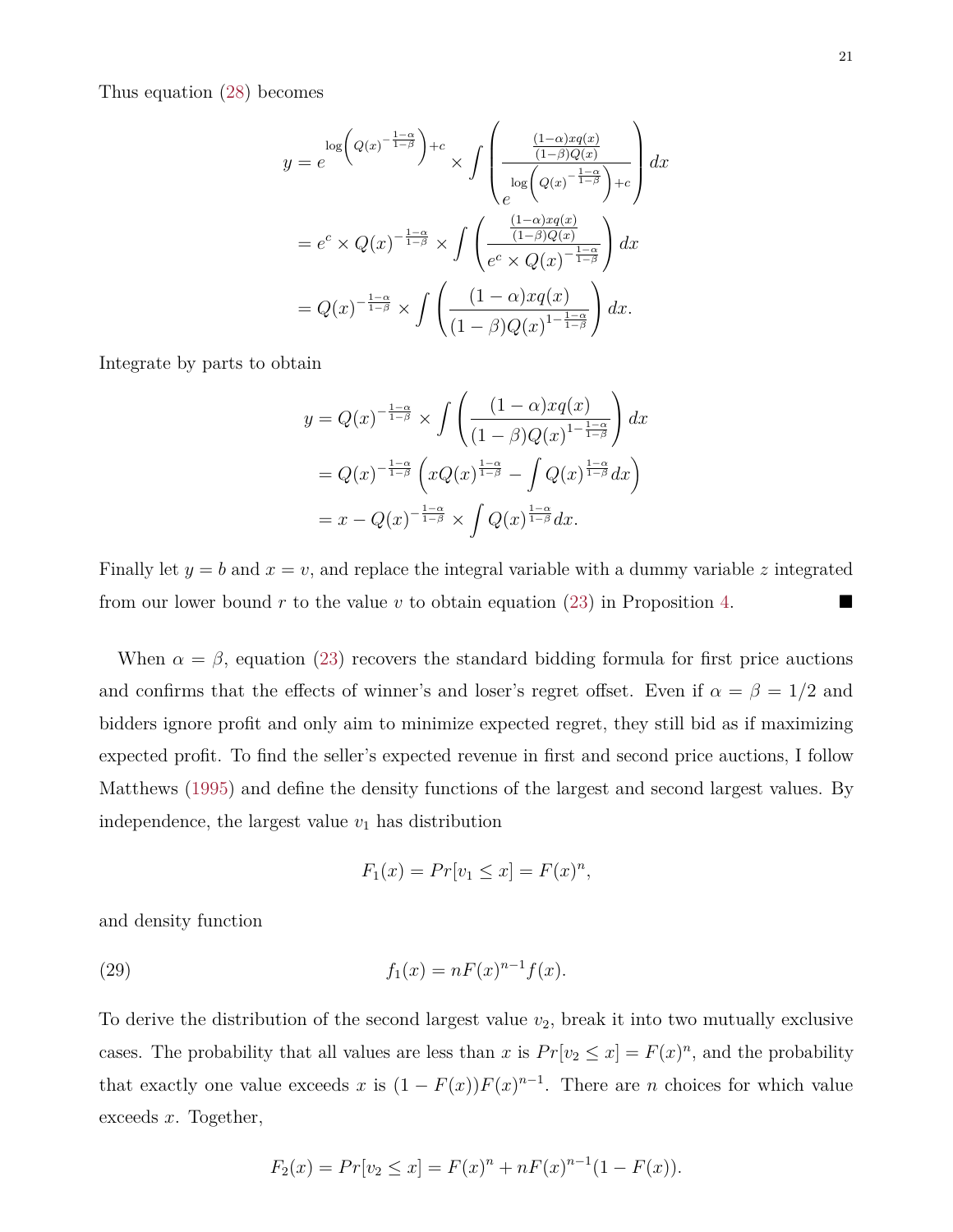<span id="page-22-4"></span>This yields density function

(30) 
$$
f_2(x) = n(n-1)F(x)^{n-2}(1 - F(x))f(x).
$$

It is now easy to compute the revenues generated from first and second price auctions. The revenue generated from a first price auction with reserve price *r* is given by

<span id="page-22-2"></span>(31) 
$$
\int_r^1 b(v) f_1(v) dv = \int_r^1 \left( v - \int_r^v \left( \frac{Q(z)}{Q(v)} \right)^{\frac{1-\alpha}{1-\beta}} dz \right) nF(v)^{n-1} f(v) dv.
$$

The revenue of a second price auction with reserve *r* is the probability only one person participates and thus pays *r* plus the probability at least two people participate and the winner pays the second highest value.

<span id="page-22-3"></span>(32) 
$$
n(1 - F(r))F(r)^{n-1}r + \int_r^1 v f_2(v)dv.
$$

# <span id="page-22-0"></span>**Proposition 5** (First Price vs. Second Price Auction)**.**

*When bidders face regret, a first price auction revenue-dominates a second price auction if*  $\beta > \alpha$ *, and is revenue-dominated by a second price auction if*  $\alpha > \beta$ *.* 

*Proof of Proposition [5.](#page-22-0)* A second price auction has the same expected revenue with or without regret. By the Revenue Equivalence Theorem, without regret, a first price auction and second price auction generate the same expected revenue. Hence I compare the expected revenue of a first price auction with regret to that of a first price auction without regret. The expected revenue of a first price auction without regret is given by

<span id="page-22-1"></span>(33) 
$$
\int_r^1 \left(v - \int_r^v \left(\frac{Q(z)}{Q(v)}\right) dz\right) nF(v)^{n-1} f(v) dv.
$$

Subtracting equation [\(33\)](#page-22-1) from equation [\(31\)](#page-22-2) gives

$$
\int_r^1 \left( \int_r^v \left( \frac{Q(z)}{Q(v)} \right) - \left( \frac{Q(z)}{Q(v)} \right)^{\frac{1-\alpha}{1-\beta}} dz \right) n F(v)^{n-1} f(v) dv
$$

Since  $Q(\cdot)$  is non-decreasing,  $Q(z) \leq Q(v)$ . If  $\beta > \alpha$ , then  $1 - \alpha > 1 - \beta$  and

$$
\frac{Q(z)}{Q(v)} > \left(\frac{Q(z)}{Q(v)}\right)^{\frac{1-\alpha}{1-\beta}},
$$

so the integrand is positive. Conversely,  $\beta < \alpha$  means  $1 - \alpha < 1 - \beta$  and

$$
\frac{Q(z)}{Q(v)} < \left(\frac{Q(z)}{Q(v)}\right)^{\frac{1-\alpha}{1-\beta}},
$$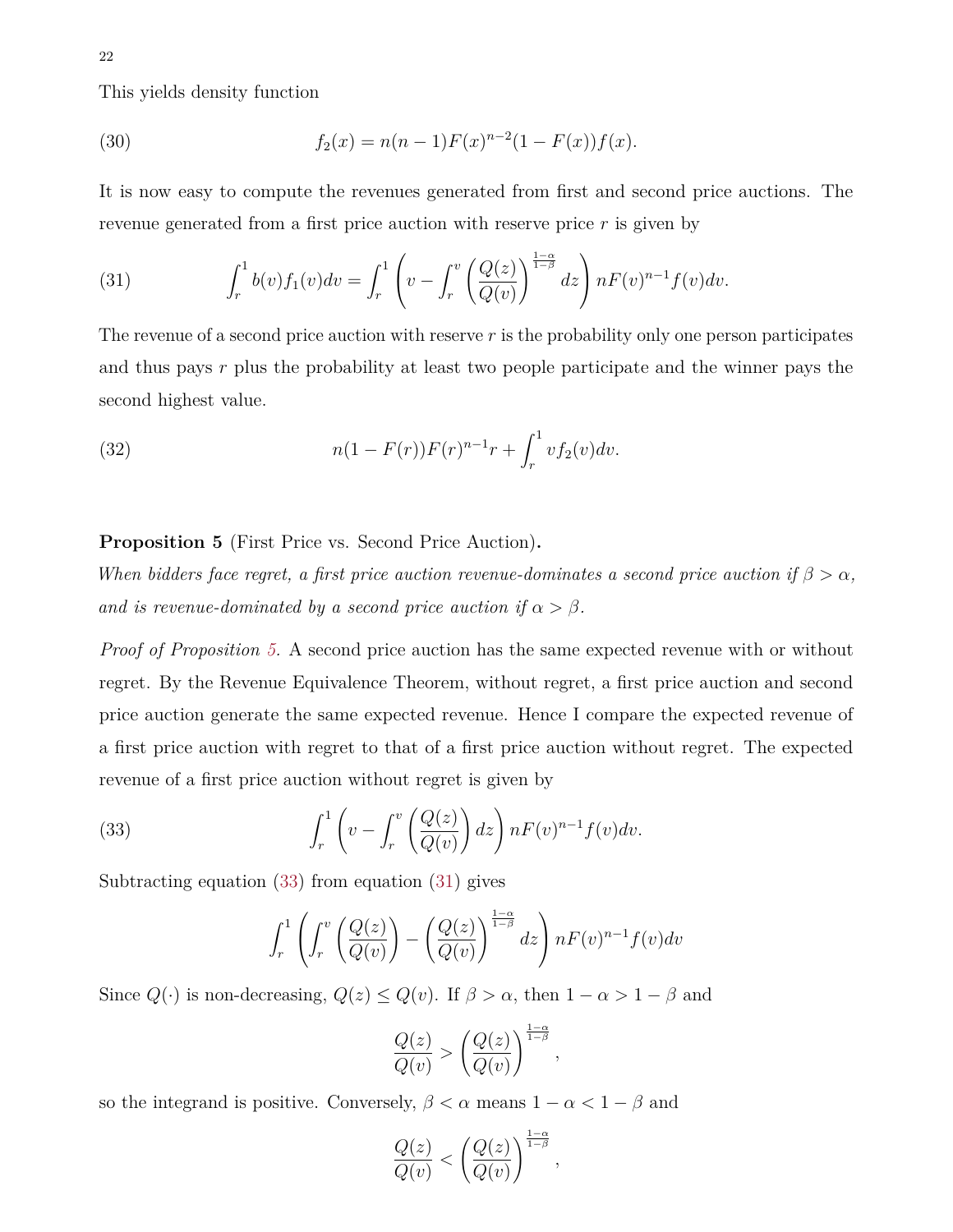Conceptually the proof is easy, and Engelbrecht-Wiggans [\(1989\)](#page-41-1) and Filiz-Ozbay and Ozbay [\(2007\)](#page-41-4) both provide non-explicit versions. Loser's regret induces aggressive bidding whereas winner's regret causes conservative bidding. Since these effects exactly offset when  $\alpha = \beta$ , if one outweighs the other, profit either rises or falls. But I appear to provide the first explicit calculation to prove it, which has the added practical benefit that it is then easy to compare revenues for given  $\alpha$  and  $\beta$ .

<span id="page-23-0"></span>5.2. **Soft Floor Auction.** The seller implements a soft floor auction with hard reserve *r* and soft floor  $s \geq r$ . Bidders submit sealed bids exceeding *r* or decline to participate. If the winning bid exceeds *s*, the winner pays the maximum of the second highest bid and *s*, as in a second price auction. Otherwise, the winner pays her bid. I take  $\alpha = 0$  so that bidders only weigh profit and loser's regret. I make this simplifying assumption because winner's regret introduces an intractable integral into the seller's revenue function. It is the same term that prevented further progress on the transfer function in equation [\(15\)](#page-13-0). In a soft floor auction, the expected profit conditional on losing has a convenient closed form, but the expected profit conditional on winning involves integrating the bidding function.

When  $\alpha = 0$ , the soft floor auction also has the following interpretation as a non-sealed-bid auction. The auction begins as an English auction with opening bid *s*. If no bidder chooses to participate, the auction switches to a Dutch auction with opening bid *s*. In a Dutch auction, loser's regret is well-defined since the winning bid is known. Winner's regret, however, is not well-defined because the winner does not know if she would have won had she waited longer. Filiz-Ozbay and Ozbay [\(2007\)](#page-41-4) argues that bidders anticipate loser's regret but do not anticipate winner's regret, and therefore tend to bid more aggressively. This effect would only be magnified if the winner never knew the second highest bid; in fact, Engelbrecht-Wiggans [\(1989\)](#page-41-1) demonstrates the diminished effect of winner's regret when the losing bid is not announced. This provides a theoretical framework for the elimination of winner's regret.

Let *v* be the maximal value of the  $n-1$  participants other than bidder *i*, so that *v* has distribution  $Q(\cdot)$ . Assume there exists a a symmetric bidding strategy  $b(\cdot)$  that is monotonically increasing and continuously differentiable. A symmetric Nash Equilibrium implies that the type *v* bidder also has the highest bid; call it *b*. Let the second highest bid of the *n* − 1 other bidders be *b*'. Say bidder *i* has type  $v_i$  and bids  $b_i = b(v_i)$ . Considering the possibility of winning in both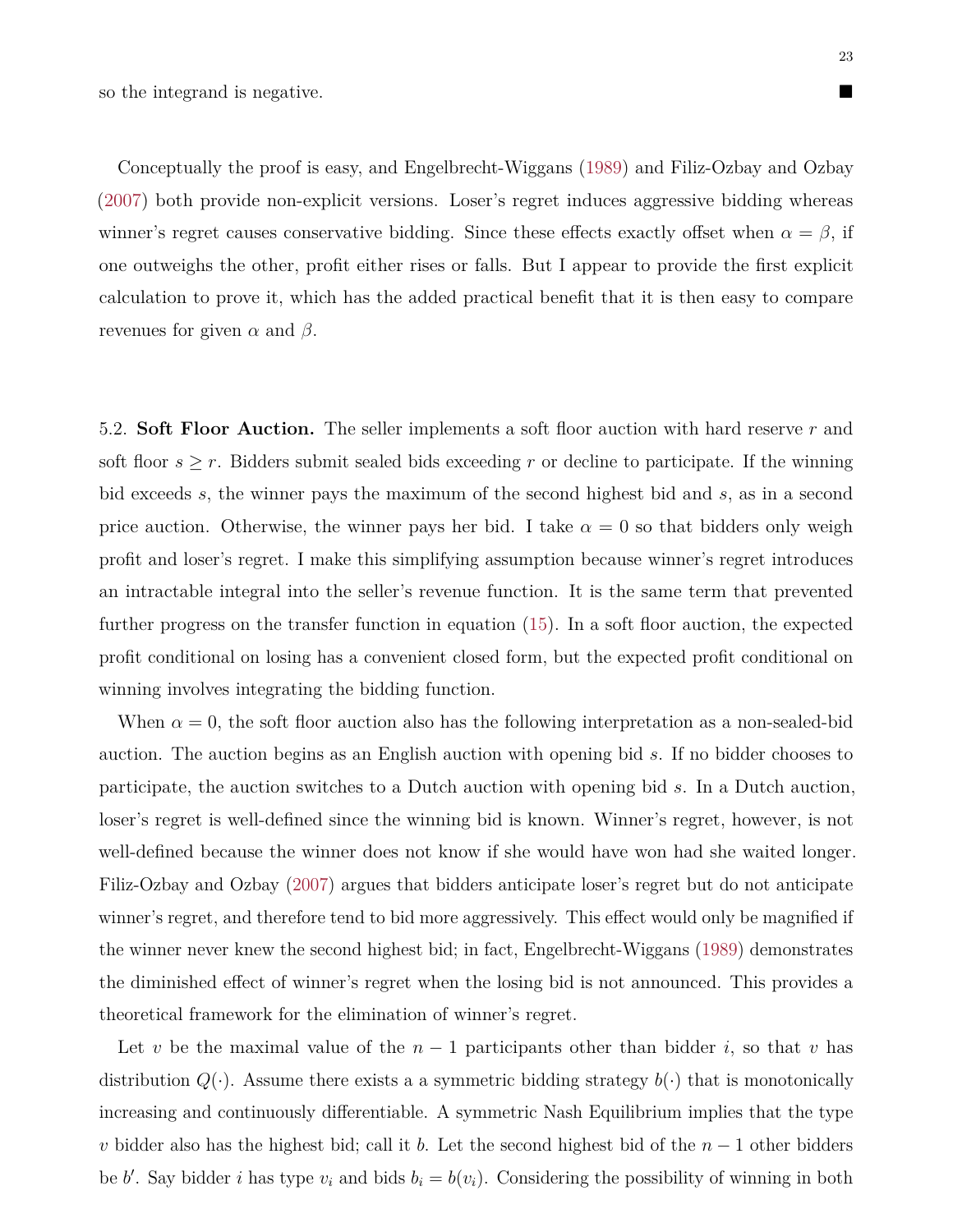the first and second price auctions, bidder *i* earns profit

$$
\pi_i(v_i, b_i, v, b) = \begin{cases} v_i - v & \text{if } s < b = v < b_i = v_i \\ v_i - s & \text{if } b < s < b_i = v_i \\ v_i - b_i & \text{if } b < b_i < s \\ 0 & \text{else.} \end{cases}
$$

She has loser's regret

$$
r_i^L(v_i, b_i, v, b) = \begin{cases} v_i - b & \text{if } b_i < b < v_i \\ v_i - s & \text{if } b', b_i < s < v_i, s < b = v \\ 0 & \text{else.} \end{cases}
$$

The second condition for loser's regret says that the winning bidder is alone in the second price auction and therefore pays the soft floor *s*, but that the value of bidder *i* exceeds *s*. In the symmetric equilibrium, there is a threshold value  $w > s$  that determines if a bidder participates in the first or second price auction. If  $v_i > w$ , she enters the second price auction, and if  $v_i < w$ , she waits for the first price auction. If  $v_i = w$ , she is indifferent between the two auctions. Let  $\beta \in [0, 1]$  be the weight on profit and  $(1 - \beta)$  be the weight on loser's regret.<sup>5</sup> Then by equation [\(23\)](#page-19-1), the equilibrium bidding strategy in a first price auction with hard reserve *r* is given by

<span id="page-24-0"></span>(34) 
$$
B(v) = v - \int_r^v \left(\frac{F(z)}{F(v)}\right)^{\frac{n-1}{\beta}} dz.
$$

<span id="page-24-1"></span>This leads to the following proposition.

#### **Conjecture 6** (Soft Floor Auction Bidding Function)**.**

Let  $w < B(1)$ . Then the soft floor auction has a unique symmetric monotone pure strategy *equilibrium given by*

(35) 
$$
b(v) = \begin{cases} B(v) & \text{if } v \le \phi(w) \\ v & \text{if } v > \phi(w), \end{cases}
$$

*where*  $B(v)$  *corresponds to equation* [\(34\)](#page-24-0) *and*  $\phi(\cdot)$  *is its inverse. If*  $w \ge B(1)$ *, the soft floor auction reverts to a first price auction and*  $b(v) = B(v)$ *.* 

I assume Conjecture [6](#page-24-1) holds. The chosen soft floor *s* and the exogenous level of regret determine the threshold *w*. When bidders have no regret,  $b(w) = s$ , but introducing regret causes *w* to rise. To determine the exact relationship between *s* and *w*, consider when bidder *i*

<sup>&</sup>lt;sup>5</sup>Notice that *β* now weighs profit, not regret. When only loser's regret is present, this makes the comparative statics on  $\beta$  more intuitive.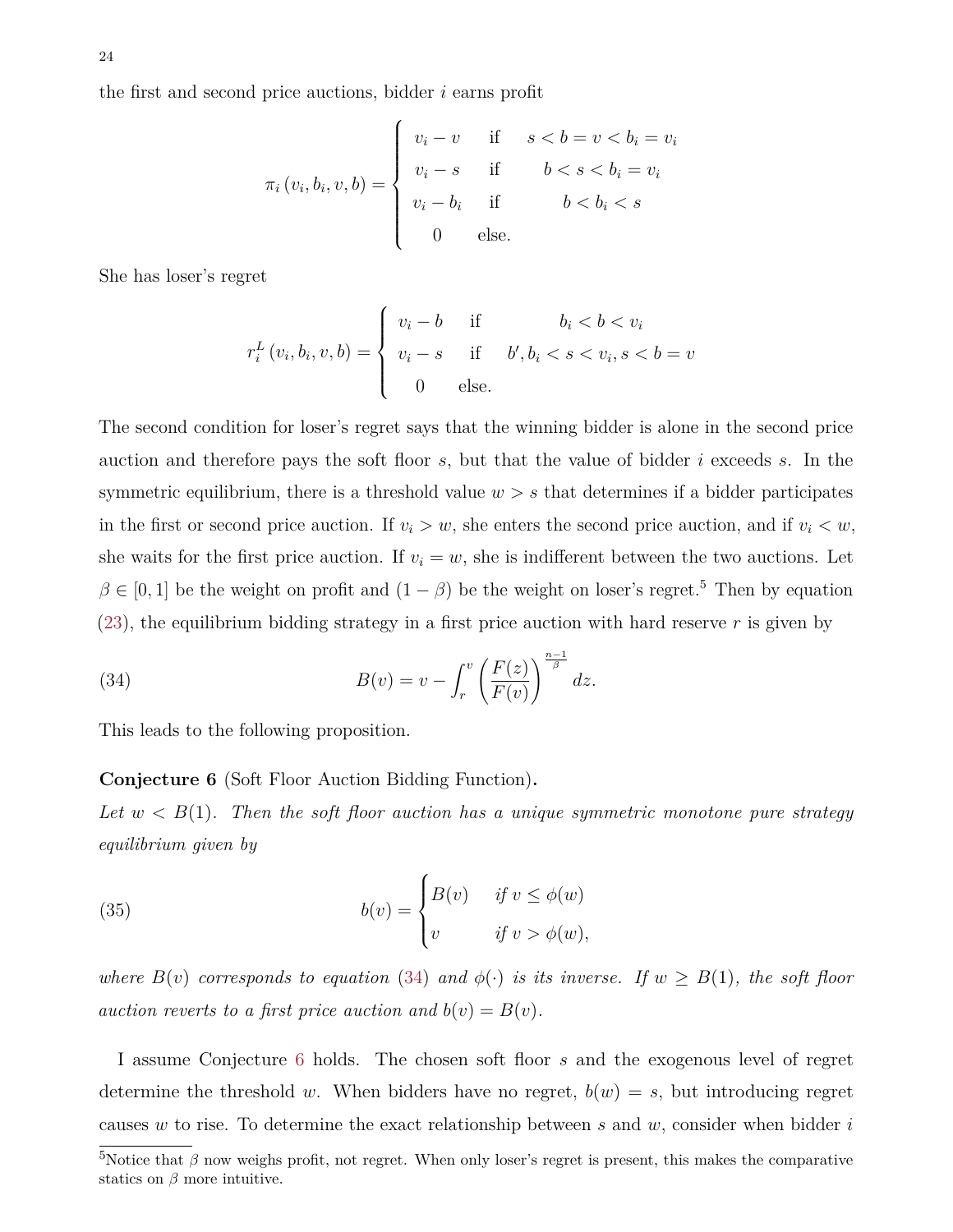has value  $v_i = w$ , and is therefore indifferent between participating in the first or second price auction. By equating her expected utility in each portion of the soft floor auction, I derive a relationship between *s* and *w*.

#### <span id="page-25-0"></span>**Proposition 7** (Formula for *s*)**.**

*The relationship between s and w is given by*

<span id="page-25-2"></span>(36) 
$$
s(w) = w - \frac{\beta(w - b(w))F(w)}{\beta F(w) + (1 - \beta)(n - 1)(1 - F(w))}.
$$

*Further,*  $w \geq s$ *, with equality if and only if*  $w = s = r$  *or*  $\beta = 0$ *.* 

*Proof of Proposition* [7.](#page-25-0) Let bidder *i* have type  $v_i = w$ . Participating in the first price auction yields expected profit

$$
(w-b_i)F(w)^{n-1}.
$$

Bidder *i* has three potential sources of loser's regret when she participates in the first price auction.

- (1) If  $v_j \leq w$  for all  $j \neq i$ , bidder *i* experiences regret if she loses but the winning bid is beneath her value. Since  $v_i = w$ , any winning bid exceeds her value, and this term vanishes.
- (2) If  $v_j \geq w, v_k < w$  for all  $k \neq j$ , by default *j* wins the second price auction at price *s*, and bidder *i* has regret of  $w - s$ .
- (3) At least two other bidders participate in the second price auction. But then they both have values of at least *w*, so the winning price is at least *w*. Hence this term also vanishes.

Thus bidder *i* only experiences loser's regret if exactly one bidder has a value greater than *w* and the other *n* − 2 people have values less than *w*. There are *n* − 1 choices for who has the value greater than  $w$ , so the probability this occurs is

$$
(n-1)(1 - F(w))F(w)^{n-2}.
$$

Expected loser's regret is

$$
(n-1)(1 - F(w))F(w)^{n-2}(w - s).
$$

<span id="page-25-1"></span>The expected utility bidder *i* receives from participating in the first price auction is

(37) 
$$
U(w, b(w)) = \beta(w - b(w)F(w)^{n-1} - (1 - \beta)(n-1)(1 - F(w))F(w)^{n-2}(w - s).
$$

If bidder *i* instead participates in the second price auction, she faces two possible scenarios.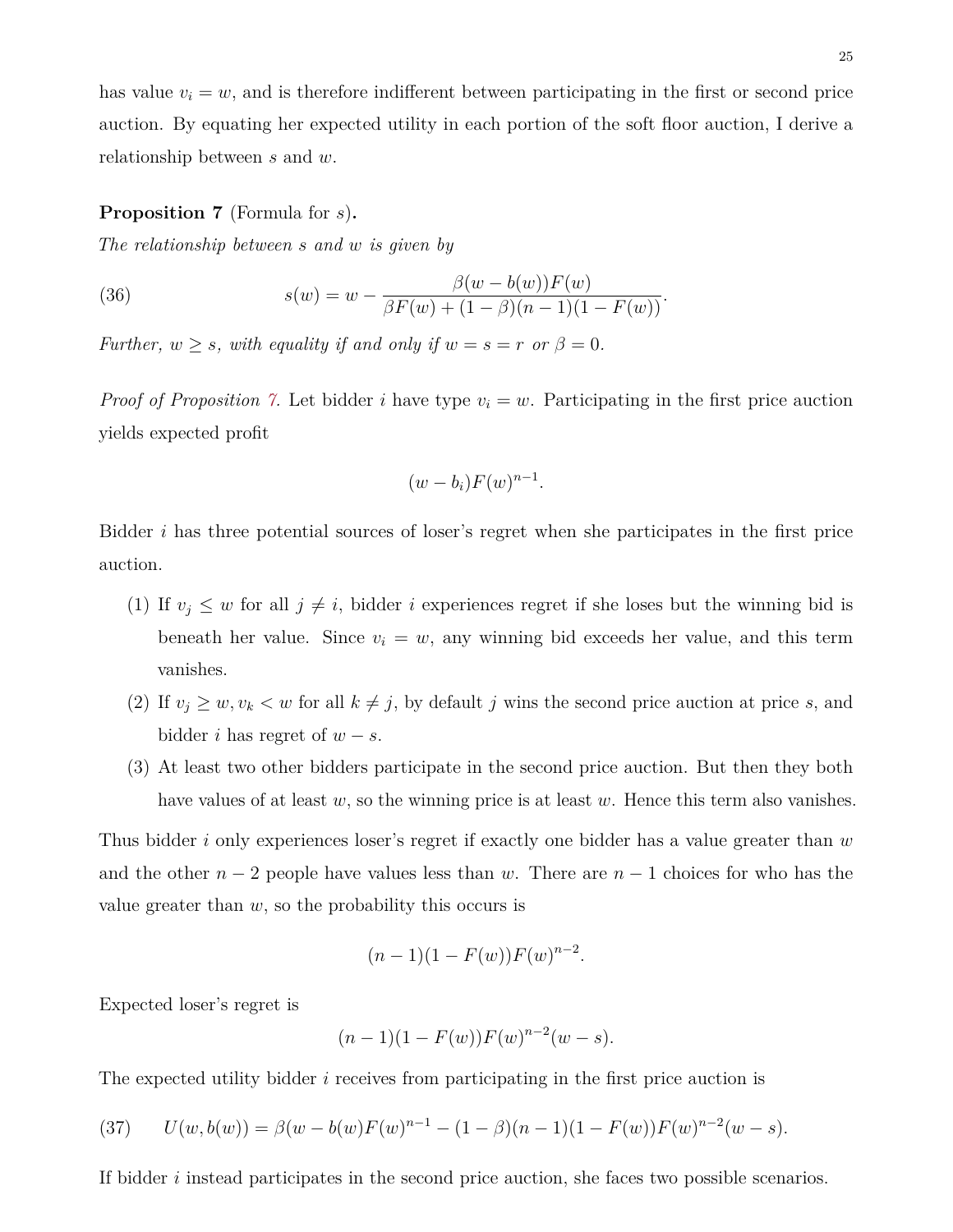- (1) Bidder *i* is alone in the second price auction. This occurs with probability  $Q(w) = F(w)^{n-1}$ and her profit is  $w - s$ .
- (2) Bidder *i* is not alone in the second price auction. Then the winning bid is no smaller than *w*, so bidder *i* cannot profit.

There is no regret in a second price auction, so her expected utility is just her expected profit.

(38) 
$$
U(w, b(w)) = \beta F(w)^{n-1}(w-s).
$$

Since a type *w* bidder is indifferent between participating in the first or second price auction, set equation [\(37\)](#page-25-1) equal to equation [\(38\)](#page-26-0) to obtain

$$
\beta F(w)^{n-1}(w-s) = \beta(w-b(w))F(w)^{n-1} - (1-\beta)(n-1)(1-F(w))F(w)^{n-2}(w-s).
$$

Isolating *s*(*w*) gives

<span id="page-26-0"></span>
$$
s(w) = w - \frac{\beta(w - b(w))F(w)}{\beta F(w) + (1 - \beta)(n - 1)(1 - F(w))}.
$$

To prove  $w \geq s$ , rearrange terms to get

$$
w - s = \frac{\beta(w - b(w))F(w)}{\beta F(w) + (1 - \beta)(n - 1)(1 - F(w))}.
$$

Thus  $w = s$  if  $\beta = 0$ . For  $\beta \neq 0$ ,

$$
w = s \iff \frac{\beta(w - b(w))F(w)}{\beta F(w) + (1 - \beta)(n - 1)(1 - F(w))} = 0.
$$

This requires  $F(w) = 0$  or  $w = b(w)$ . In the former case,  $s = w = 0 \le r$  and in the latter, by equation [\(23\)](#page-19-1),  $w = r$  so that  $b(r) = r$ . Since  $s \geq r$ ,  $s = r$ .

The structure of Proposition [7](#page-25-0) is counter-intuitive in that *s* is exogenous and *w* is endogenous, but it is in general impossible to solve for  $w$ , and isolating  $s(w)$  allows for the direct comparison of revenues between auctions. Evaluating equation  $(36)$  when  $w = 1$  gives

(39) 
$$
s(1) = b(1)
$$
.

To calculate the expected revenue in a soft floor auction, consider three cases.

(1)  $v_j \leq w$  for all *j*. Bidders participate in the first price auction and the item goes to the highest bidder.

<span id="page-26-1"></span>
$$
\int_r^w b(v)f_1(v)dv = \int_r^w b(v)nF(v)^{n-1}f(v)dv.
$$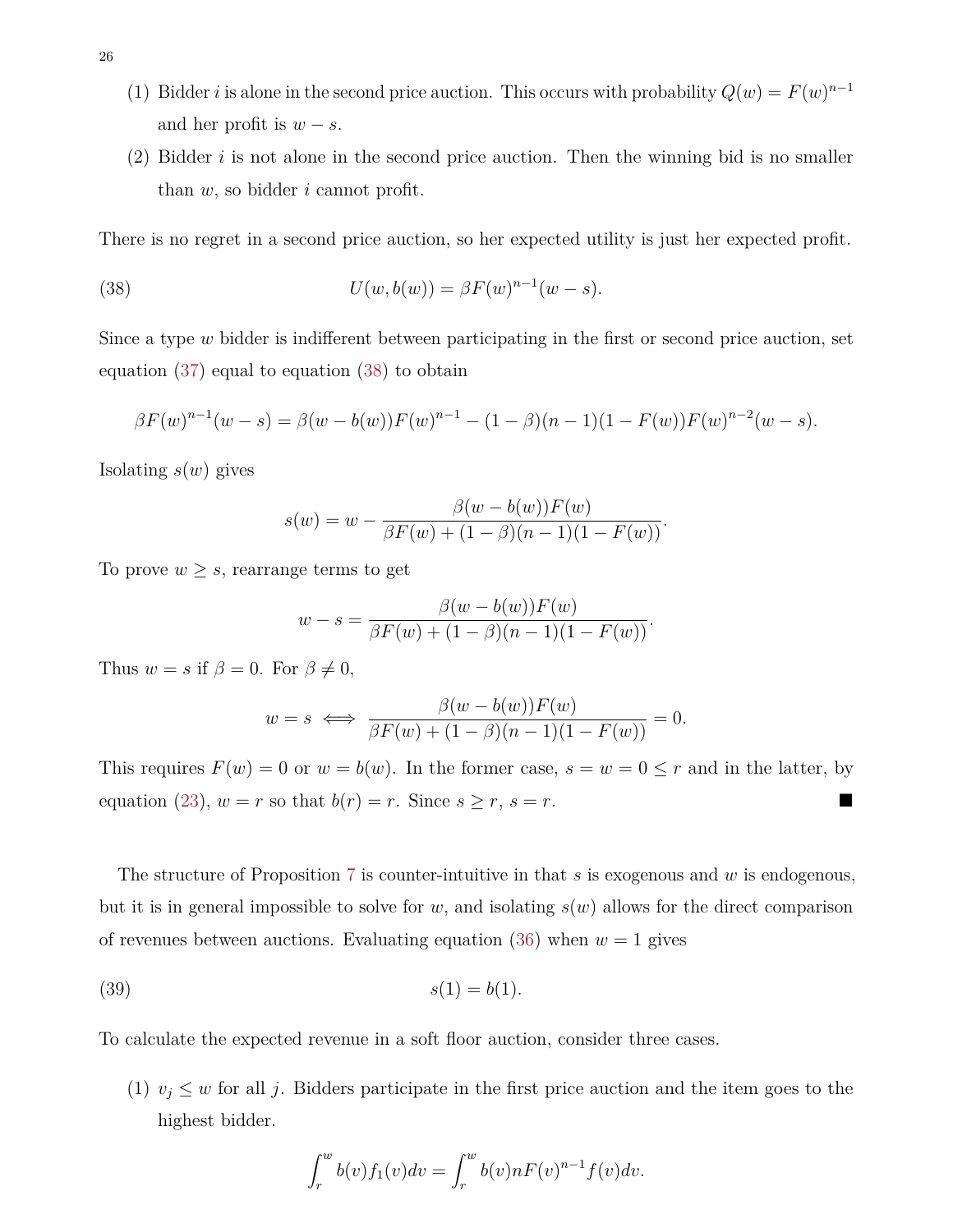(2) Exactly one bidder *j* has a value higher than  $w$ , so *j* wins at price *s*. There are *n* choices for who wins, the probability the winner has value greater than *w* is  $1 - F(w)$ , and the probability all other bidders have value less than *w* is  $F(w)^{n-1}$ . Expected revenue is

$$
n(1 - F(w))F(w)^{n-1}s(w).
$$

(3) At least two bidders have values greater than *w*, and the winner pays the second highest bid.

$$
\int_w^1 v f_2(v) dv = \int_w^1 v n(n-1) F(v)^{n-2} (1 - F(v)) f(v) dv.
$$

Combining these three possible scenarios gives expected revenue as a function of *w*.

<span id="page-27-0"></span>(40) 
$$
R(w) = \int_{r}^{w} b(v)nF(v)^{n-1}f(v)dv + n(1 - F(w))F(w)^{n-1}s(w) + \int_{w}^{1} vn(n-1)F(v)^{n-2}(1 - F(v))f(v)dv.
$$

I use equation [\(40\)](#page-27-0) to prove that a soft floor auction is revenue-equivalent to a first and second price auction when bidders only maximize profit.

# <span id="page-27-1"></span>**Proposition 8** (Soft Floor Auction No Regret)**.**

*Assume that β* = 1 *and thus bidders only maximize profit. Then a soft floor auction with hard reserve r* and soft floor  $s \geq r$  *is revenue equivalent to a first price auction with hard reserve r.* 

Zeithammer [\(2019\)](#page-44-0) gives a conceptual proof that appeals to the Revenue Equivalence Theorem, whereas I provide an explicit calculation.

*Proof of Proposition [8.](#page-27-1)* Equation [\(33\)](#page-22-1) gives the revenue of a first price auction without regret. Set  $\beta = 1$  and subtract equation [\(33\)](#page-22-1) from equation [\(40\)](#page-27-0) to obtain

<span id="page-27-2"></span>(41) 
$$
\int_{r}^{1} b(v) f_1(v) dv - \left( \int_{r}^{w} b(v) f_1(v) dv + n(1 - F(w)) F(w)^{n-1} s(w) + \int_{w}^{1} v f_2(v) dv \right) =
$$

$$
\int_{w}^{1} b(v) f_1(v) dv - \left( n(1 - F(w)) F(w)^{n-1} s(w) + \int_{w}^{1} v f_2(v) dv \right)
$$

By equation [\(36\)](#page-25-2), since  $\beta = 1$ ,  $s = b(w)$ . The term in parentheses in expression [\(41\)](#page-27-2) simplifies to

<span id="page-27-3"></span>(42) 
$$
n(1 - F(w))F(w)^{n-1}b(w) + \int_w^1 vf_2(v)dv.
$$

If a first price auction has hard reserve *w*, then  $b(w) = w$ . By equation [\(32\)](#page-22-3), if  $b(w) = w$ , then equation [\(42\)](#page-27-3) is precisely the revenue of a second price auction with hard reserve *w*. Similarly,

$$
\int_w^1 b(v) f_1(v) dv
$$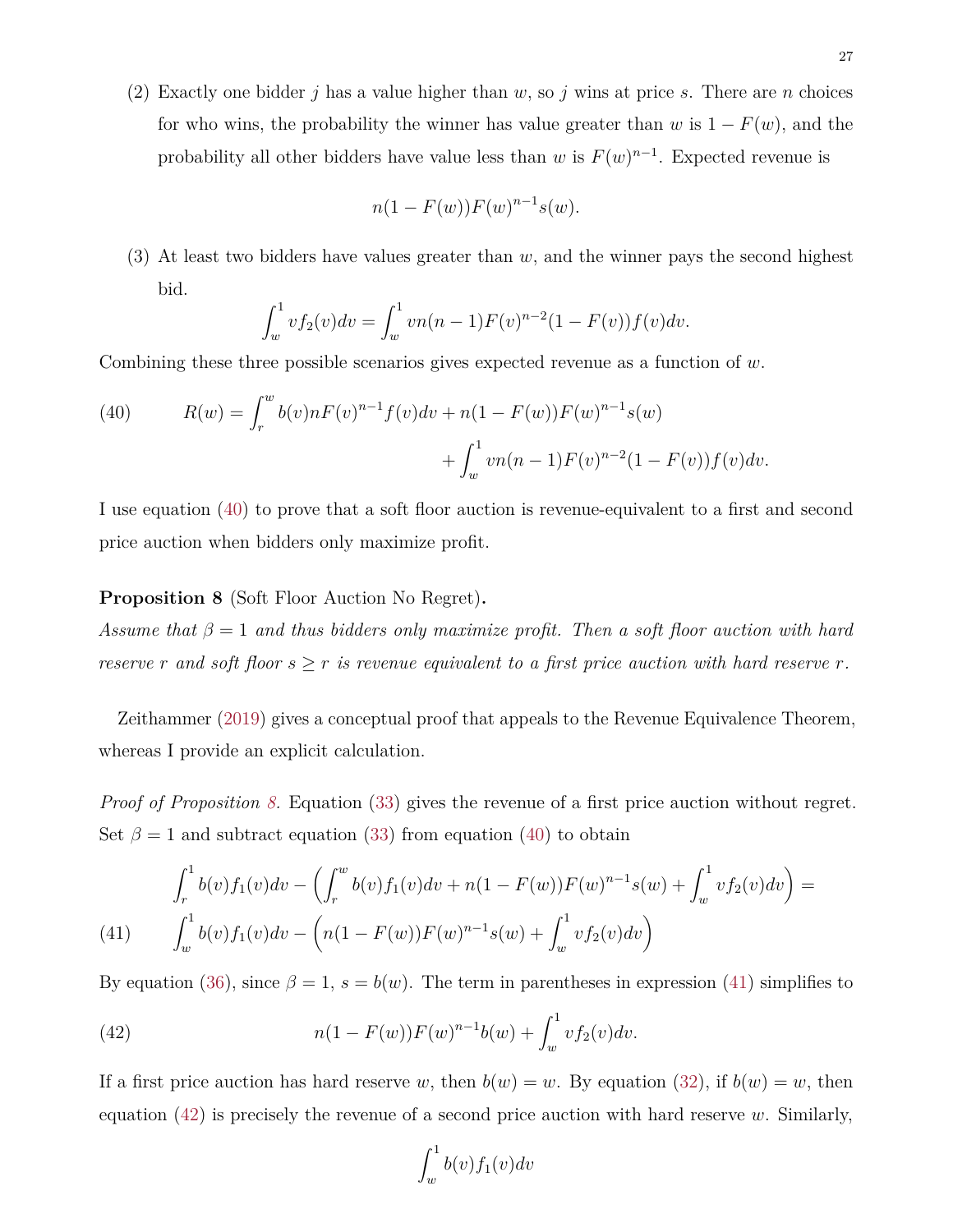is the revenue of a first price auction with hard reserve *w*. By the Revenue Equivalence Theorem, they are equal. Therefore expression [\(41\)](#page-27-2) equals zero, proving that a soft floor auction is revenue equivalent to a first price auction.

Equation [\(40\)](#page-27-0) also allows for the direct comparison between the revenues of a soft floor auction and first and second price auctions in the presence of regret.

<span id="page-28-0"></span>**Proposition 9** (Soft Floor Auction Beats First and Second Price Auctions)**.**

*The expected revenue generated by a soft floor auction dominates that of a first price auction and that of a second price auction.*

*Proof of Proposition [9.](#page-28-0)* Proposition [5](#page-22-0) proves that a first price auction dominates a second price auction. It is therefore sufficient to show that a soft floor auction dominates a first price auction. Use equation [\(40\)](#page-27-0) to take the derivative of  $R(w)$  with respect to *w* and evaluate it at  $w = 1$ .

$$
\frac{\partial R}{\partial w} = b(w)nF(w)^{n-1}f(w) + s'(w)n(1 - F(w))F(w)^{n-1}
$$
  
+  $ns(w)F(w)^{n-1}f(w) (n - 1 - nF(w)) - wn(n - 1)F(w)^{n-2}(1 - F(w))f(w)$   

$$
\frac{\partial R}{\partial w}\Big|_{w=1} = nb(1)f(1) + ns(1)f(1)(-1)
$$
  
= 0.

The penultimate line uses equation [\(39\)](#page-26-1) to substitute  $s(1) = b(1)$ . Hence  $w = 1$  is a critical point. To verify it is a minimum, take the derivative again and evaluate at  $w = 1$ .

$$
\left. \frac{\partial^2 R}{\partial w^2} \right|_{w=1} = \frac{n f(1)}{\beta} \times (-\beta b'(1) + 2(n-1)(1-b(1))f(1) - \beta(n-1)(1-b(1))f(1)).
$$

Use equation  $(22)$  to obtain an expression for  $b'(1)$ .

$$
b'(v) = \frac{v - b}{\beta} \times \frac{f(v)}{F(v)} (n - 1)
$$

$$
b'(1) = \frac{1 - b(1)}{\beta} f(1) (n - 1).
$$

Hence

$$
\frac{\partial^2 R}{\partial w^2}\bigg|_{w=1} = \frac{nf(1)^2}{\beta} \left(-\beta \left(\frac{1-b(1)}{\beta}\right)(n-1) + 2(n-1)(1-b(1)) - \beta(n-1)(1-b(1))\right)
$$

$$
= \frac{n(n-1)(1-\beta)(1-b(1))f(1)^2}{\beta} > 0.
$$

Since  $w = 1$  is a minimum, a slightly smaller *w* increases revenue. Since  $w = 1$  is the revenue with only the first price auction, a soft floor auction dominates a first price auction.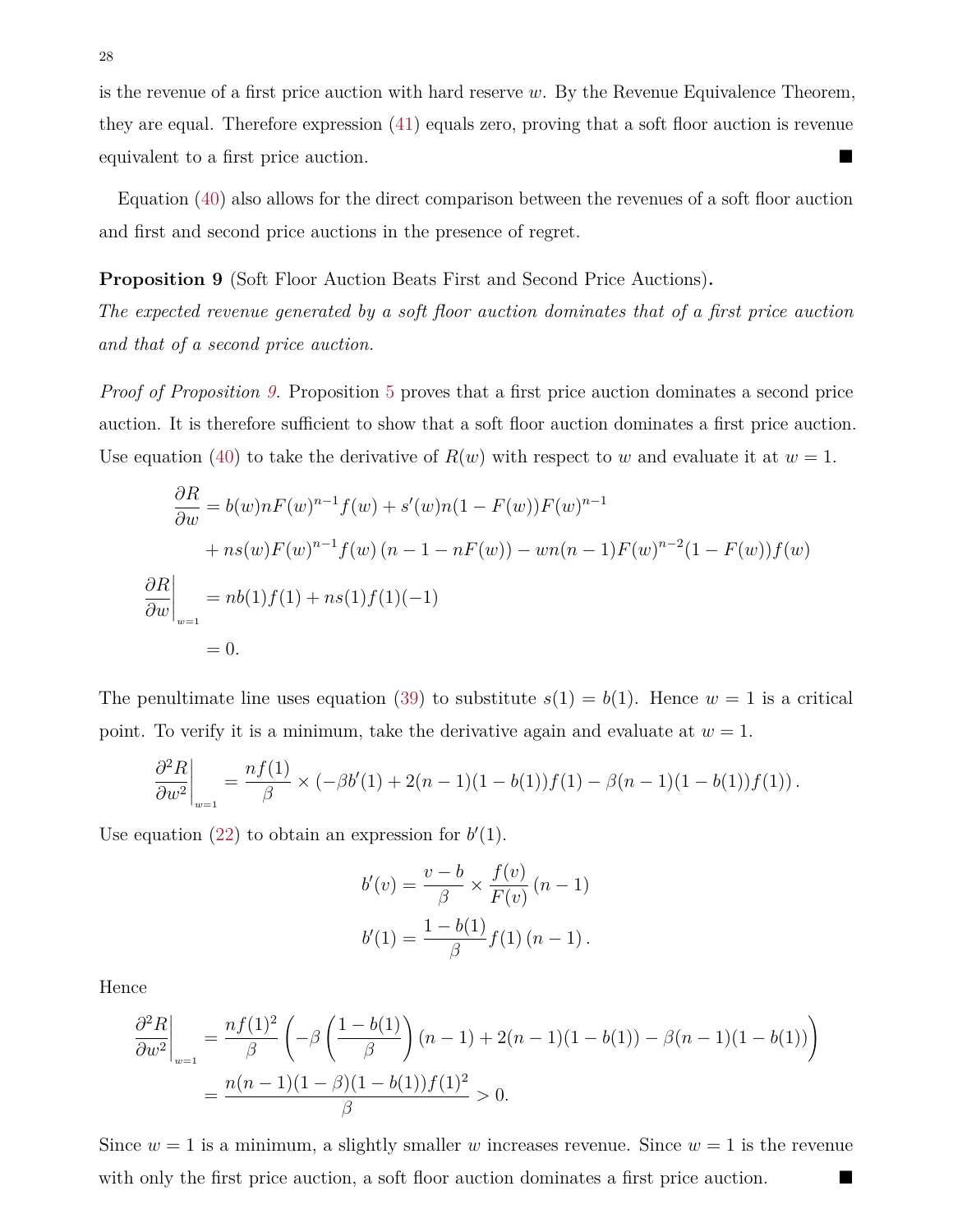I now demonstrate that the optimal soft floor auction not only generates more revenue than first and second price auctions, but also is more efficient.

# <span id="page-29-0"></span>**Proposition 10.**

*For*  $\beta \in (0,1)$ *, a soft floor auction outperforms a first price and second price auctions with optimal reserve price with respect to revenues and efficiency.*

*Proof.* Proposition [9](#page-28-0) proves that introducing a soft floor increases revenue. To establish efficiency, it suffices to show that the optimal hard reserve *r* in a soft floor auction is lower than the optimal reserve in both first and second price auctions. Indeed, the optimal reserve price in a first price auction increases with the support of the values. Conversely, if the range over which bidders enter the first price auction decreases, then so does the reserve price.

Proposition [10](#page-29-0) says nothing about the optimal choice of hard reserve *r*. Figure [1](#page-29-1) illustrates Proposition [10](#page-29-0) in the case of two bidders with uniform distributions. Even in this simple case, calculating the optimal hard and soft reserves is difficult.



<span id="page-29-1"></span>Figure 1. Optimal r for Two Bidders, Uniform Distribution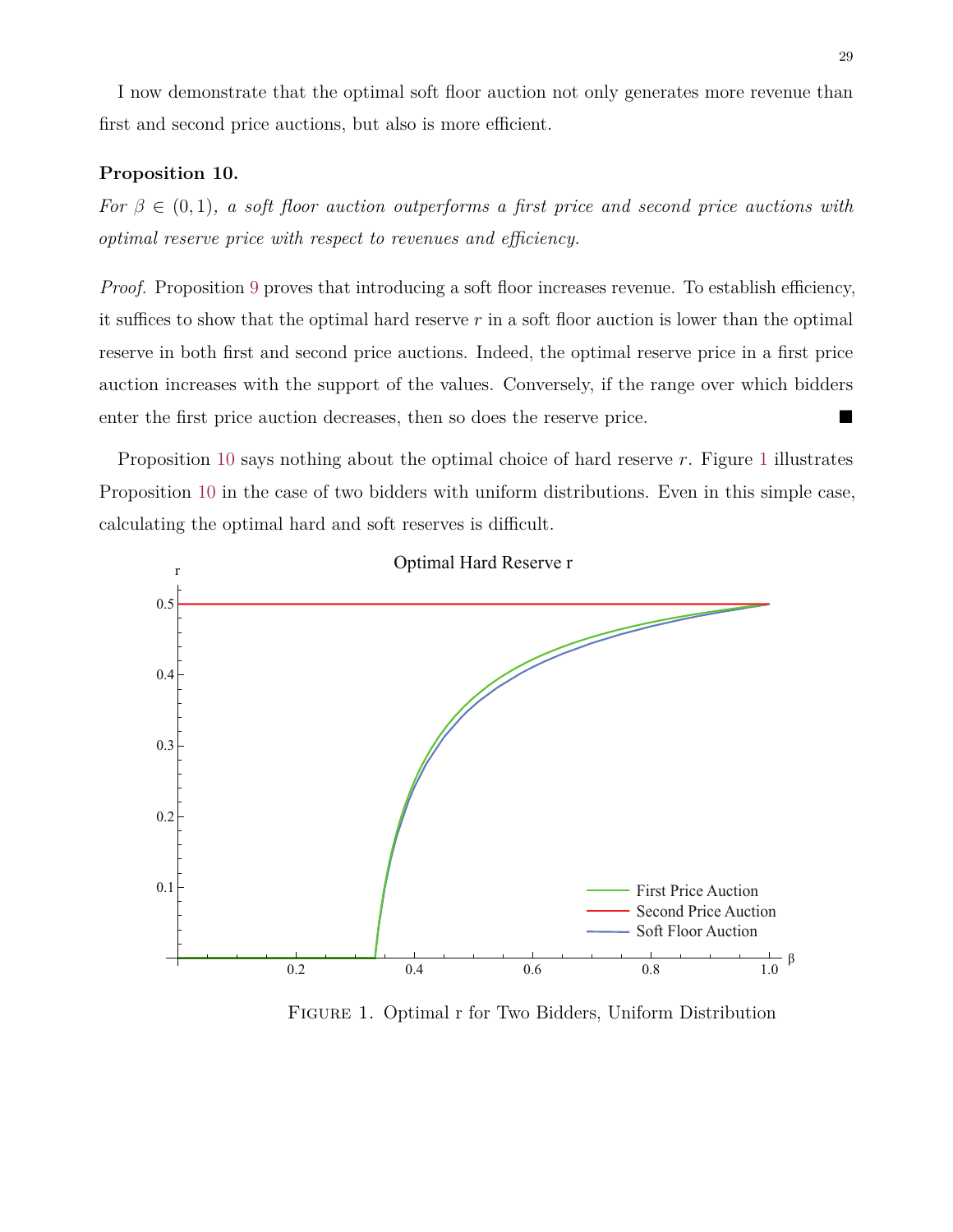#### 6. Two Bidders with Uniform Distribution

<span id="page-30-0"></span>I consider the case of two bidders with values drawn from the uniform distribution. Since *β* is determined exogenously, the seller chooses the reserve price(s) as a function of *β*. In the first price auction, I solve explicitly for the optimal hard reserve  $r^*(\beta)$  and show that it strictly increases in  $\beta$  for  $\beta \in (1/3, 1]$ . Then I determine the corresponding maximal revenue. In the soft floor auction, the optimal hard and soft reserves are interdependent. I solve for  $r^*(\beta)$  in terms of *w*, and then I solve several implicit functions to graph the optimal reserves  $r^*(\beta)$  and  $s^*(\beta)$ and the corresponding threshold  $w^*$  and maximal expected revenue.

<span id="page-30-1"></span>6.1. **First Price Auction.** Plugging  $F(v) = v$  and  $n = 2$  into equation [\(23\)](#page-19-1) gives the bidding function in a first price auction with hard reserve *r*.

<span id="page-30-2"></span>(43) 
$$
b(v) = \frac{v}{1+\beta} + r\left(\frac{r}{v}\right)^{1/\beta} \left(\frac{\beta}{1+\beta}\right).
$$

By equation [\(29\)](#page-21-0),  $f_1(v) = 2v$ . Plug equation [\(43\)](#page-30-2) into equation [\(40\)](#page-27-0) to find the seller's expected revenue.

(44)  
\n
$$
RF(r) = \int_{r}^{1} b(v) f_1(v) dv
$$
\n
$$
= \int_{r}^{1} \left( \frac{v}{1+\beta} + r \left( \frac{r}{v} \right)^{1/\beta} \frac{\beta}{1+\beta} \right) 2v dv
$$
\n
$$
RF(r) = \frac{2}{3(1+\beta)} + \frac{2r^{\frac{\beta+1}{\beta}} \beta^2}{(1+\beta)(2\beta-1)} + \frac{2r^3(1-3\beta)}{3(2\beta-1)}.
$$

<span id="page-30-3"></span>For given  $\beta$ , the seller picks  $r$  to maximize equation [\(44\)](#page-30-3).

**Proposition 11** (Optimal *r* in a First Price Auction)**.**

*The optimal hard reserve*  $r^*(\beta)$  *is given by* 

(45) 
$$
r^{*}(\beta) = \begin{cases} 0 & \text{if } \beta \in [0, 1/3] \\ r(\beta) = \left(3 - \frac{1}{\beta}\right)^{\frac{\beta}{1-2\beta}} & \text{if } \beta \in (1/3, 1]. \end{cases}
$$

*Further,*  $r(\beta)$  *is strictly increasing for*  $\beta \in (1/3, 1]$ *.* 

*Proof.* The first term of equation [\(44\)](#page-30-3) is independent of *r*. For  $\beta \in [0, 1/3]$ , the second and third terms of equation [\(44\)](#page-30-3) are weakly negative and their sum is strictly negative.

$$
\frac{2r^{\frac{\beta+1}{\beta}}\beta^2}{(1+\beta)(2\beta-1)}+\frac{2r^3(1-3\beta)}{3(2\beta-1)}=-\frac{2r^{\frac{\beta+1}{\beta}}\beta^2}{(1+\beta)(1-2\beta)}-\frac{2r^3(1-3\beta)}{3(1-2\beta)}<0.
$$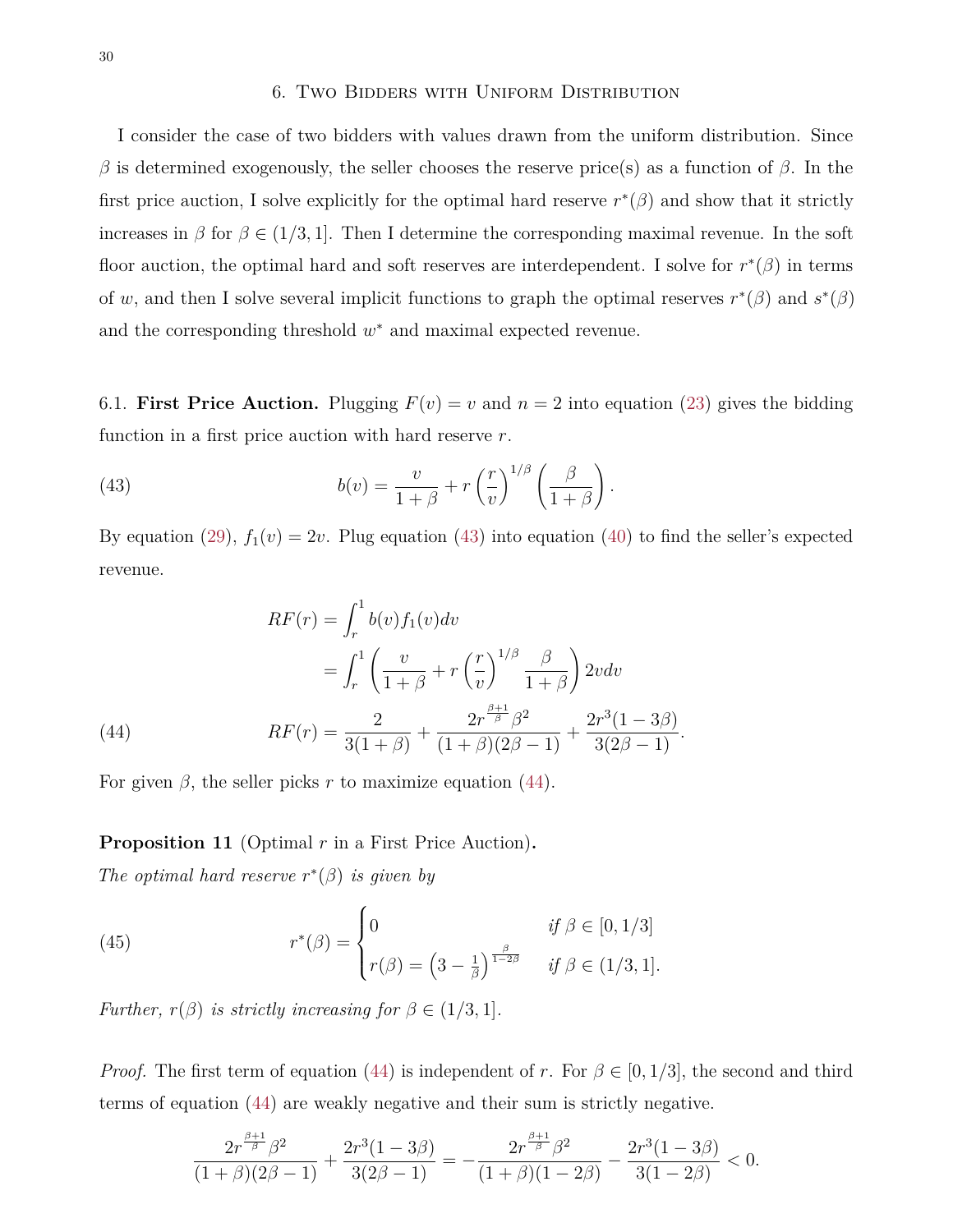Setting  $r = 0$  is thus maximal and gives total expected revenue

<span id="page-31-1"></span>
$$
\frac{2}{3(1+\beta)}.
$$

Now let  $\beta \in (1/3, 1]$ . Taking the derivative of equation [\(44\)](#page-30-3) with respect to *r* gives

<span id="page-31-0"></span>(47) 
$$
\frac{\partial RF}{\partial r} = \frac{2\left(\beta r^{1/\beta} + (1 - 3\beta)r^2\right)}{2\beta - 1} = 0.
$$

Equation [\(47\)](#page-31-0) has two solutions,

$$
r \in \left\{0, \left(\frac{\beta}{3\beta - 1}\right)^{\frac{\beta}{2\beta - 1}}\right\}.
$$

If  $r = 0$ , the revenue is given by equation [\(46\)](#page-31-1). Rewrite the non-trivial solution as

<span id="page-31-2"></span>(48) 
$$
r(\beta) = \left(3 - \frac{1}{\beta}\right)^{\frac{\beta}{1 - 2\beta}}.
$$

For  $\beta \in (1/3, 1]$ , equation [\(48\)](#page-31-2) strictly increases (see Figure [2\)](#page-31-3). Plug equation (48) into equation [\(44\)](#page-30-3) to obtain the expected revenue.

$$
RF(r(\beta)) = \frac{2}{3(\beta+1)} + \frac{2\left(\frac{3\beta^2\left(\left((\frac{\beta}{3\beta-1})^{\frac{1}{2\beta-1}}\right) - (\frac{\beta}{3\beta-1})^{\frac{2\beta}{2\beta-1}}\right)(\frac{\beta}{3\beta-1})^{\frac{\beta}{2\beta-1}}}{2\beta-1} - (\frac{\beta}{3\beta-1})^{\frac{3\beta}{2\beta-1}}\right)}{\beta(\beta+1)}
$$
\n
$$
(49) \qquad RF(r(\beta)) = \frac{2}{3(\beta+1)} + \frac{2\beta\left(\frac{\beta}{3\beta-1}\right)^{\frac{\beta+1}{2\beta-1}}}{3(\beta+1)}.
$$

<span id="page-31-4"></span>The second term in equation [\(49\)](#page-31-4) is strictly positive for  $\beta > 1/3$ , and the first term is the revenue when  $r = 0$ . Hence equation [\(48\)](#page-31-2) gives the optimal  $r$  for  $\beta \in (1/3, 1]$ .<sup>6</sup>  $6 \quad$ 



<span id="page-31-3"></span>Figure 2. First Price Auction for Two Bidders, Uniform Distribution

31

 $6$ Second order conditions are difficult to prove explicitly but are easily verified graphically.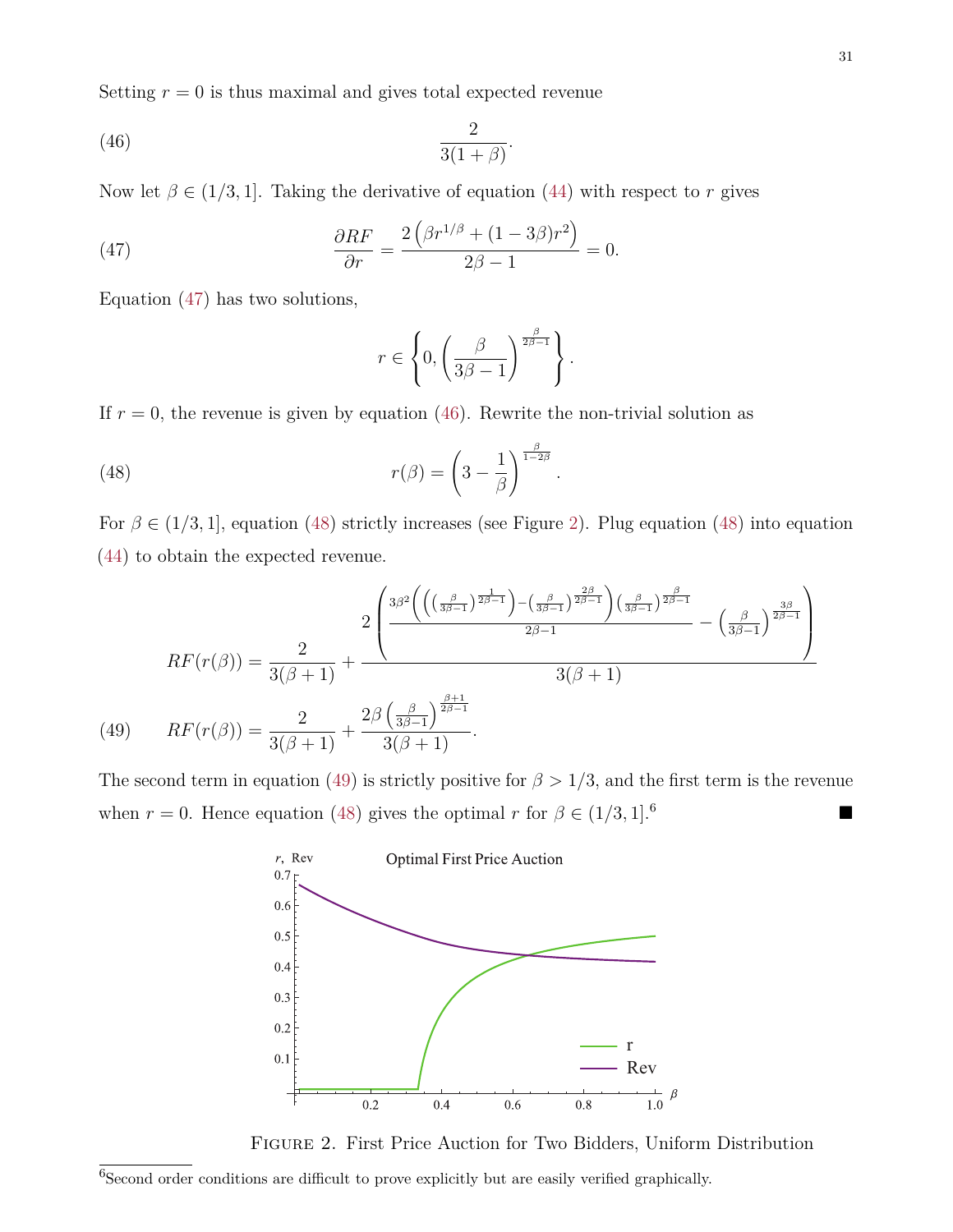<span id="page-32-1"></span>**Proposition 12** (First Price Auction vs. Second Price Auction)**.**

*For any*  $\beta \in [0,1)$ *, the maximal revenue of a first price auction is strictly greater than the maximal revenue of a second price auction.*

*Proof of Proposition [12.](#page-32-1)* By equation [\(30\)](#page-22-4),  $f_2(v) = 2(v - v^2)$ . The revenue of a second price auction with reserve *r* is independent of  $\beta$  and given by

$$
\int_r^1 v f_2(v) dv = \frac{1}{3} (4r^2 + r + 1)(1 - r),
$$

which achieves its maximal value at  $r = 1/2$  and gives a revenue  $5/12$ . In the first price auction, the revenue function is strictly decreasing in  $\beta$  and is exactly equal to 5/12 when  $\beta = 1$ .

Proposition [12](#page-32-1) also follows from Proposition [5.](#page-22-0)

<span id="page-32-0"></span>6.2. **Soft Floor Auction.** In a soft floor auction, the seller optimizes *r* and *s* simultaneously. However, the revenue also depends on *w* which, in turn, depends on *s*. By equation [\(40\)](#page-27-0), the revenue as a function of *r, s,* and *w* is given by

<span id="page-32-2"></span>(50) 
$$
R(r,s,w) = 2sw(1-w) + \frac{2w^3 - 3w^2 + 1}{3} + \frac{2\left((w^3 - r^3) + \frac{3\beta^2r\left(r^2 - \left(\frac{r}{w}\right)^{\frac{1}{\beta}}w^2\right)}{1-2\beta}\right)}{3(1+\beta)}
$$

By equation [\(36\)](#page-25-2),

$$
s(w) = \frac{w\left(1 - w + w\beta - \beta^2 + r\left(\frac{r}{w}\right)^{\frac{1}{\beta}}\beta^2 + w\beta^2\right)}{(1 + \beta)(1 - w - \beta + 2w\beta)}
$$

*.*

Eliminating *s* from equation [\(50\)](#page-32-2) gives

<span id="page-32-3"></span>(51) 
$$
R(r, s(w), w) = \frac{w\left(1 - w + w\beta - \beta^2 + r\left(\frac{r}{w}\right)^{\frac{1}{\beta}}\beta^2 + w\beta^2\right)}{(1 + \beta)(1 - w - \beta + 2w\beta)}(2w - 2w^2) + \frac{2w^3 - 3w^2 + 1}{3} + \frac{2\left((w^3 - r^3) + \frac{3\beta^2r\left(r^2 - \left(\frac{r}{w}\right)^{\frac{1}{\beta}}w^2\right)}{3(1 + \beta)}\right)}{3(1 + \beta)}.
$$

<span id="page-32-4"></span>First order conditions on *r* give the optimal hard reserve in terms of *w*.

# Proposition 13 (Soft Floor Auction  $r^*$ ).

*In a soft floor auction with two bidders with uniform values, the optimal hard reserve is given by*

$$
r^* = \begin{cases} 0 & \text{if } \beta \in [0, 1/3] \\ w \left( \frac{\beta^2}{(3\beta - 1)(-\beta + 2\beta w - w + 1)} \right)^{\frac{\beta}{2\beta - 1}} & \text{if } \beta \in (1/3, 1]. \end{cases}
$$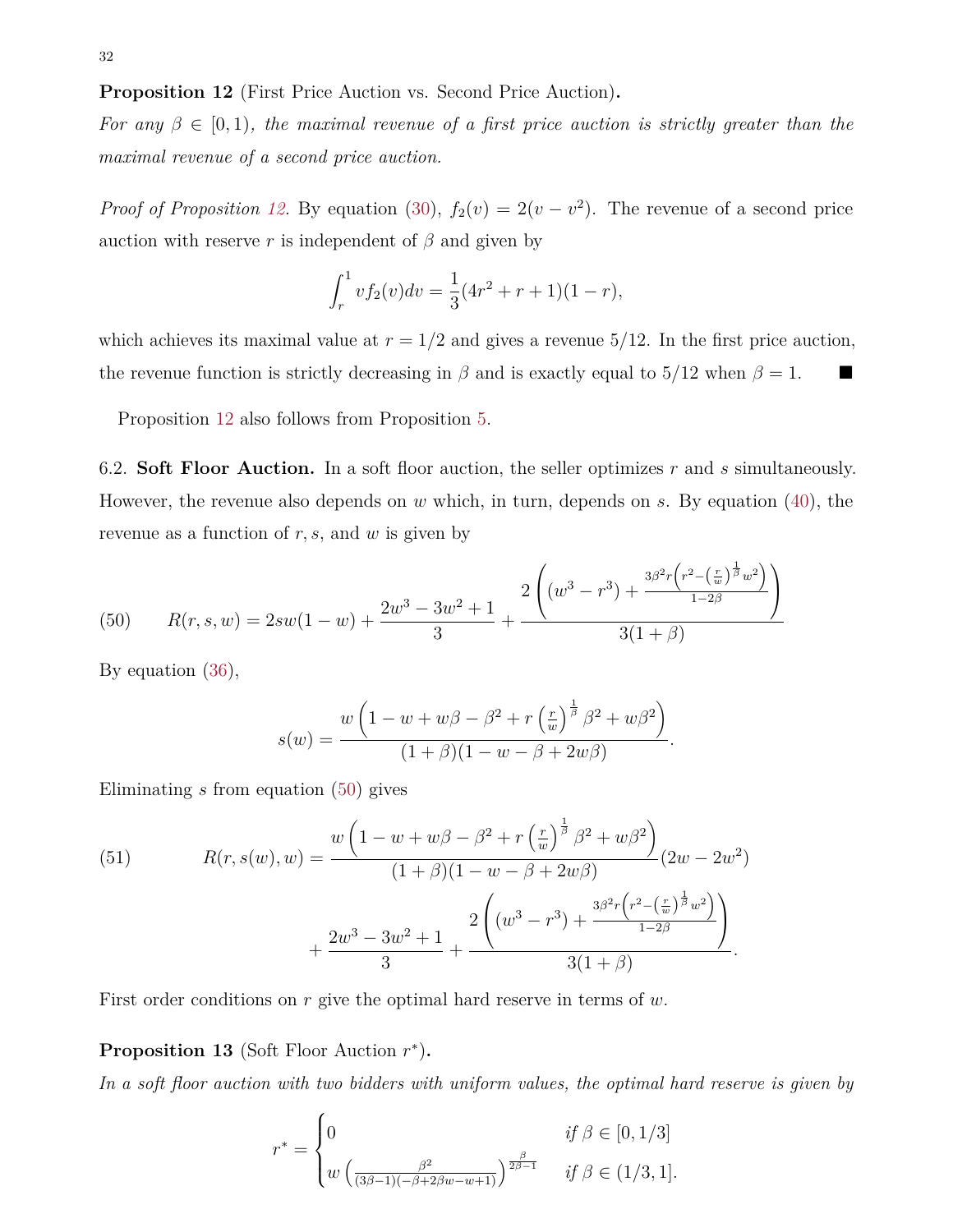The proof is in the appendix and solves for  $r^*$  in the slightly more general case of  $n$  bidders with values drawn from the uniform distribution. As anticipated, the optimal hard reserve depends on the threshold value *w*, which depends on the chosen soft floor *s*. The seller's choice of *s* uniquely determines *w*, and each *w* corresponds to a unique *s*. It is therefore sufficient for the seller to choose  $w$ , solve the first order conditions of equation [\(51\)](#page-32-3) for  $r$  and  $w$ , and then use equation [\(36\)](#page-25-2) to determine the corresponding *s*. Unfortunately, the first order conditions of equation [\(51\)](#page-32-3) for *w* prove complicated, but I use Mathematica to construct Figure [3,](#page-33-0) which plots the optimal  $r, s$ , and  $w$ , and the corresponding maximal expected revenue, as a function of  $\beta$ .

Optimal Soft Floor Auction



<span id="page-33-0"></span>Figure 3. Soft Floor Auction for Two Bidders with Uniform Distribution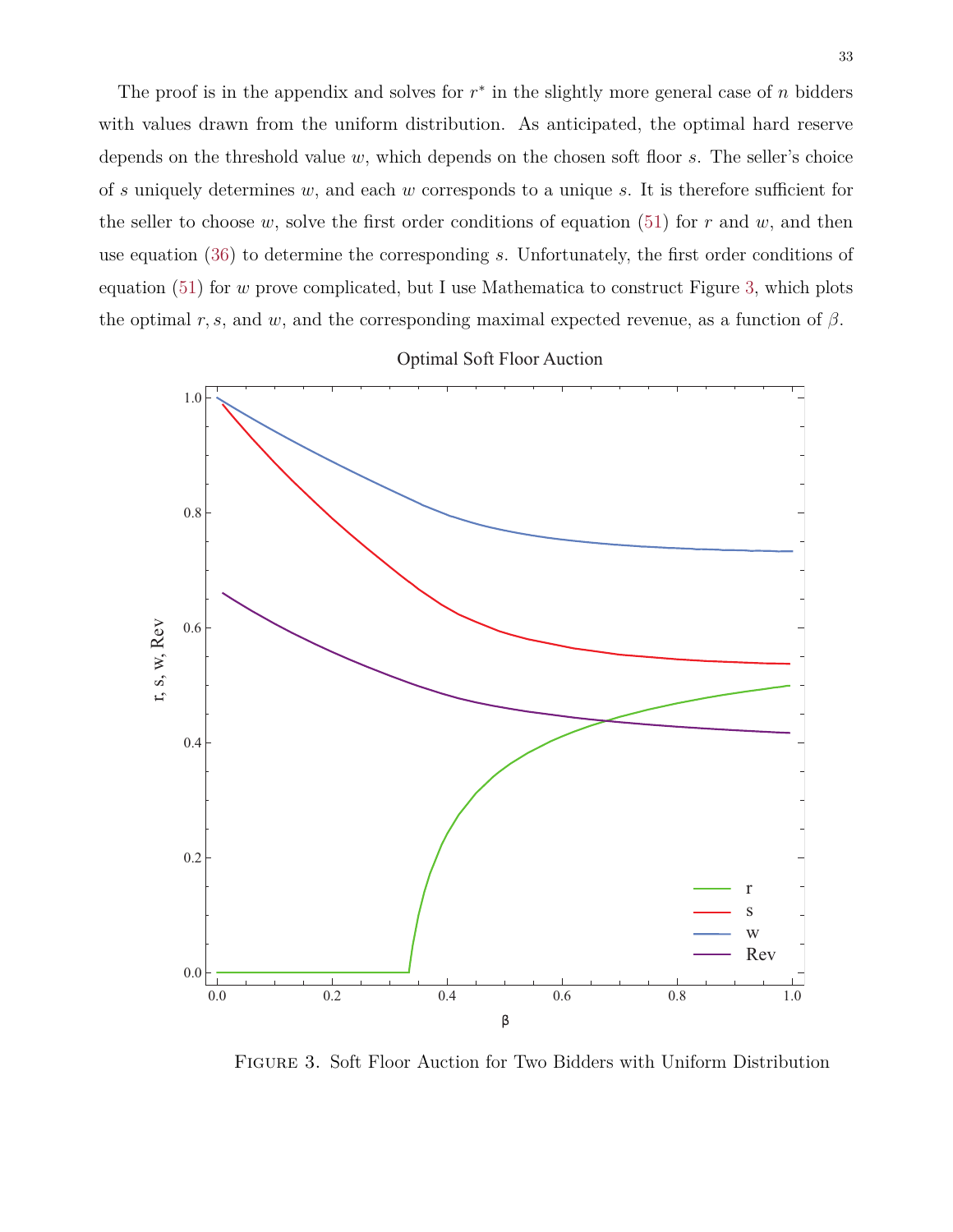Another interesting extension considers a soft floor auction with no hard reserve  $r = 0$ . For  $\beta \in [0, 1/3]$ , the optimal *s, w* and expected revenue are unchanged since  $r = 0$ . For  $\beta \in (1/3, 1]$ , set  $r = 0$  and take first order conditions of equation [\(50\)](#page-32-2) to get

$$
w^* = \frac{2\beta^2 + \sqrt{5\beta^2 - 4\beta^4} + \beta - 2}{2(2\beta^2 + \beta - 1)}.
$$

Substituting into equation [\(53\)](#page-38-1) gives

$$
s^* = \frac{-4\beta^6 - 2\beta^5 + 10\beta^4 - 6\beta^2 - 2\sqrt{5\beta^2 - 4\beta^4}\beta + \sqrt{5\beta^2 - 4\beta^4} + (2\sqrt{5\beta^2 - 4\beta^4} + 2\beta^3 + \beta}{(2\beta^2 + \beta - 1)^2(\sqrt{5\beta^2 - 4\beta^4} + \beta)}.
$$

The optimal revenue in a soft floor auction with no hard reserve is given by substituting  $r = 0, s^*$ , and  $w^*$  into equation [\(50\)](#page-32-2). The result yields Figure [4.](#page-34-0)



<span id="page-34-0"></span>Figure 4. Optimal s, w, and rev for Two Bidders, Uniform Distribution

Combining the revenues from the optimal first price auction, soft floor auction with no hard reserve, and soft floor auction allows for the comparison of revenues across auctions.

The revenues of the soft floor auction with and without a hard reserve exactly coincide for  $\beta \in [0, 1/3]$  because the optimal hard reserve is  $r = 0$  in that range. For  $\beta > 1/3$ , the performance of the soft floor auction with no hard reserve sharply decreases. By contrast, the first price auction always generates strictly lower revenue than the soft floor auction, confirming Proposition [9,](#page-28-0) but by relatively small margins. The introduction of a soft floor does indeed increase expected revenue, but only for  $\beta$  near  $1/2$  is the effect apparent.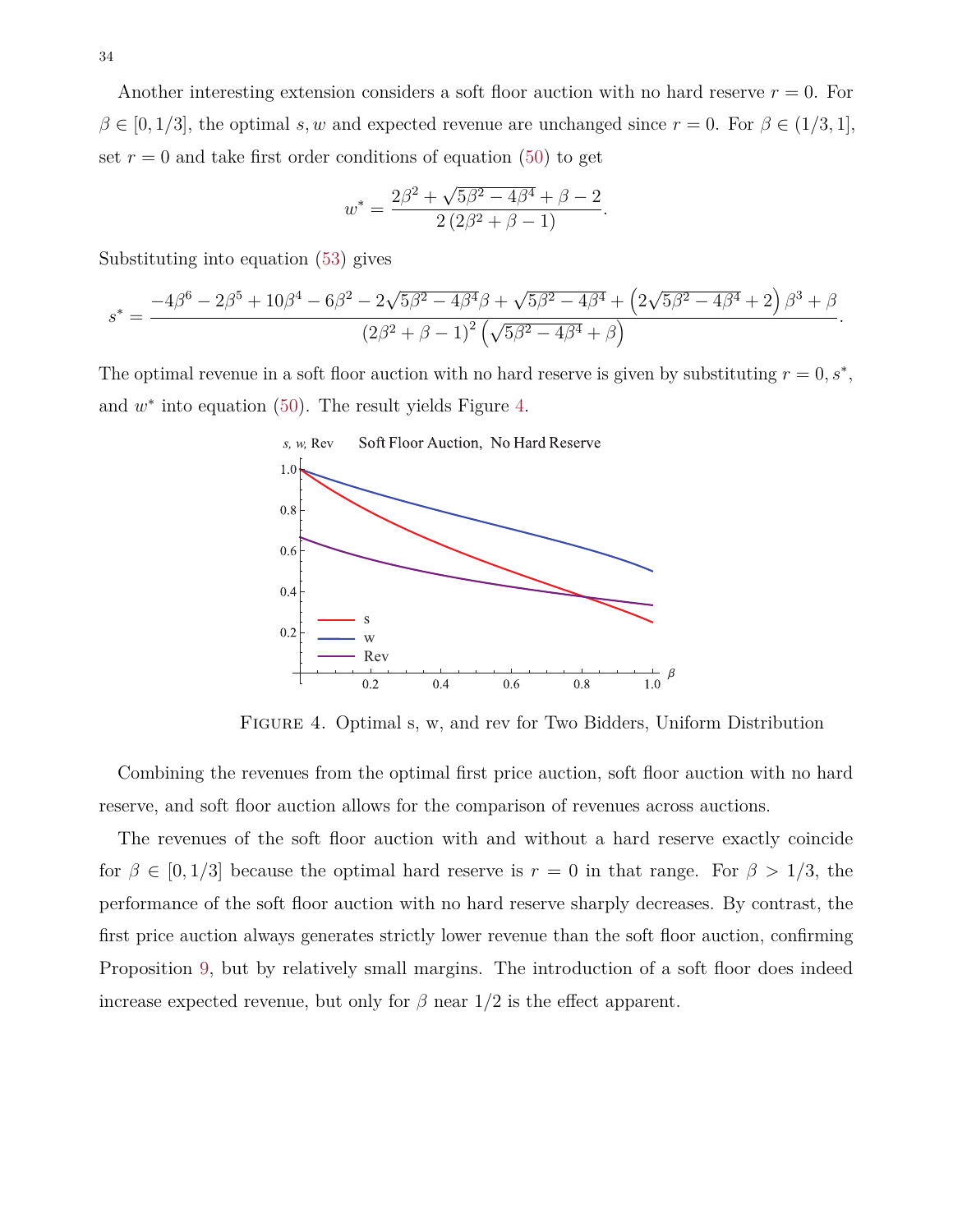

Figure 5. Comparison of Revenues for Two Bidders with Uniform Distribution

#### 7. Discussion and Future Work

<span id="page-35-0"></span>In this section, I provide commentary on my work, discuss the difficulties I encountered, and consider potential ways to address the problems and generalize the results. I then highlight interesting extensions and areas for future research.

<span id="page-35-1"></span>7.1. **Discussion.** There are many ways to generalize and improve upon this project. The most obvious extension is to derive an expression for expected revenue when bidders experience both winner's regret and loser's regret, and then to classify the family of optimal mechanisms. This requires either sufficient restrictions on equation [\(15\)](#page-13-0) to simplify the calculations for expected revenue or finding another approach to avoid the explicit calculation. Section [5](#page-18-0) shows that even in the relatively simple case of a soft floor auction, including winner's regret introduces an intractable integral into the revenue expression that makes it difficult to even compare the expected revenue with that of a first or second price auction. The difficulties in both cases stem from the same cause:  $\Pi^*(v_i)$  is not generally a well-behaved function. Unfortunately,  $\Pi^*(v_i)$  is the key feature of regret.

The erratic nature of  $\Pi^*(v_i)$  complicates the regularity conditions of the utility function. The individual rationality constraint in Proposition [1](#page-7-1) most likely requires substantially weaker assumptions than those provided in the paper. Milgrom and Segal [\(2002\)](#page-43-13) provides sufficient regularity conditions for application of the Envelope Theorem, and various continuity constraints allow for switching the order of derivation and integration, per the Leibniz Integration Rule. A point-wise maximized function such as  $\Pi^*(v_i)$  does not generally satisfy these conditions, but restricting to a specific class of well-behaved mechanisms does. This is evidenced by the fact that both first price auctions and soft floor auctions are easy to work with when  $\alpha = \beta$ .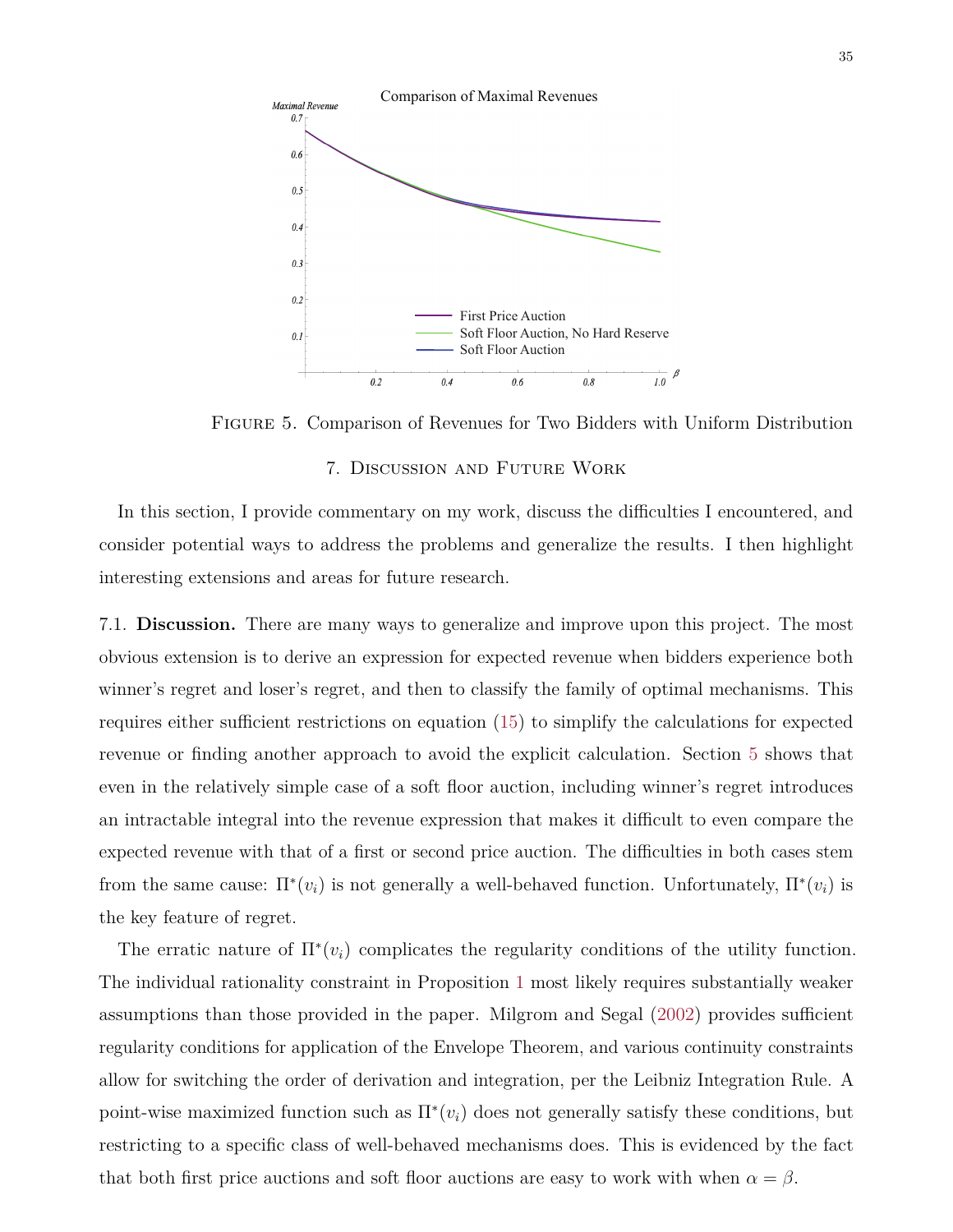Classical regret in general mechanisms enables an auction to have some interesting but notnecessarily-desirable features. For example, consider an auction in which the seller encourages higher bids by providing each losing bidder a rebate proportional to the size of her bid. A losing bidder might then experience loser's regret not because she didn't win the auction, but because she would have preferred to lose with a higher bid and therefore obtain a larger rebate. Similarly, if that rebate is large enough, and if a winning bidder only made a small profit, she might have preferred to lose to instead capture the larger rebate. These paradoxical features are integral to deriving a general result, but often cause the utility function to violate the conditions of Proposition [1.](#page-7-1) One way to address the problem is to restrict the mechanism so that losing bidders make no profit, and the winning bidder pays no more than her bid. This, along with monotonicity conditions that assume the utility of a bidder increases with her type, satisfy Proposition [1,](#page-7-1) but greatly reduce the scope of implementable mechanisms. I suspect that the mechanism can be generalized to allow for small positive transfers to losing bidders so long as the winning bidder makes strictly greater profit.

It is also worth studying how the model changes as the number of bidders increases. The density of valuations increases and the expected gap between any two adjacent bidders shrinks. That means winning bidders tend to overbid less, and losing bidders could have won at a favorable price less frequently. Together, this decreases the maximal profit any bidder could have earned under complete information and thereby decreases expected regret. For example, in a first price auction, equation [\(23\)](#page-19-1) shows that as  $n \to \infty$ , bidders bid their valuation for any  $\alpha < 1$ . For classical regret, equation [\(10\)](#page-10-2) shows that expected revenue is decreased by

$$
n\mu(1 - F(v^*))\Pi^*(v^*).
$$

Expected revenue therefore depends on  $O(n\Pi^*(v^*))$ . If

$$
n \to \infty \implies n\Pi^*(v^*) \to 0,
$$

then the seller's revenue converges to that of an auction without regret. If instead  $n\prod^*(v^*)$  blows up, regret hurts the seller.

An important extension is to identify the necessary and sufficient conditions to ensure a mechanism is incentive compatible when bidders experience regret. In the appendix, Proposition [14](#page-39-0) provides one attempt at a proof, but the restrictions on  $\Pi^*(\cdot)$  prove too strong to be useful. It's possible that classifying incentive compatible mechanisms is unfeasible in general due to the complications that  $\Pi^*(\cdot)$  introduce, or else that an entirely novel approach is needed.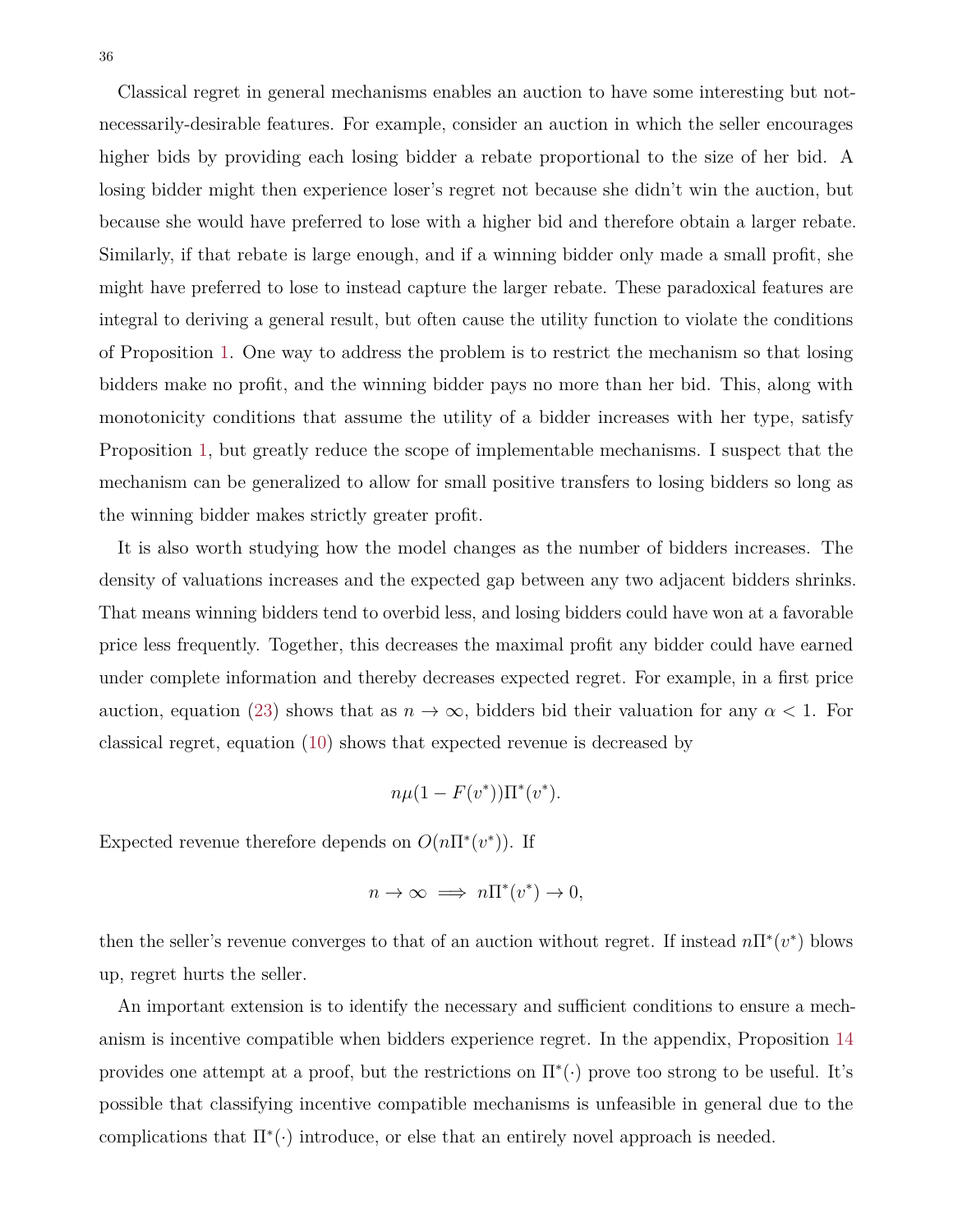<span id="page-37-0"></span>7.2. **Future Work.** There are many areas for future research that generalize the results on classical regret. I only consider the case of symmetric bidders because asymmetric equilibria are difficult to classify, even in the case of two bidders (see e.g. Lizzeri and Persico [2000\)](#page-42-11). Nonetheless, there are rich dynamics to explore with two bidders. The natural starting point is consider two bidders whose distributions have the same support. If the distribution of bidder 1 stochastically dominates that of bidder 2, then I conjecture bidder 1 will shave her bids to avoid overpaying when she wins. However, if she shaves her bids too much and loses, the magnitude of her regret will be larger. On the other hand, bidder 2 will experience less expected regret: when she wins, it will likely be by a small margin, and when she loses, the price will be more likely to exceed her value. The overall effect on her bid is unclear, but a comparative statics approach could prove fruitful. In the symmetric case, Theorem [2](#page-9-0) proves that sellers earn strictly less revenue when bidders face regret, but in the asymmetric case, it's possible the seller can choose a mechanism that increases her expected profit. More generally, when one bidder does not stochastically dominate the other, the dynamics are even less clear, and regret could increase or decrease the seller's expected revenue.

It would also be interesting to relax the requirement that the highest bidder always wins the auction. While this guarantees ex-post efficiency in the symmetric case, Myerson [\(1981\)](#page-43-1) famously proves that the optimal mechanism in standard auctions need not be ex-post efficient. For auctions with regret, a variation of a random allocation rule might prove optimal for the seller. A mechanism that randomly allocates the object makes it less clear how bidders evaluate regret since regret depends on the outcome of the auction. A bidder might bid poorly and get lucky, or bid well and get unlucky. To account for this, bidders might optimally implement a mixed strategy rather than a pure strategy, as sometimes occurs in regret minimization (see e.g. Hart and Mas-Colell [\(2000\)](#page-42-8)).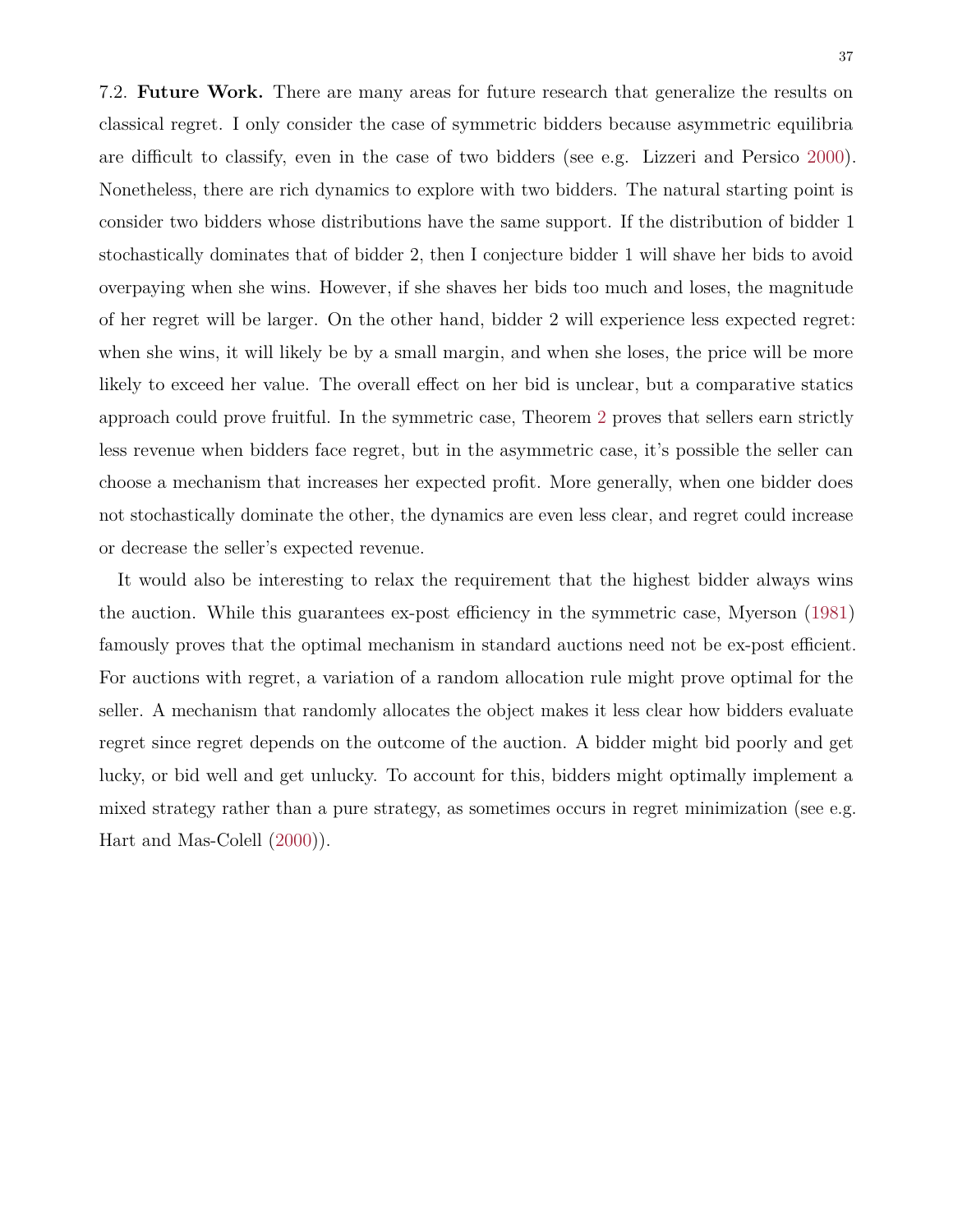# 8. Appendix

<span id="page-38-0"></span>The appendix contains several auxiliary results and proofs.

*Proof of Proposition [13.](#page-32-4)* I solve the slightly more general problem of implicitly solving for the optimal *r* in terms of *w* and  $\beta$  for the uniform distribution  $F(v) = v$  with *n* bidders. By equation [\(23\)](#page-19-1), the bidding function is.

<span id="page-38-2"></span>(52) 
$$
b(v) = v - \int_r^v \left(\frac{z^{\frac{n-1}{\beta}}}{v^{\frac{n-1}{\beta}}}\right) dz = v - \frac{\beta \left(v - r^{\frac{\beta + n - 1}{\beta}} v^{\frac{1 - n}{\beta}}\right)}{\beta + n - 1} = \frac{\left(v(n-1) - \beta r^{\frac{\beta + n - 1}{\beta}} v^{\frac{1 - n}{\beta}}\right)}{\beta + n - 1}.
$$

Equation [\(36\)](#page-25-2) gives the relationship between *s* and *w*.

(53) 
$$
w \left(\beta - \beta n - \frac{\beta^2 \left(w - r^{\frac{\beta + n - 1}{\beta}} w^{\frac{1 - n}{\beta}}\right)}{\beta + (1 - \beta)n} + \beta n w - n w + n + w - 1\right)
$$

$$
w \left(\frac{\beta^2 \left(w - r^{\frac{\beta + n - 1}{\beta}} w^{\frac{1 - n}{\beta}}\right)}{\beta + n - 1}\right)
$$

$$
s(w) = w - \frac{w \left(\frac{\beta^2 \left(w - r^{\frac{\beta + n - 1}{\beta}} w^{\frac{1 - n}{\beta}}\right)}{\beta + n - 1}\right)}{\left(n - 1\right)\left(1 - \beta\right)\left(1 - w\right) + \beta w}
$$

<span id="page-38-1"></span>Plug equations [\(52\)](#page-38-2) and [\(53\)](#page-38-1) into equation [\(40\)](#page-27-0) to obtain the revenue as a function of *r* and *w*.

$$
R(r, w) = \frac{nw\left(\frac{\beta^{2}r^{\frac{\beta+n-1}{\beta}}w^{\frac{(\beta-1)(n-1)}{\beta}}}{(\beta-1)n+1} + \frac{(n-1)w^{n}}{n+1}\right)}{\beta+n-1} + \frac{(n-1)\left((n(w-1)-1)w^{n}+1\right)}{n+1}
$$

$$
- \frac{n(\beta+(\beta-1)n+1)r^{n+1}}{(n+1)((\beta-1)n+1)} + n(1-w)w^{n} - \frac{n(1-w)w^{n}\left(\frac{\beta^{2}\left(w-r^{\frac{\beta+n-1}{\beta}}w^{\frac{1-n}{\beta}}\right)}{\beta+n-1}\right)}{(n-1)(1-\beta)(1-w)+\beta w}
$$

Although complicated, the first order conditions on *r* give a manageable expression.

$$
\frac{\partial R}{\partial r} = \frac{n \left( \frac{\beta^2 r^{\frac{n-1}{\beta}} w^{\frac{(\beta-1)n+1}{\beta}}}{\beta + (\beta-1)n(w-1) + w - 1} - (\beta + (\beta - 1)n + 1)r^n \right)}{(\beta - 1)n + 1} = 0
$$
  

$$
r^{\frac{n\beta - n + 1}{\beta}} = w^{\frac{n\beta - n + 1}{\beta}} \frac{\beta^2}{(1 + \beta + n\beta - n)((n - 1)(1 - \beta)(1 - w) + w\beta)}
$$
  

$$
r^* = w \left( \frac{\beta^2}{(1 + \beta + n\beta - n)((n - 1)(1 - \beta)(1 - w) + w\beta)} \right)^{\frac{\beta}{1 + n\beta - n}}
$$

*.*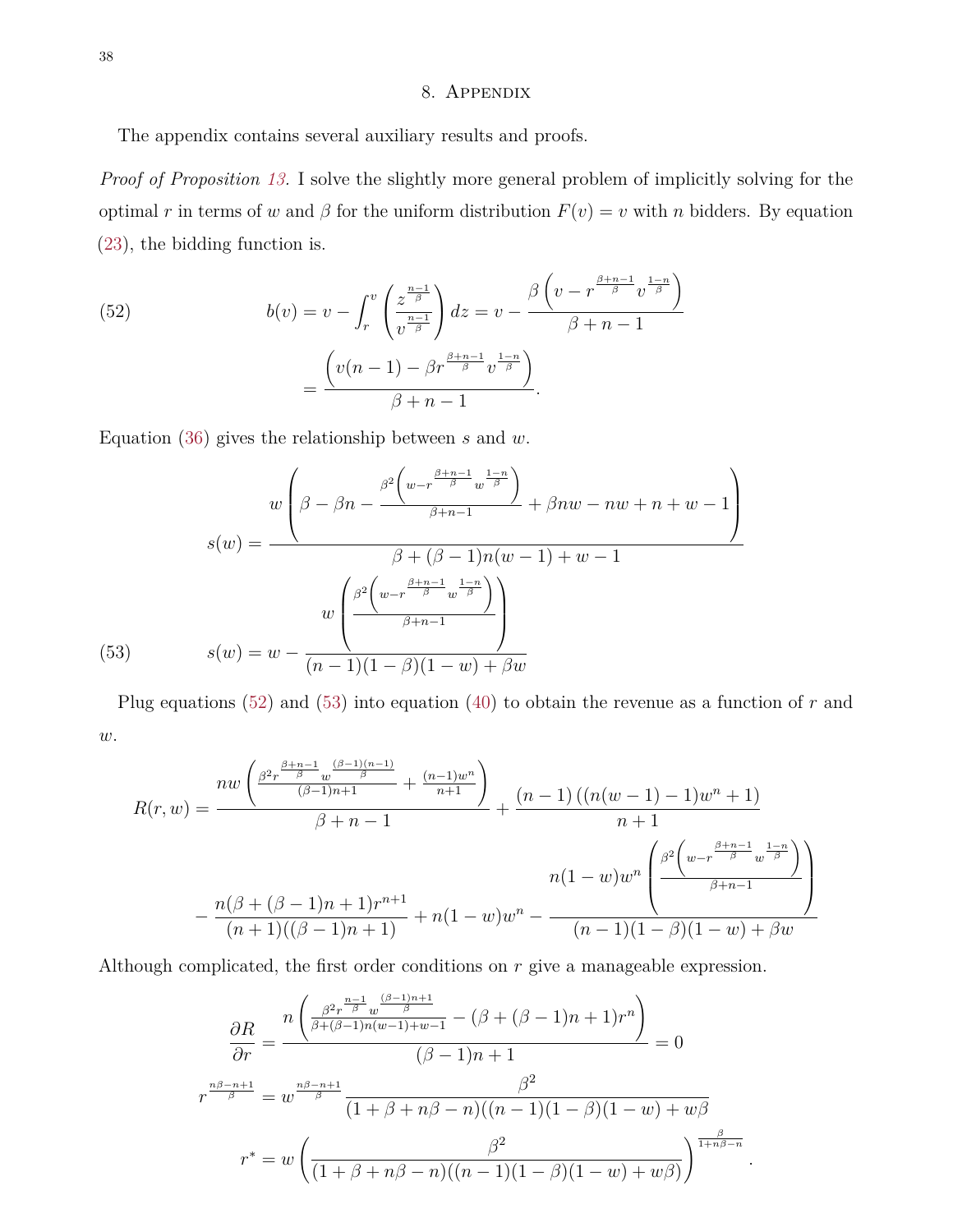When  $n = 2$ ,

$$
r^* = w \left( \frac{\beta^2}{(3\beta - 1)((1 - \beta)(1 - w) + \beta w)} \right)^{\frac{\beta}{2\beta - 1}}
$$

*.*

Hence if  $\beta \in [0, 1/3], 3\beta - 1 < 0$  and optimally  $r = 0$ . If  $\beta \in (1/3, 1], r^*$  is as above.

This is my attempt to derive necessary and sufficient conditions for IC. Unfortunately, it doesn't appear fruitful, as it simply restates the classic result. Further, it requires that  $\Pi^*(\cdot)$  is differentiable, which is almost always too strong of a condition to be helpful.

#### <span id="page-39-0"></span>**Proposition 14** (Incentive Compatibility)**.**

*Assume* Π<sup>\*</sup>(·) *is differentiable. Then our social choice function is Bayesian incentive compatible if and only if*

*(i)*  $Q(\cdot)$  *is non-decreasing (ii)*

$$
U(v_i) = \int_{\underline{v}}^{v_i} Q(v) dv + U(\underline{v}) - \mu \Pi^*(v_i) + \mu \Pi^*(\underline{v}).
$$

Recall that  $U(v_i) = v_i Q(v_i) + T(v_i) - \mu \Pi^*(v_i)$ .

*Proof.* (i) *Necessity.* Assume our social choice function is incentive compatible. Let  $v_i > x$ . Then

$$
U(v_i) \ge v_i Q(x) + T(x) - \mu \Pi^*(v_i)
$$
  
=  $U(x) + (v_i - x)Q(x) - \mu(\Pi^*(v_i) - \Pi^*(x))$   
 $Q(x) \le \mu \left( \frac{\Pi^*(v_i) - \Pi^*(x)}{v_i - x} \right) + \frac{U(v_i) - U(x)}{v_i - x}.$ 

Similarly,

$$
U(x) \ge xQ(v_i) + T(v_i) - \mu \Pi^*(x)
$$
  
=  $U(v_i) + (x - v_i)Q(v_i) - \mu(\Pi^*(x) - \Pi^*(v_i))$   
 $Q(v_i) \ge \mu\left(\frac{\Pi^*(v_i) - \Pi^*(x)}{v_i - x}\right) + \frac{U(v_i) - U(x)}{v_i - x}.$ 

Hence we have

$$
Q(v_i) \ge \mu \left( \frac{\Pi^*(v_i) - \Pi^*(x)}{v_i - x} \right) + \frac{U(v_i) - U(x)}{v_i - x} \ge Q(x).
$$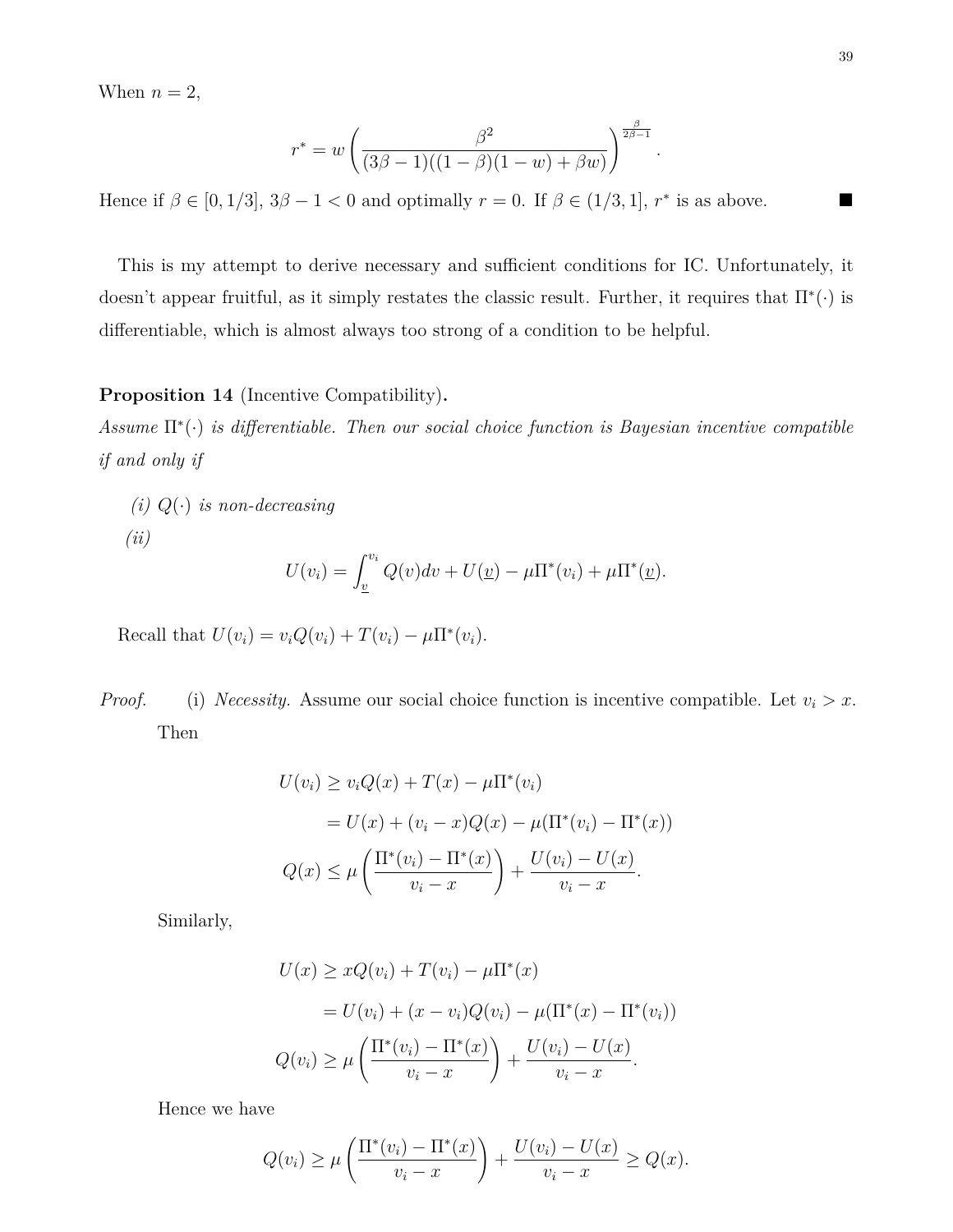This proves that  $Q(\cdot)$  is non-decreasing. Let  $h(v_i) = \mu \Pi^*(v_i) + U(v_i)$ . Then taking the limit as  $x \to v_i$ ,

$$
Q(v_i) = h'(v_i)
$$
  
=  $\mu \Pi^{*'}(v_i) + U'(v_i).$ 

Integrating,

$$
\int_{\underline{v}}^{v_i} Q(v) dv = \int_{\underline{v}}^{v_i} h'(v) dv
$$
  
=  $U(v_i) - U(\underline{v}) + \mu \Pi^*(v_i) - \mu \Pi^*(\underline{v})$   

$$
U(v_i) = \int_{\underline{v}}^{v_i} Q(v) dv + U(\underline{v}) - \mu \Pi^*(v_i) + \mu \Pi^*(\underline{v}).
$$

(ii) *Sufficiency*. Say  $x > v_i$ . Then

$$
U(x) - U(v_i) = \mu(\Pi^*(v_i) - \Pi^*(x)) + \int_{v_i}^x Q(v)dv
$$
  
\n
$$
\geq \mu(\Pi^*(v_i) - \Pi^*(x)) + (x - v_i)Q(v_i)
$$
  
\n
$$
U(x) \geq \mu(\Pi^*(v_i) - \Pi^*(x)) + v_iQ(v_i) + T(v_i) - \mu\Pi^*(v_i) + (x - v_i)Q(v_i)
$$
  
\n
$$
U(x) \geq xQ(v_i) + T(v_i) - \mu\Pi^*(x).
$$

Similarly,

$$
U(v_i) - U(x) = \mu(\Pi^*(x) - \Pi^*(v_i)) + \int_x^{v_i} Q(v)dv
$$
  
\n
$$
\geq \mu(\Pi^*(x) - \Pi^*(v_i)) + (v_i - x)Q(x)
$$
  
\n
$$
U(v_i) \geq \mu(\Pi^*(x) - \Pi^*(v_i)) + xQ(x) + T(x) - \mu\Pi^*(x) + (v_i - x)Q(x)
$$
  
\n
$$
U(v_i) \geq v_iQ(x) + T(x) - \mu\Pi^*(v_i).
$$

This proves our claim.

# <span id="page-40-0"></span>**DECLARATIONS**

■

- **Funding**: None.
- **Conflicts of interest**: None.
- **Availability of data and material**: The manuscript has no data.
- **Code availability**: The manuscript has no code.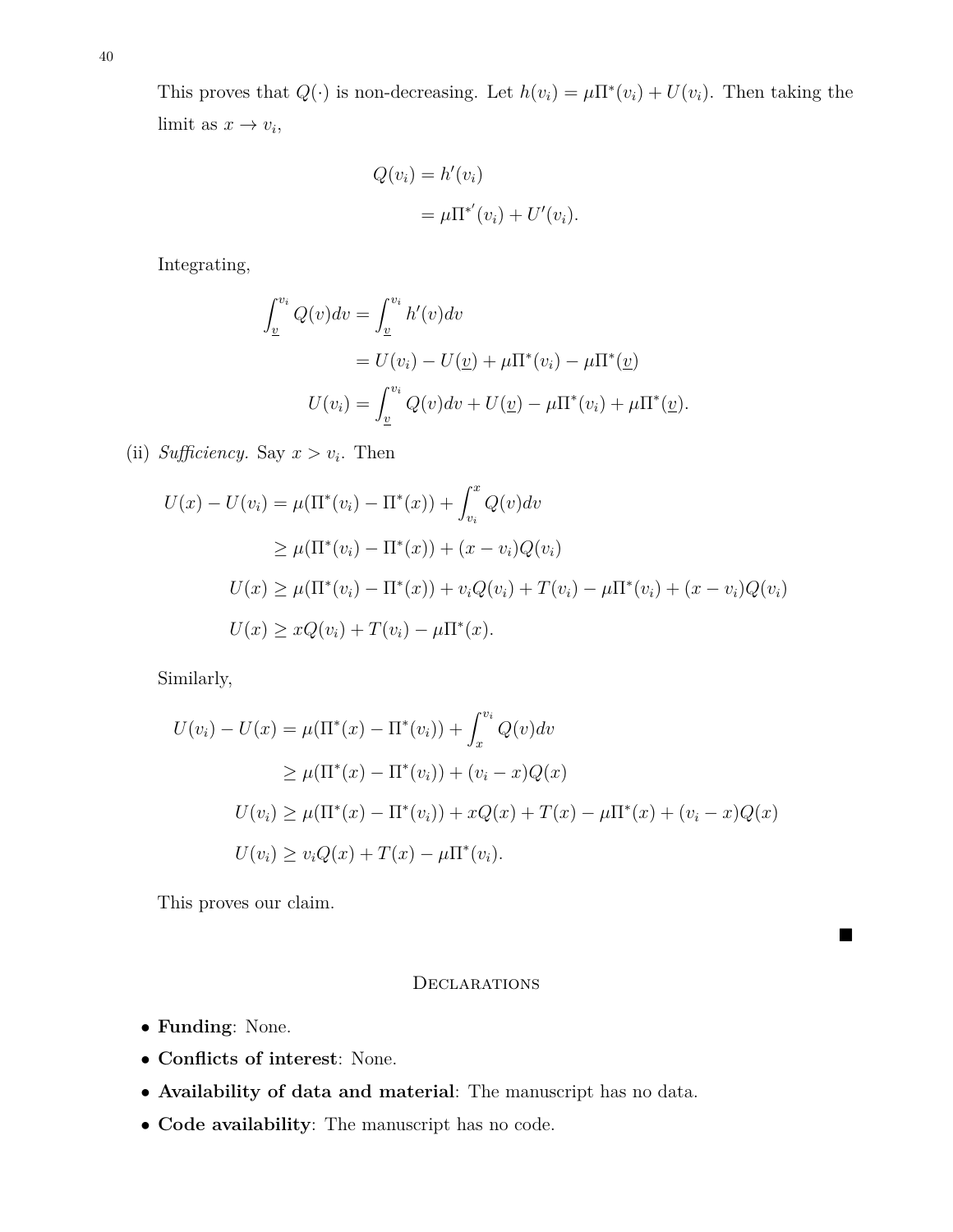#### <span id="page-41-0"></span>REFERENCES 41

#### **REFERENCES**

- <span id="page-41-5"></span>Bell, David E. (1982). "Regret in Decision Making Under Uncertainty". In: *Operations Research* 30.5, pp. 961–981.
- <span id="page-41-10"></span>Bergemann, Dirk and Karl Schlag (2008). "Pricing Without Priors". In: *Journal of the European Economic Association Papers and Proceedings* 6, pp. 560–569.
- <span id="page-41-11"></span>– (2011). "Robust Monopoly Pricing". In: *Journal of Economic Theory* 146, pp. 2527–2543.
- <span id="page-41-15"></span>Cason, Timothy N. and Daniel Friedman (Mar. 1997). "Price Formation in Single Call Markets". In: *Econometrica* 65.2, p. 311. DOI: [10.2307/2171895](https://doi.org/10.2307/2171895).
- <span id="page-41-8"></span>Connolly, Terry and David Butler (2006). "Regret in economic and psychological theories of choice". In: *Journal of Behavioral Decision Making* 19.2, pp. 139–154. DOI: [10.1002/bdm.510](https://doi.org/10.1002/bdm.510).
- <span id="page-41-7"></span>Connolly, Terry and Marcel Zeelenberg (Dec. 2002). "Regret in Decision Making". In: *Current Directions in Psychological Science* 11.6, pp. 212–216. DOI: [10.1111/1467-8721.00203](https://doi.org/10.1111/1467-8721.00203).
- <span id="page-41-2"></span>Cox, James C., Bruce Roberson, and Vernon Smith (Jan. 1982). "Theory and Behavior of Single Object Auctions". In: *Research in Experimental Economics* 2.
- <span id="page-41-3"></span>Cox, James C., Vernon L. Smith, and James M. Walker (Dec. 1992). "Theory and Misbehavior of First-Price Auctions: Comment". In: *The American Economic Review* 82.5, pp. 1392–1412.
- <span id="page-41-14"></span>DeCanio, Stephen, Charles Manski, and Alan Sanstad (Feb. 2022). *Minimax-Regret Climate Policy with Deep Uncertainty in Climate Modeling and Intergenerational Discounting*. Tech. rep. doi: [10.3386/w29716](https://doi.org/10.3386/w29716).
- <span id="page-41-9"></span>Diecidue, Enrico and Jeeva Somasundaram (Nov. 2017). "Regret theory: A new foundation". In: *Journal of Economic Theory* 172, pp. 88-119. DOI: [10.1016/j.jet.2017.08.006](https://doi.org/10.1016/j.jet.2017.08.006).
- <span id="page-41-12"></span>Eldar, Y.C., A. Ben-Tal, and A. Nemirovski (Aug. 2004). "Linear Minimax Regret Estimation of Deterministic Parameters with Bounded Data Uncertainties". In: *IEEE Transactions on Signal Processing* 52.8, pp. 2177-2188. DOI: [10.1109/tsp.2004.831144](https://doi.org/10.1109/tsp.2004.831144).
- <span id="page-41-13"></span>Eldar, Y.C. and N. Merhav (July 2004). "A Competitive Minimax Approach to Robust Estimation of Random Parameters". In: *IEEE Transactions on Signal Processing* 52.7, pp. 1931–1946. doi: [10.1109/tsp.2004.828931](https://doi.org/10.1109/tsp.2004.828931).
- <span id="page-41-1"></span>Engelbrecht-Wiggans, R. (1989). "The Effect of Regret on Optimal Bidding in Auctions". In: *Management Science* 35, pp. 685–692.
- <span id="page-41-4"></span>Filiz-Ozbay, E. and E. Ozbay (Sept. 2007). "Auctions with Anticipated Regret: Theory and Experiment". In: *American Economic Review* 97, pp. 1407–1418.
- <span id="page-41-6"></span>Fishburn, Peter C. (Aug. 1982). "Nontransitive Measurable Utility". In: *Journal of Mathematical Psychology* 26.1, pp. 31–67. DOI: [10.1016/0022-2496\(82\)90034-7](https://doi.org/10.1016/0022-2496(82)90034-7).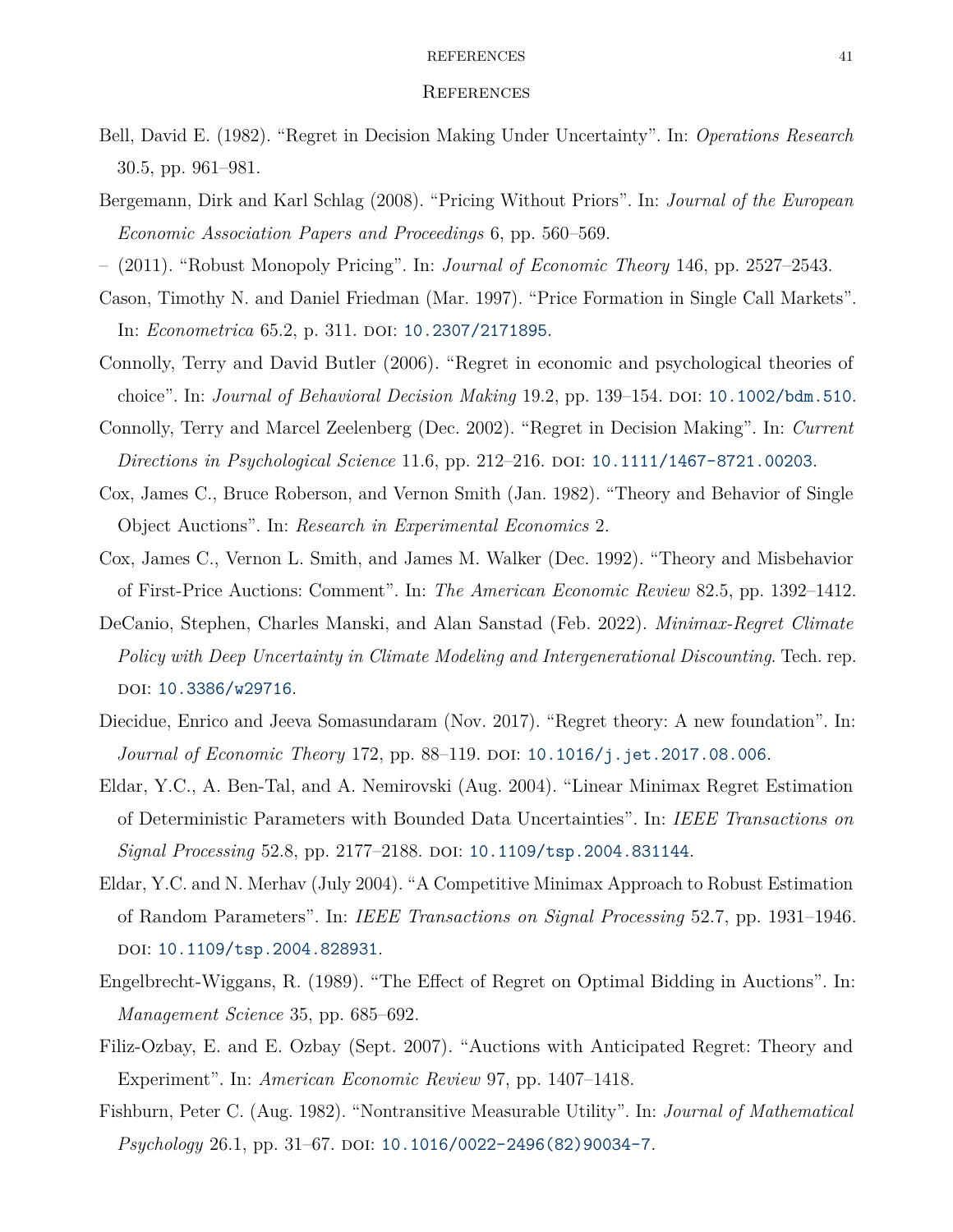- <span id="page-42-7"></span>Fishburn, Peter C. (Jan. 1989). "Non-transitive Measurable Utility for Decision under Uncertainty". In: *Journal of Mathematical Economics* 18.2, pp. 187–207. DOI: 10.1016/0304– [4068\(89\)90021-9](https://doi.org/10.1016/0304-4068(89)90021-9).
- <span id="page-42-1"></span>Goeree, Jacob K., Charles A. Holt, and Thomas R. Palfrey (May 2002). "Quantal Response Equilibrium and Overbidding in Private-Value Auctions". In: *Journal of Economic Theory* 104.1, pp. 247-272. DOI: [10.1006/jeth.2001.2914](https://doi.org/10.1006/jeth.2001.2914).
- <span id="page-42-4"></span>Harsanyi, John C. (Nov. 1967). "Games with Incomplete Information Played by "Bayesian" Players I-III". In: *Management Science* 14.3.
- <span id="page-42-8"></span>Hart, Sergiu and Andreu Mas-Colell (Sept. 2000). "A Simple Adaptive Procedure Leading to Correlated Equilibrium". In: *Econometrica* 68.5, pp. 1127-1150. DOI: 10.1111/1468-[0262.00153](https://doi.org/10.1111/1468-0262.00153).
- <span id="page-42-2"></span>Kagel, John and Dan Levin (July 1993). "Independent Private Value Auctions: Bidder Behaviour in First-, Second- and Third-Price Auctions with Varying Numbers of Bidders". In: *The Economic Journal* 103.419, pp. 868–879.
- <span id="page-42-9"></span>– (Jan. 2016). "Auctions: A Survey of Experimental Research". In: *The Handbook of Experimental Economics, Volume Two*. Ed. by John H. Kagel and Alvin E. Roth. Princeton University Press. DOI: [10.1515/9781400883172-010](https://doi.org/10.1515/9781400883172-010).
- <span id="page-42-0"></span>Kagel, John and Alvin Roth (1995). *The Handbook of Experimental Economics*. Princeton University Press.
- <span id="page-42-5"></span>Katuščák, Peter, Fabio Michelucci, and Miroslav Zajiček (Nov. 2015). "Does feedback really matter in one-shot first-price auctions?" In: *Journal of Economic Behavior & Organization* 119, pp. 139–152. DOI: [10.1016/j.jebo.2015.08.002](https://doi.org/10.1016/j.jebo.2015.08.002).
- <span id="page-42-6"></span>Linhart, P.B. and R. Radner (June 1989). "Minimax-regret strategies for bargaining over several variables". In: *Journal of Economic Theory* 48.1, pp. 152–178. DOI: 10.1016/0022– [0531\(89\)90123-3](https://doi.org/10.1016/0022-0531(89)90123-3).
- <span id="page-42-11"></span>Lizzeri, Alessandro and Nicola Persico (Jan. 2000). "Uniqueness and Existence of Equilibrium in Auctions with a Reserve Price". In: *Games and Economic Behavior* 30.1, pp. 83–114. DOI: [10.1006/game.1998.0704](https://doi.org/10.1006/game.1998.0704).
- <span id="page-42-3"></span>Loomes, Graham and Robert Sugden (Dec. 1982). "Regret Theory: An Alternative Theory of Rational Choice Under Uncertainty". In: *The Economic Journal* 92.368, pp. 805–824.
- <span id="page-42-10"></span>Matthews, S.A. (1995). *A Technical Primer on Auction Theory I: Independent Private Values*. Unpublished. Northwestern University.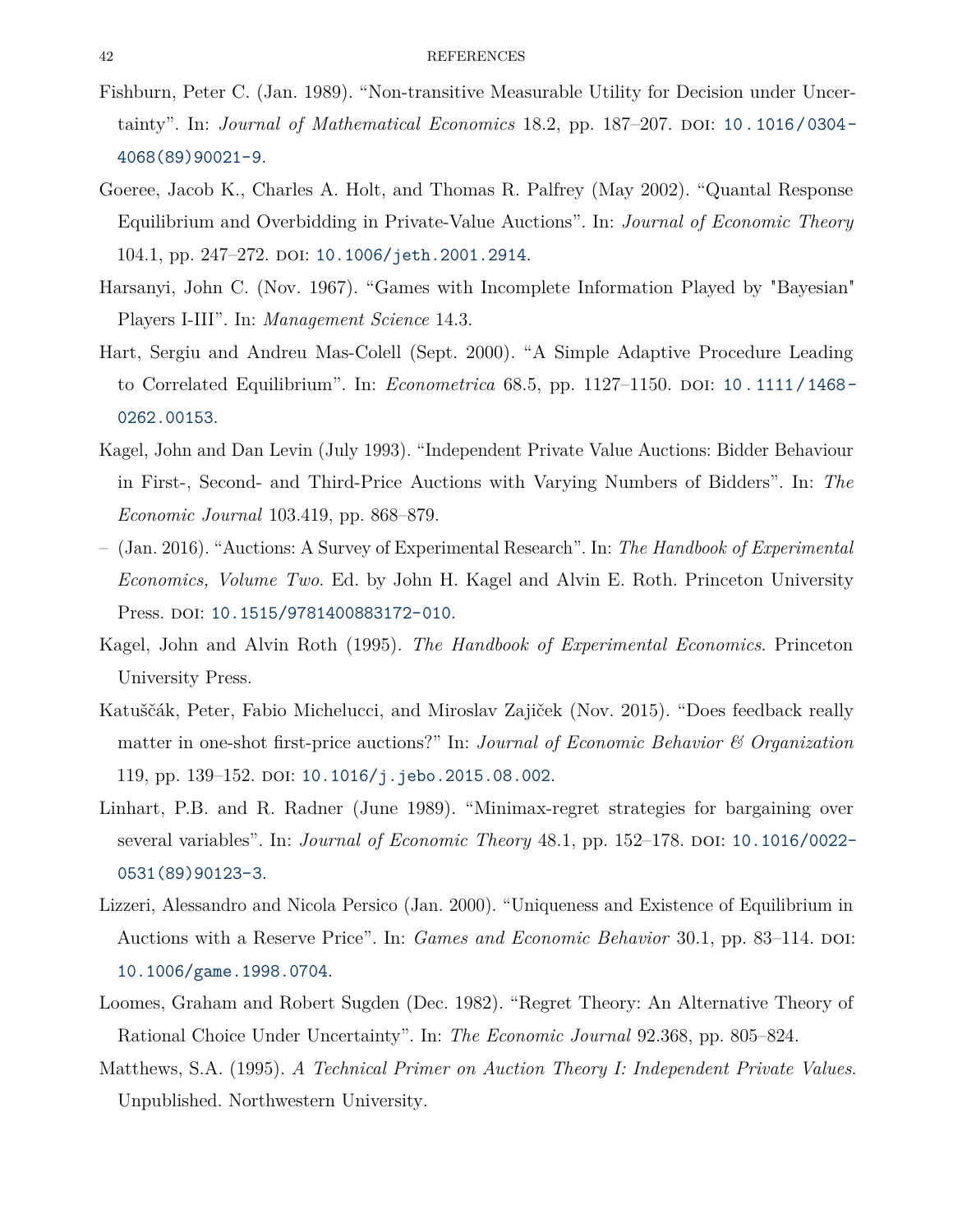- <span id="page-43-9"></span>Michenaud, Sébastien and Bruno Solnik (Sept. 2008). "Applying regret theory to investment choices: Currency hedging decisions". In: *Journal of International Money and Finance* 27.5, pp. 677-694. DOI: [10.1016/j.jimonfin.2008.03.001](https://doi.org/10.1016/j.jimonfin.2008.03.001).
- <span id="page-43-13"></span>Milgrom, Paul and Ilya Segal (Mar. 2002). "Envelope Theorems for Arbitrary Choice Sets". In: *Econometrica* 70.2, pp. 583-601. DOI: [10.1111/1468-0262.00296](https://doi.org/10.1111/1468-0262.00296).
- <span id="page-43-6"></span>Milnor, John (1954). *Games against Nature*. Ed. by Robert Thrall, Clyde Coombs, and Robert Davis. Decision Processes.
- <span id="page-43-2"></span>Morgan, John, Ken Steiglitz, and George Reis (Apr. 2003). "The Spite Motive and Equilibrium Behavior in Auctions". In: *The B.E. Journal of Economic Analysis & Policy* 2.1. DOI: [10.](https://doi.org/10.2202/1538-0645.1102) [2202/1538-0645.1102](https://doi.org/10.2202/1538-0645.1102).
- <span id="page-43-1"></span>Myerson, Roger B. (Feb. 1981). "Optimal Auction Design". In: *Mathematics of Operations Research* 6.1, pp. 58–73. DOI: [10.1287/moor.6.1.58](https://doi.org/10.1287/moor.6.1.58).
- <span id="page-43-10"></span>Nekipelov, Denis, Vasilis Syrgkanis, and Eva Tardos (2015). "Econometrics for Learning Agents". In: *EC '15: Proceedings of the Sixteenth ACM Conference on Economics and Computation*. DOI: [10.1145/2764468](https://doi.org/10.1145/2764468).
- <span id="page-43-11"></span>Neugebauer, Tibor and Reinhard Selten (Jan. 2006). "Individual behavior of first-price auctions: The importance of information feedback in computerized experimental markets". In: *Games and Economic Behavior* 54.1, pp. 183–204. DOI: [10.1016/j.geb.2005.10.001](https://doi.org/10.1016/j.geb.2005.10.001).
- <span id="page-43-5"></span>Neumann, John von and Oskar Morgenstern (Dec. 2007). *Theory of Games and Economic Behavior (60th Anniversary Commemorative Edition)*. Princeton University Press. DOI: [10.](https://doi.org/10.1515/9781400829460) [1515/9781400829460](https://doi.org/10.1515/9781400829460).
- <span id="page-43-12"></span>Ockenfels, Axel and Reinhard Selten (Apr. 2005). "Impulse balance equilibrium and feedback in first price auctions". In: *Games and Economic Behavior* 51.1, pp. 155–170. DOI: [10.1016/j.](https://doi.org/10.1016/j.geb.2004.04.002) [geb.2004.04.002](https://doi.org/10.1016/j.geb.2004.04.002).
- <span id="page-43-4"></span>Riley, John and William Samuelson (June 1981). "Optimal Auctions". In: *The American Economic Review* 71.3, pp. 381–392.
- <span id="page-43-3"></span>Savage, L. J. (Mar. 1951). "The Theory of Statistical Decision". In: *Journal of the American Statistical Association* 46.253, pp. 55–67. DOI: [10.1080/01621459.1951.10500768](https://doi.org/10.1080/01621459.1951.10500768).
- <span id="page-43-7"></span>Stoye, Jorg (July 2011). "Axioms for Minimax Regret Choice Correspondences". In: *Working paper*.
- <span id="page-43-8"></span>Sugden, Robert (June 1993). "An Axiomatic Foundation for Regret Theory". In: *Journal of Economic Theory* 60.1, pp. 159–180. DOI: [10.1006/jeth.1993.1039](https://doi.org/10.1006/jeth.1993.1039).
- <span id="page-43-0"></span>Vickrey, William (Mar. 1961). "Counterspeculation, Auctions, and Competitive Sealed Tenders". In: *The Journal of Finance* 16.1, pp. 8–37.